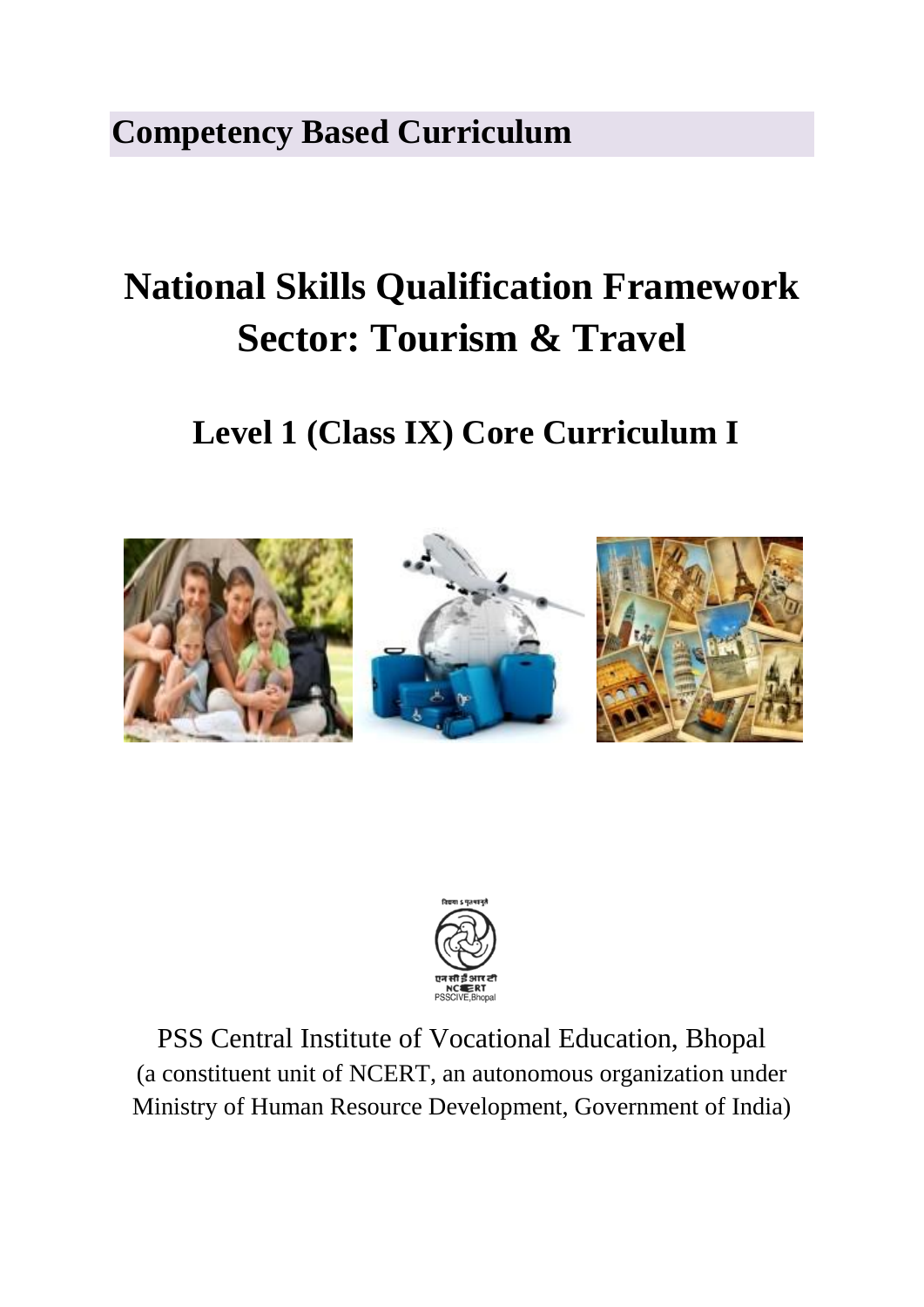

## **Copyright**

All rights reserved. All copyright of this competency based curriculum is solely and exclusively owned by PSSCIVE.

### *@ PSS CENTRAL INSTITUTE OF VOCATIONAL EDUCATION, BHOPAL*

## **PUBLICATION TEAM**

**Prof. Suniti Sanwal, Programme Coordinator** 

**Composing and Laser Typesetting Mrs. Sunita Koli**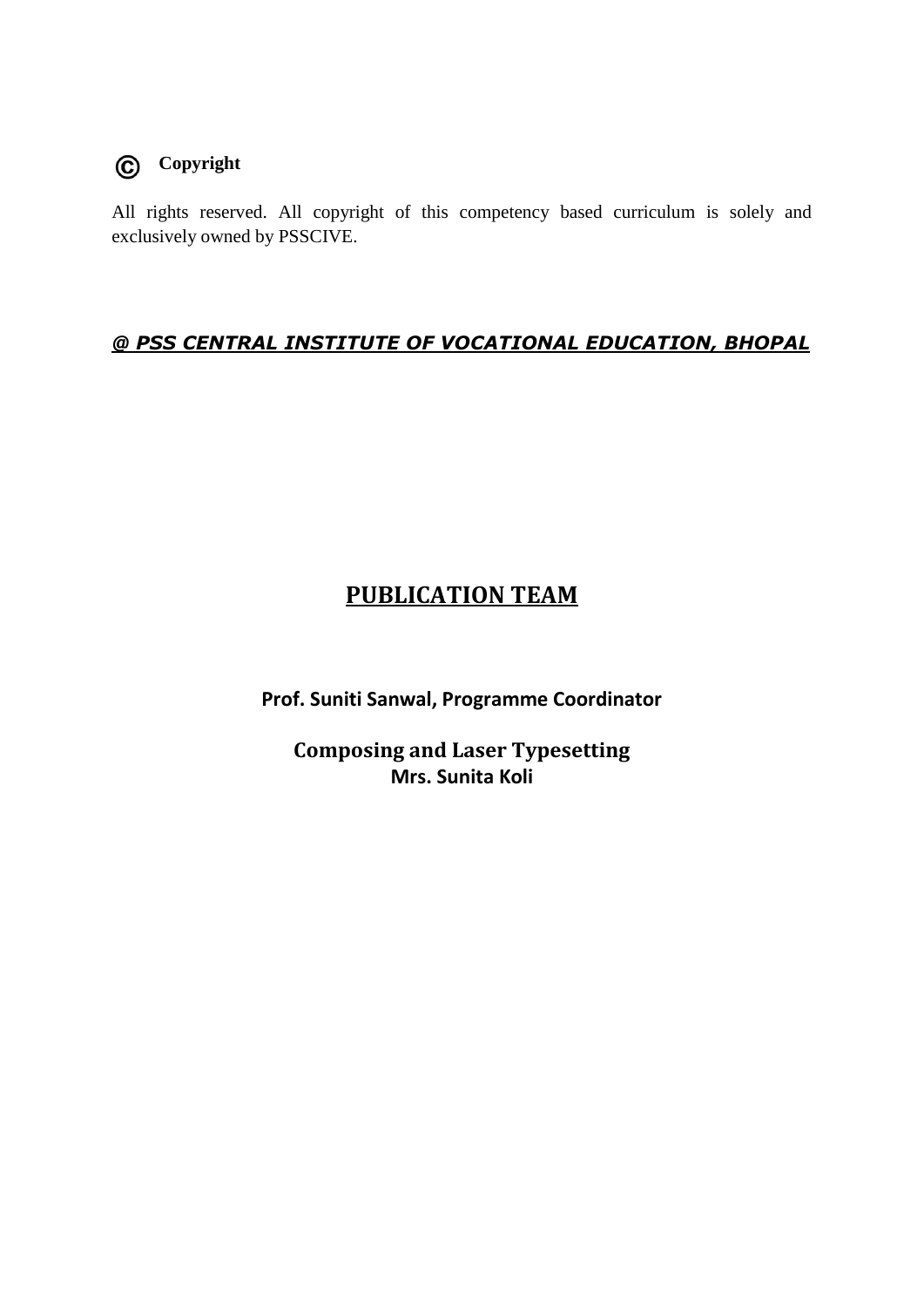## **Contents**

- 1. Introduction
- 2. About the sector
- 3. Objectives of the course
- 4. Course structure
- 5. Classroom activities
- 6. Practical activities
- 7. On-the-job training
- 8. Certification
- 9. Curriculum

#### **LEVEL 1 (Class IX) CORE CURRICULUM I**

#### Units

HTT101-NQ2014 Basics of Communication Skills HTT102-NQ2014 Introduction to Tourism and Travel HTT103-NQ2014 Basics of Tourism Business HTT104-NQ2014 Tourism Resources I HTT105-NQ2014 Basics of IT skills HTT106-NQ2014 Health and Safety in Travel and Tourism HTT107-NQ2014 Work Integrated Learning I

List of tools, equipment and materials

#### **LEVEL 2 (Class X) CORE CURRICULUM II**

#### Units

HTT201-NQ2014 Communication at Workplace HTT202-NQ2014 Tourism Systems HTT203-NQ2014 Impacts of Tourism HTT204-NQ2014 Tourism Resources II HTT205-NQ2014 Application of IT Skills in Tourism and Travel HTT206-NQ2014 Work Integrated Learning II

List of tools, equipment and materials

#### **LEVEL 3 (Class XI) TRANSFER ASSISTANT**

#### Units

HTT301-NQ2014 Administer First Aid HTT302-NQ2014 Handle Tourists with Special Needs HTT303-NQ2014 Provide Arrival and Departure assistance HTT304-NQ2014 Traffic norms and Tourist Transport system HTT305-NQ2014 Local destination information HTT306-NQ2014 Basics of Coach Commentary HTT307-NQ2014 Group Project in Tourism and Travel HTT308-NQ2014 Work Experience in Travel and Tourism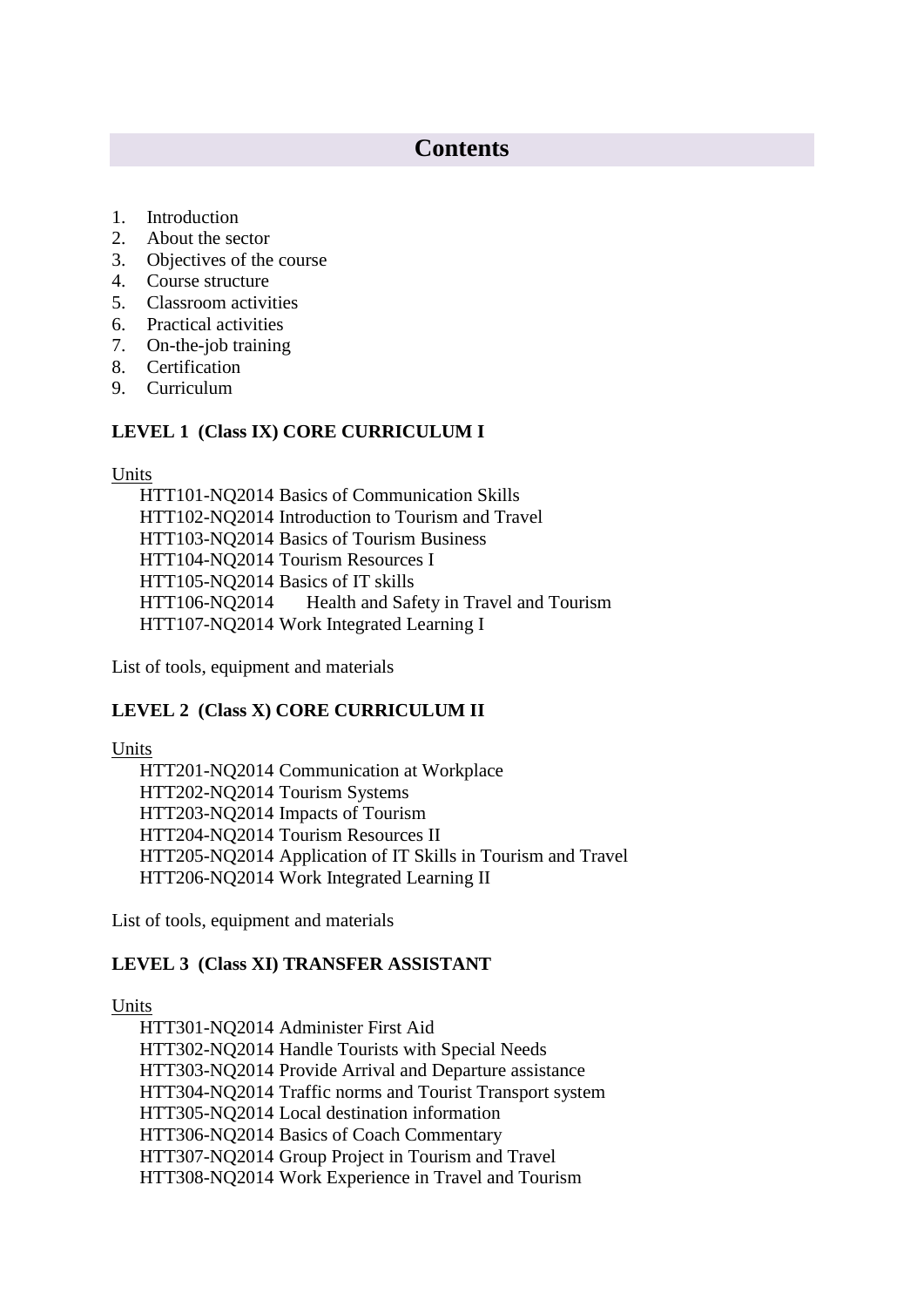List of tools, equipment and materials

#### **LEVEL 4 (Class XII) TOUR ASSISTANT**  Units

HTT401 NQ2014 Understanding tourist behavior HTT402 NQ2014 Roles & Functions of Tour Assistant HTT403 NQ2014 Destination knowledge HTT404 NQ2014 Pre-tour briefing HTT405 NQ2014 Tour commentaries HTT406 NQ2014 Tourism Ethics HTT407 NQ2014 Work Experience in Travel & Tourism

List of tools, equipment and materials

#### **LEVEL 4 (Class XII) TRAVEL AGENCY ASSISTANT**  Units

HTT401-NQ2014 Introduction to Travel Agency Business HTT402-NQ2014 Computer Reservation Systems (GDS) HTT403-NQ2014 Role of Travel Agency Assistant HTT404-NQ2014 Tourism Circuit Information HTT405-NQ2014 Travel / Tour Agency Terminology HTT406-NQ2014 Tour Packaging and Costing HTT407-NQ2014 Tourism Ethics HTT408-NQ2014 Work Experience in Travel & Tourism

List of tools, equipment and materials

#### 10. Assessment Guide

- 11. Teacher's qualifications
- 12. List of contributors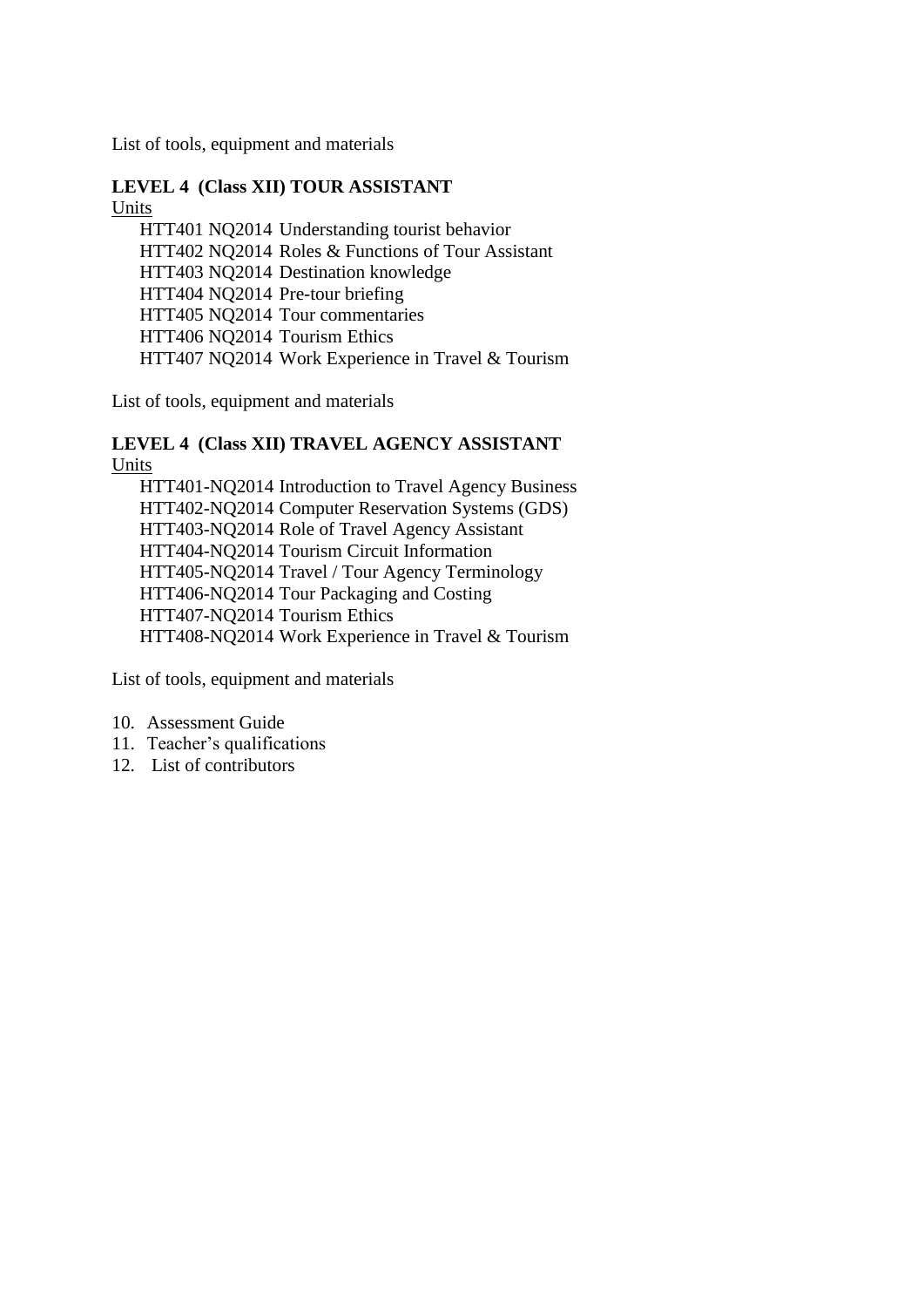## **Introduction**

The National Skills Qualifications Framework (NSQF), approved by the Cabinet Committee on skill development on 19.9.2013, is a quality assurance framework which organizes qualifications according to a series of levels of knowledge, skills and aptitude. These levels are defined in terms of learning outcomes which the learner must possess regardless of whether they were acquired through formal, non-formal or informal learning.

The NSQF would also help shift emphasis to outcome based learning - both in the general and vocational space. Today, there is lack of uniformity in the outcomes associated with different qualifications across institutions, each with its own duration, curriculum, entry requirements as well as title. This often leads to problems in establishing equivalence of certificates/diplomas/degrees in different parts of the country, which in turn impacts the employability and mobility of students. By shifting the focus from inputs to learning outcomes, the NSQF would aim to tackle this challenge.

The NSQF organizes qualifications according to a series of levels of knowledge and skills. These levels are defined in terms of learning outcomes i.e., the competencies (knowledge, skills and attitude) which the learners must possess regardless of whether they were acquired through formal, non-formal or informal education and training system. Qualifications are made up of occupational standards for specific areas of learning units or unit of competency. Units of competency are the specification of knowledge and skill and the application of that knowledge and skill to the standard of performance expected in the workplace. The Unit of competency or National Occupation Standards comprising generic and technical competencies an employee should possess is laid down by the Sector Skill Council of the respective economic or social sector.

Competency is defined in terms of what a person is required to do (performance), under what conditions it is done (conditions) and how well it is to be done (standards). It can be broadly categorized into foundational, practical and reflexive competencies. Generic competencies are considered essential for a person to participate effectively in the workforce, whereas technical competencies are an individual's knowledge and expertise in the specific group task and its processes and its rules and regulations.

The term "**curriculum"** (plural: *curricula or curriculums*) is derived from the Latin word for "*race course"*, referring to the course of deeds and experiences through which children grow to become mature adults. A competency based curriculum describes what learners must "know" and "be able to do" by the end of a program or study. It identifies the competencies and sub-competencies each learner is expected to master. It states clearly the criteria and conditions by which performance will be assessed. It also defines the learning activities that will lead to the learner to mastery of the targeted learning outcome.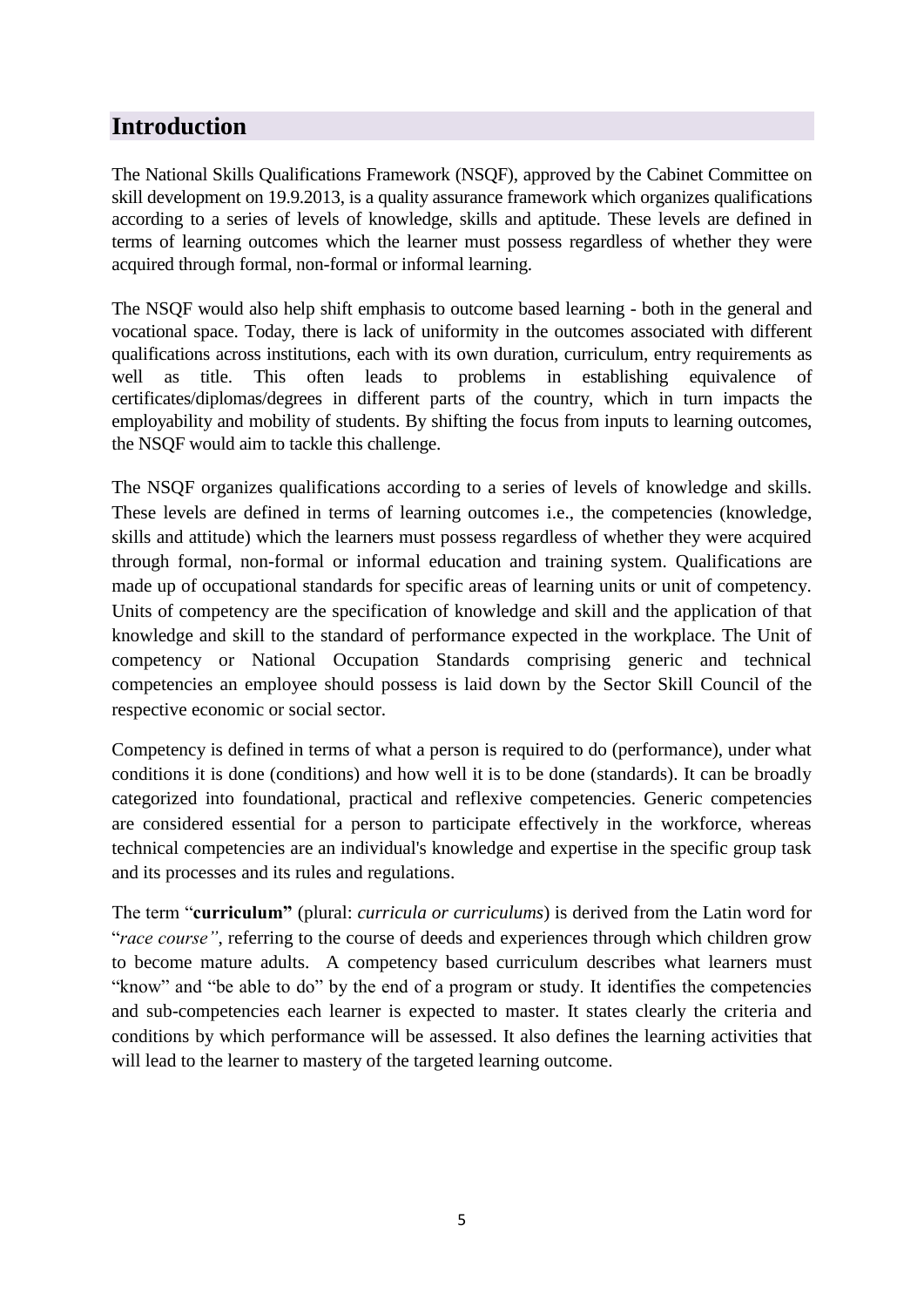The **competency based curriculum** is broken down into coherent parts known as **Units**. Each unit is further broken down into knowledge and skills on the basis of which evidence is to be provided by the learner and the evaluation is to be done by the teacher or trainer.

### **About the Sector**

The word "tour" is derived from the Latin *'tornare'* and the Greek *'tornos,'* meaning *'a lathe or circle; the movement around a central point or axis.'* This meaning changed in modern English to represent 'one's turn.' The Macmillan Dictionary defines tourism as the business of providing services for people who are travelling for their holiday. Wikipedia defines it as travel for recreational, leisure or business purposes.

India is a country known for its lavish treatment to all visitors, no matter where they come from. Its visitor-friendly traditions, varied life styles and cultural heritage and colourful fairs and festivals held abiding attractions for the tourists. The other attractions include beautiful beaches, forests and wild life and landscapes for eco-tourism; snow, river and mountain peaks for adventure tourism; technological parks and science museums for science tourism; centres of pilgrimage for spiritual tourism; heritage, trains and hotels for heritage tourism. Yoga, ayurveda and natural health resorts and hill stations also attract tourists .The Indian handicrafts particularly, jewellery, carpets, leather goods, ivory and brass work are the main shopping items of foreign tourists Travel and tourism sector in India includes employees such as inbound tour operators, travel agents, tourist transport operators, adventure tour operators and domestic tour operators in the travel trade segment and those employed in hotels and restaurants in various functions of front office, F&B and housekeeping among others. The tourism sector in India is targeted to grow at an annual rate of 12 per cent during 2011.There exists a forecasted requirement of around 2.8 million employees for restaurants, 4.1 million employees for hotels and 0.3 million employees for the travel trade segment by 2022 resulting in an incremental requirement of a total of 2.7 million employees for the tourism sector as compared to 2012 employment figures.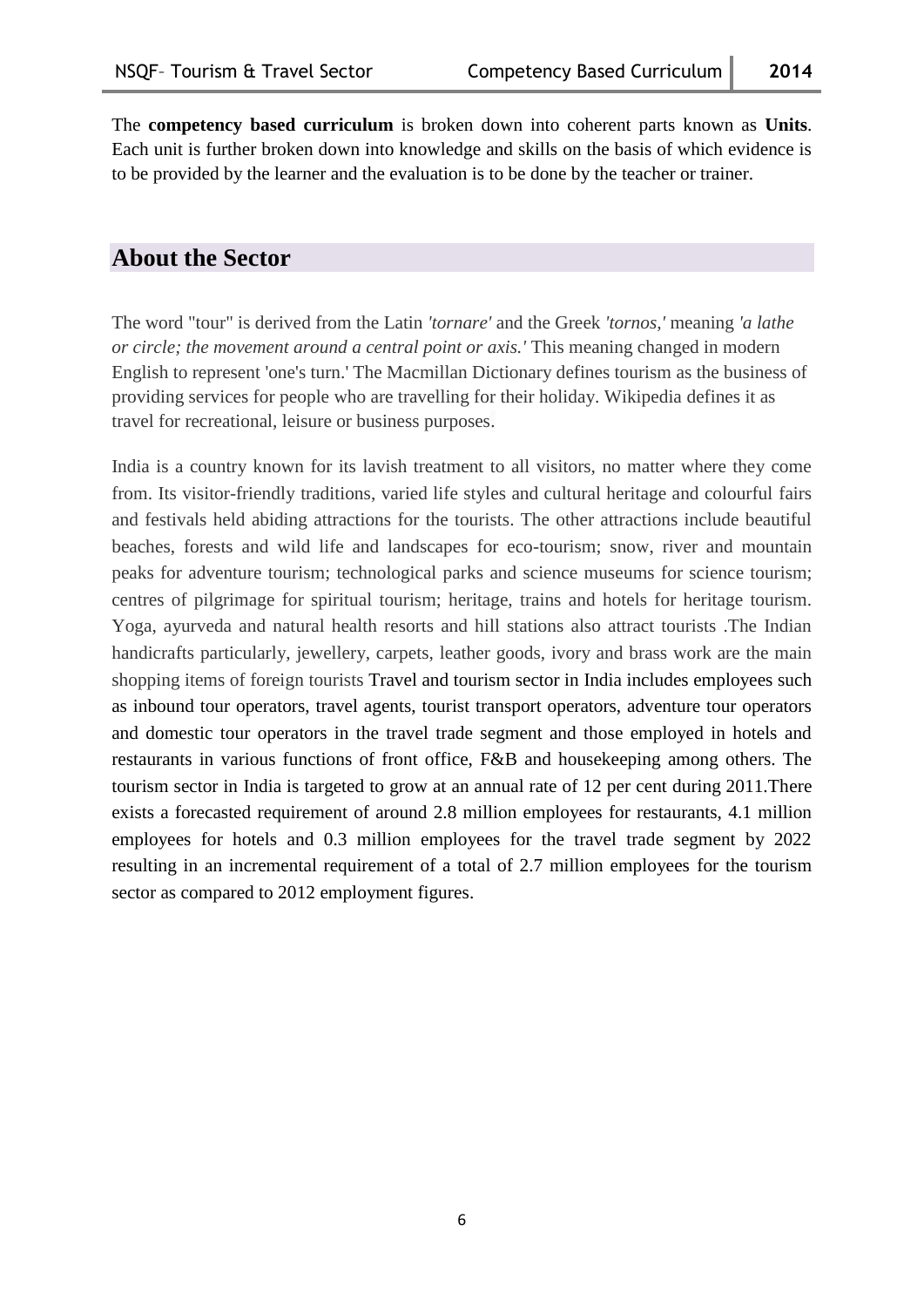## **Objectives of the Course**

Upon the completion of the course, you will be able to:

- Demonstrate the knowledge to communicate effectively at workplace.
- Demonstrate the knowledge of evolution, meaning and concepts of tourism business
- Demonstrate the knowledge of the various tourism resources
- Demonstrate basic skills of information technology in tourism business
- Demonstrate the knowledge of various tourism organizations
- Describe the various health and safety hazards and measures for preventing and controlling them.
- Integrate learning with the world of work in Tourism and Travel Industry.

## **Competency Based Curriculum**

| <b>NSQF LEVEL 1 (Class IX) CORE CURRICULUM I</b> |                      |                                                   |                                        |                                    |
|--------------------------------------------------|----------------------|---------------------------------------------------|----------------------------------------|------------------------------------|
| <b>SN</b>                                        | <b>Unit Code</b>     | <b>Unit Title</b>                                 | <b>No. of Learning</b><br><b>Hours</b> | <b>Pre</b><br>Requisite,<br>if any |
| 1.                                               | <b>HTT101-NQ2014</b> | <b>Basics of Communication</b><br><b>Skills</b>   | 35                                     |                                    |
| 2.                                               | <b>HTT102-NQ2014</b> | <b>Introduction to Tourism</b><br>and Travel      | 15                                     |                                    |
| 3.                                               | <b>HTT103-NQ2014</b> | <b>Basics of Tourism Business</b>                 | 15                                     |                                    |
| 4.                                               | <b>HTT104-NQ2014</b> | <b>Tourism Resources I</b>                        | 25                                     |                                    |
| 5.                                               | <b>HTT105-NQ2014</b> | <b>Basics of IT skills</b>                        | 25                                     |                                    |
| 6.                                               | <b>HTT106-NO2014</b> | <b>Health and Safety in Travel</b><br>and Tourism | 15                                     |                                    |
| 7.                                               | <b>HTT107-NO2014</b> | <b>Work Integrated Learning I</b>                 | 10                                     |                                    |
|                                                  |                      | <b>Total</b>                                      | 140                                    |                                    |

## **Sector: Tourism & Travel**

Successful completion of **140 hours** of theory sessions and **60 hrs** of practical activities and on-the-job learning is to be done for full qualification.

**Classroom Activities:** Classroom activities are an integral part of this programme and interactive lecture sessions, followed by discussions should be conducted by trained teachers. Teachers should make effective use of a variety of instructional aids, such as Videos, Colour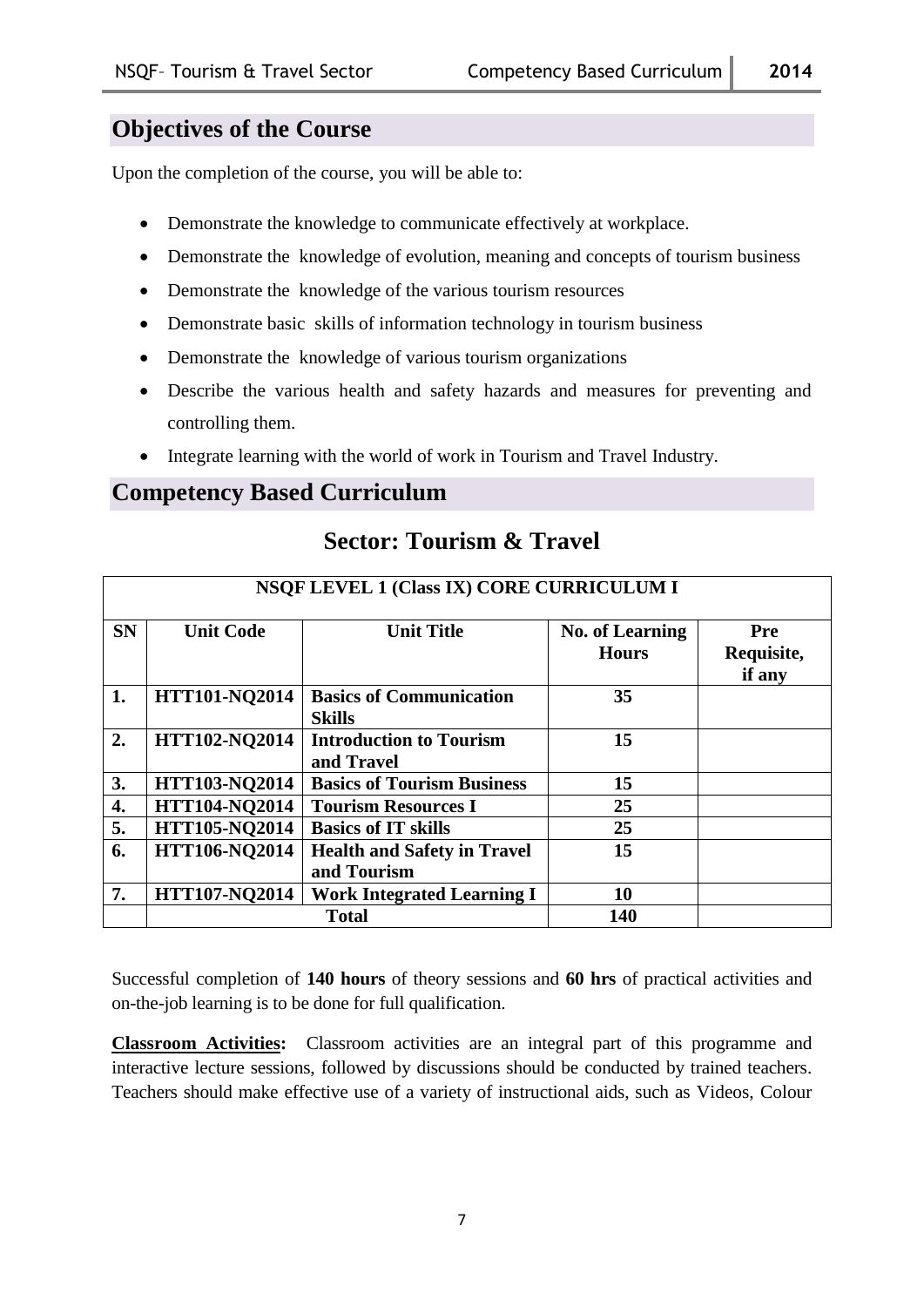Slides, Charts, Diagrams, Models, Exhibits, Handouts, Recorded Compact Discs, etc. to transmit knowledge in projective and interactive mode.

**Practical Activities:** Activities that provide practical experience in managing tourism related services should include case based problems, role play, games, etc. on incidents and practical exercises using props, tools and equipment and drills. Equipment and supplies should be provided to enhance hands-on experiences for students in the chosen occupation. Trained personnel should teach specialized techniques such as First Aid, handling crises and emergencies, etc. A training plan signed by the student, teacher, and employer that reflects equipment, skills and tasks should be prepared for training of the students in the organization/industry.

**On-the-Job Training:** On-the-job training (OJT) occurs whenever more experienced employee or supervisor teaches less experienced person on how to do one or more tasks of a job. The training utilizes actual equipment and materials. OJT should be undertaken in a structured manner with a training plan under the supervision of an experienced trainer or supervisor. A training plan that reflects tasks to be performed and competencies to be imparted should be prepared and signed by the student, teacher, and supervisor at the workplace for training of the students in the organization/industry. The trainer should break down all the steps of the job and train the students as per the training plan. In a structured OJT, the following steps should be followed:

- Step 1: The Instructor or the trainer tell, show, demonstrate, and explain. The trainer gives an overview of the task while explaining the constructional details and use of the tools, equipment, materials, etc. in performing the tasks.
- Step 2: The Instructor or the trainer demonstrates each step in detail, actually doing the steps of the task and explaining each step, one at a time, while the trainee watches. The steps may not necessarily be demonstrated in the sequence of actual operation, as sometimes it is better that simple tasks are demonstrated first to build confidence. Showing finished products at each appropriate step will help the leaner understand what is required as outcome. While demonstrating, the trainer explains why each step is done in the way it is done.
- Step 3: It involves direct trainee participation. The trainer monitors the progress on a checklist of competencies and offers feedback and pointers where and when needed.
- Step 4: The trainee practices with clearly defined targets for performance standards.

**Certification:** Upon successful completion of this course the State Education Board and the Sector Skill Council (Hospitality, Tourism and Travel) will provide a certificate to the student verifying the competencies acquired by the candidate.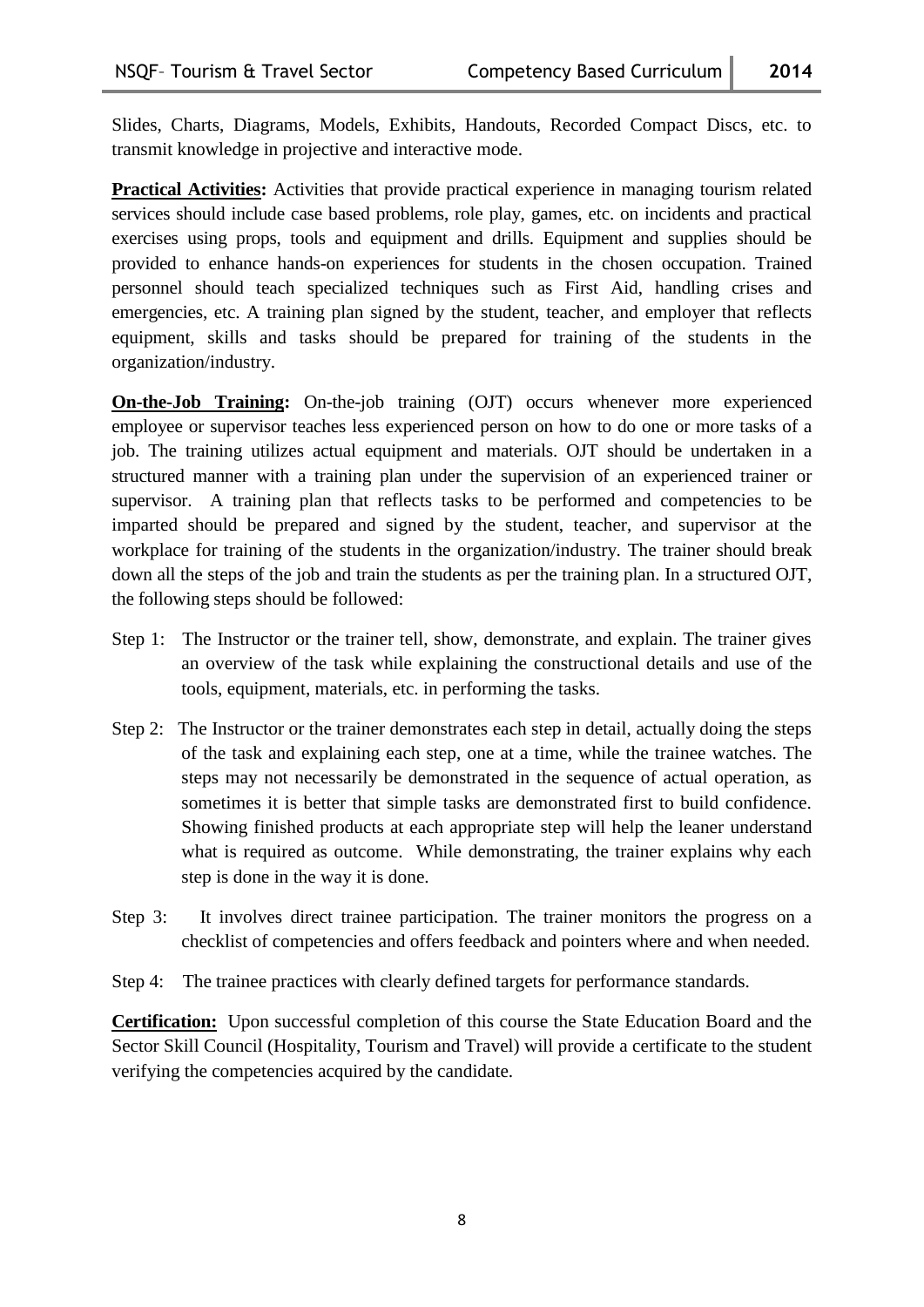| Unit Code: HTT 101 NQ2014 |                             | <b>Unit Title: Basics of Communication Skills</b> |                                 |
|---------------------------|-----------------------------|---------------------------------------------------|---------------------------------|
| <b>Duration:</b>          | 35 hours                    |                                                   |                                 |
| Learning                  | <b>Knowledge Evaluation</b> | <b>Performance Evaluation</b>                     | <b>Teaching and</b>             |
| Outcome                   |                             |                                                   | <b>Training Method</b>          |
| 1. Identify               | 1. Describe                 | 1. Identify elements of                           | <b>Interactive</b>              |
| elements of               | communication.              | communication cycle.                              | Lectures:                       |
| Communicatio              |                             |                                                   | Communication,                  |
| n cycle                   | 2. Describe                 | 2. Draw a diagram of                              | Communication                   |
|                           | communication cycle.        | communication cycle                               | cycle, Process of               |
|                           |                             |                                                   | Communication,                  |
|                           | 3. Explain various          | 3. Differentiate between                          | Elements of                     |
|                           | elements involved in        | various elements                                  | communication.                  |
|                           | communication cycle.        | involved in a successful                          |                                 |
|                           |                             | communication                                     | <b>Activity</b>                 |
|                           |                             |                                                   | Conduct a Role play,            |
|                           | 1. Describe how to          | 1. Introduce one self.                            | conduct a Debate                |
| 2. Introduce self         | introduce one self.         |                                                   | <b>Interactive</b>              |
| and greet in              |                             | 2. Demonstrate the                                | Lectures:<br>Self Introduction, |
| <b>English</b>            | 2. Knows formal             | knowledge of various                              | Meet $&$ greet                  |
|                           | greeting words and          | greeting words $\&$                               | sentence, tone &                |
|                           | sentences used in           | sentences used in                                 | language required               |
|                           | tourism industry            | tourism Industry.                                 | for tourism.                    |
|                           |                             |                                                   |                                 |
|                           | 3. Describe the             | 3. Is able to greet others                        | <b>Activity</b>                 |
|                           | importance of proper        | as per tourism industry                           | Conduct Ice                     |
|                           | tone and language           | requirement.                                      | breaking sessions               |
|                           | used in tourism             |                                                   | and JAM sessions                |
|                           | Industry: : Voice           |                                                   | (Just a minute).                |
|                           | modulation, pitch,          |                                                   |                                 |
|                           | pauses, clarity             |                                                   |                                 |
|                           |                             |                                                   |                                 |
| 3. Provide                | 1. Describe the meaning     | 1. Draw the diagram of                            | <b>Interactive</b>              |
| Feedback                  | of feedback.                | communication channel                             | Lectures:                       |
|                           |                             |                                                   | Characteristics of              |
|                           | 2. Describe the             | 2. Construct a feedback.                          | feedback.                       |
|                           | importance of               |                                                   |                                 |
|                           | feedback.                   |                                                   | <b>Activity</b>                 |
|                           |                             |                                                   | Assignment on                   |
|                           | 3. Describe                 |                                                   | constructing                    |
|                           | communication               |                                                   | sentences for                   |
|                           | channel.                    |                                                   | providing feedback.             |
|                           |                             |                                                   |                                 |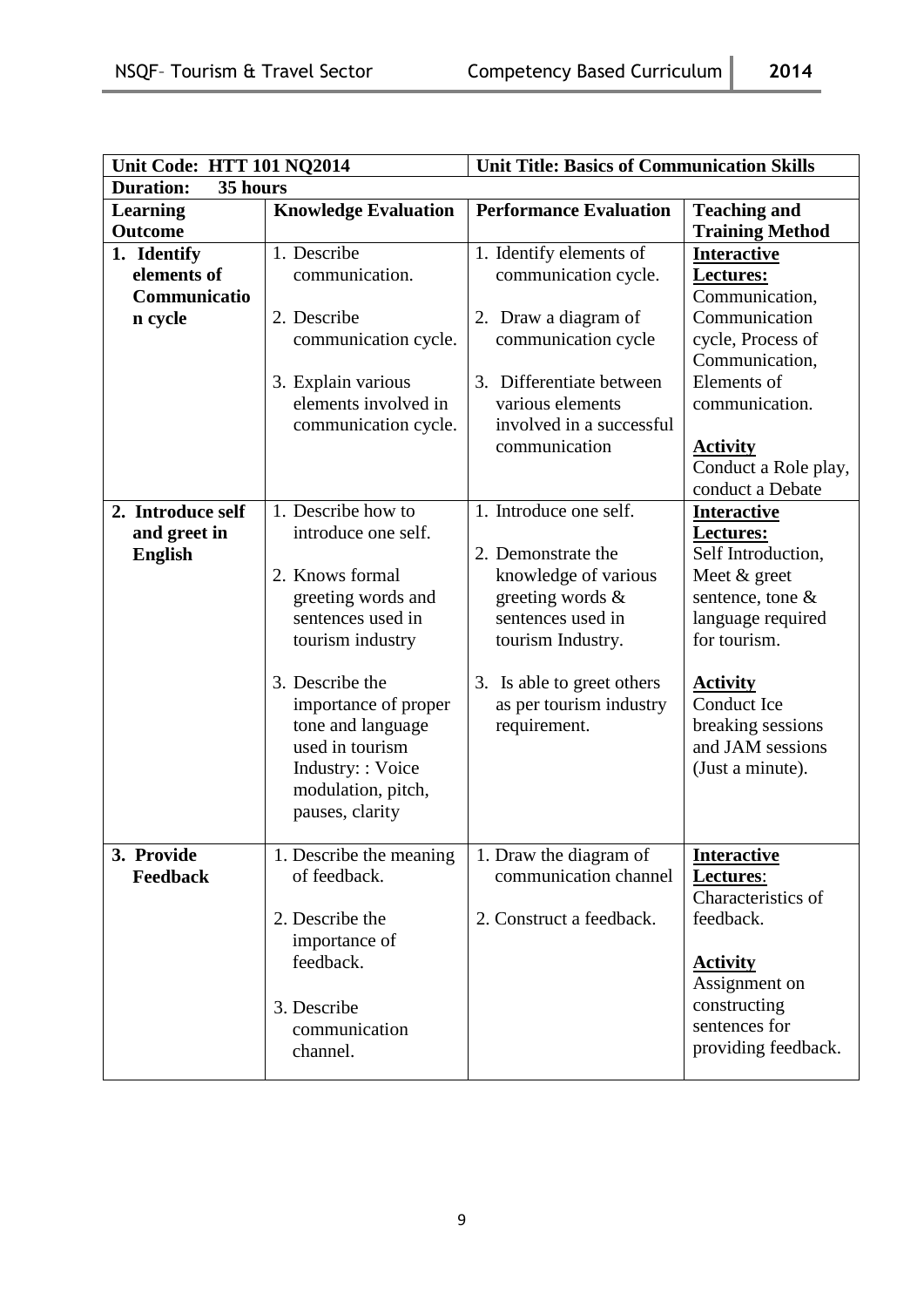| 4. Demonstrate                    | 1. Describe the factors                  | 1. Demonstrate the      | <b>Interactive</b>      |
|-----------------------------------|------------------------------------------|-------------------------|-------------------------|
| the knowledge                     | that act as barriers to                  | knowledge to            | <b>Lectures:</b>        |
| to overcome                       | communication.                           | overcome barriers to    | <b>Barriers</b> to      |
| barriers to                       |                                          | communication.          | Communication,          |
| communication                     | 2. Differentiate between                 |                         | Different types of      |
|                                   | various barriers to                      |                         | Barriers.               |
|                                   | communication.                           |                         |                         |
|                                   |                                          |                         | <b>Activity</b>         |
|                                   | 3. Describe the role of                  |                         | Conduct a Role play,    |
|                                   | sender & receiver in                     |                         | identify the barriers   |
|                                   | communication.                           |                         | to communication in     |
|                                   |                                          |                         | tourism $&$ suggest the |
|                                   |                                          |                         | solutions to overcome   |
|                                   |                                          |                         | barriers.               |
| 5. Demonstrate                    | 1. Explain types of                      | 1. Identify the meaning | <b>Interactive</b>      |
| effective use of                  | communication.                           | of different non-verbal | <b>Lectures:</b>        |
| verbal and                        |                                          | communication           | Verbal                  |
| nonverbal                         | $\triangleright$ Verbal                  |                         | communication           |
| communication                     | communication                            | 2. Identify factors for | Visual presentations    |
| skills                            | $\triangleright$ Non Verbal              | effective verbal        | on Nonverbal            |
|                                   | communication                            | communication.          | communications          |
|                                   | A) Gestures                              |                         |                         |
|                                   | B) Postures                              | 3. Demonstrate the      | <b>Activity</b>         |
|                                   | C) Body language                         | knowledge of            | Collect pictures        |
|                                   |                                          | collecting and          | depicting the           |
|                                   | 2. Differentiate between                 | processing information  | different nonverbal     |
|                                   | verbal & non-verbal                      | from different sources. | communication and       |
|                                   | communication                            |                         | explain them.           |
|                                   |                                          |                         |                         |
|                                   | 3. Describe various                      |                         | Identify different      |
|                                   | nonverbal                                |                         | movements               |
|                                   | communications.                          |                         | (gestures & postures)   |
|                                   |                                          |                         |                         |
|                                   | 4. Describe the various                  |                         |                         |
|                                   | sources of                               |                         |                         |
|                                   | information.                             |                         |                         |
|                                   |                                          |                         |                         |
|                                   | (Media, Industry,                        |                         |                         |
|                                   | Internet, Peer group,                    |                         |                         |
|                                   | personal contact,                        |                         |                         |
|                                   | supervisors etc)<br>1. Describe tips for | 1. Demonstrate the      | <b>Interactive</b>      |
| 6. Demonstrate                    |                                          | knowledge of listening  | <b>Lectures:</b>        |
| active listening<br><b>Skills</b> | effective listening.                     |                         | Identify different      |
|                                   | 2. Describe ways to                      | patiently to others.    | movements (gestures     |
|                                   | build concentration on                   | 2. Demonstrate the      | $&$ postures)           |
|                                   | speaker's speech.                        | knowledge of            | 1. Active listening     |
|                                   |                                          |                         |                         |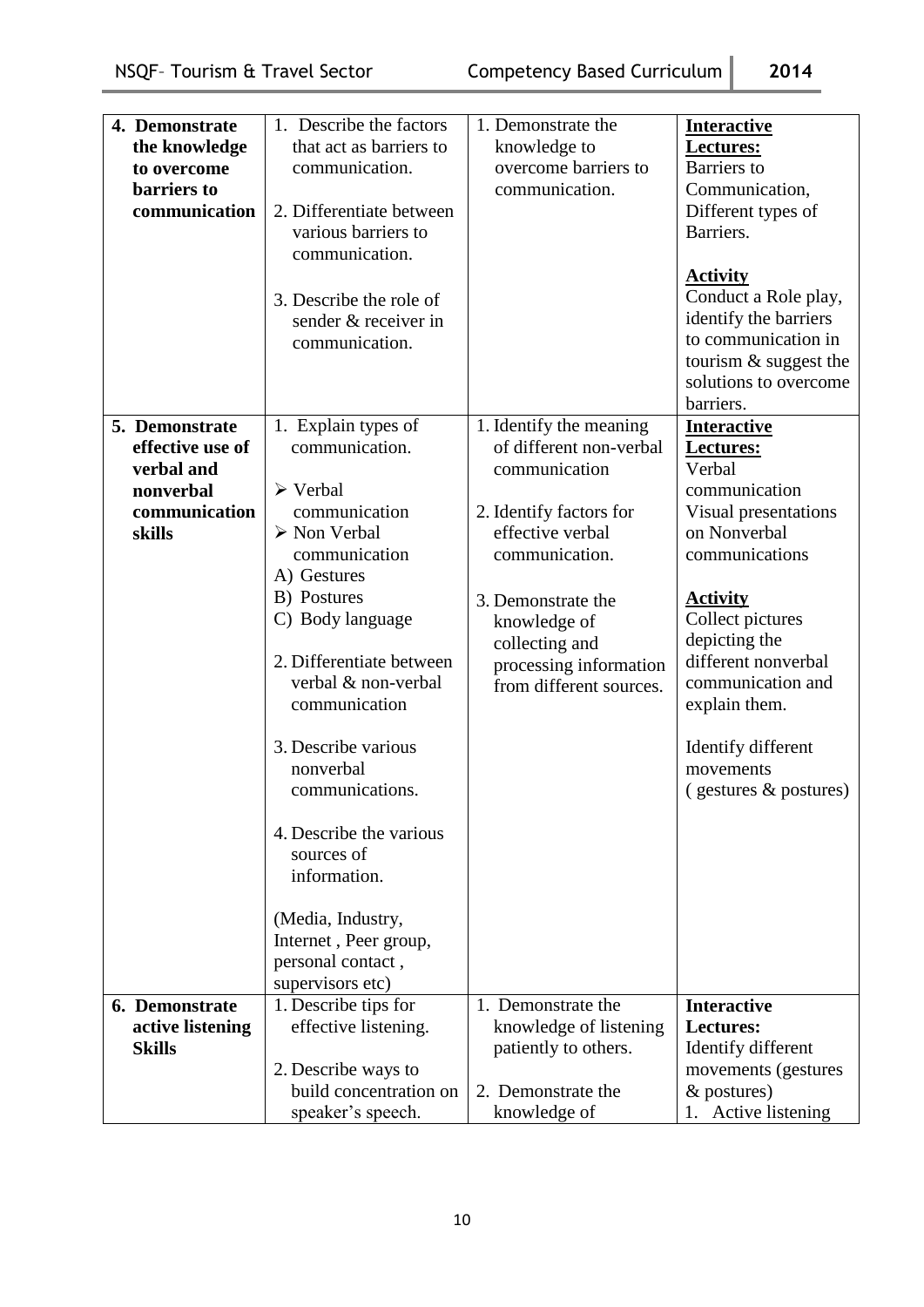|                 | 3. Describe the use of              | analyzing audience       | skills                     |
|-----------------|-------------------------------------|--------------------------|----------------------------|
|                 | appropriate words for               | speech.                  | Telephone<br>2.            |
|                 | sentence formation.                 |                          | Etiquettes and             |
|                 |                                     | 3. Demonstrate the       | handling queries           |
|                 |                                     |                          |                            |
|                 | 4. Explain the tips to              | knowledge of             |                            |
|                 | create good                         | interpreting after       | <b>Activity:</b>           |
|                 | impression                          | listening to a speech.   | 1. Role play on            |
|                 |                                     |                          | <b>Effective</b> listening |
|                 | 5. Describe tips for                | 4. Demonstrate the       | and interpreting a         |
|                 | being patient.                      | knowledge of handling    | speech                     |
|                 |                                     | queries.                 | Simulated<br>2.            |
|                 | 6. Describe various                 |                          | Excessive on               |
|                 | ways to handle calls,               |                          | handling calls,            |
|                 | complaints, queries                 |                          | complaints &               |
|                 | etc.                                |                          | queries                    |
| 7. Look         | 1. Describe personal                | 1. Looks presentable.    | <b>Interactive</b>         |
| presentable     | hygiene.                            |                          | Lectures:                  |
| and show social |                                     | 2. Demonstrate different | Tips on personal           |
| manners &       | $\triangleright$ Hair               | types of handshakes.     | hygiene, Manners &         |
| etiquettes      | $\triangleright$ Nails              |                          | Etiquettes.                |
|                 | $\triangleright$ Dress              | 3. Display dining        | Types of handshakes,       |
|                 | $\triangleright$ Shoes              | manners.                 | telephone etiquettes,      |
|                 | $\triangleright$ Use of Fragrance's |                          | <b>Business Makeup</b>     |
|                 | $\triangleright$ Do's & Don'ts      | 4. Demonstrate           | tips, Social dining        |
|                 | $\triangleright$ Make up            | appropriate social       | tips                       |
|                 |                                     | manners and etiquettes   |                            |
|                 | 2. Enlist Do's & Don'ts             |                          | <b>Activity</b>            |
|                 | of Grooming.                        | 5. Demonstrate use of    | Collect the pictures       |
|                 |                                     | phone publicly.          | of well-groomed            |
|                 | 3. Describe manners to              |                          | person and make a          |
|                 | be followed for social              | 6. Wear appropriate      | scrap book.                |
|                 | dining.                             | business makeup          |                            |
|                 |                                     |                          | Groom yourself             |
|                 | 4. Describe various                 |                          |                            |
|                 | types of handshakes.                |                          | Prepare a chart of         |
|                 |                                     |                          | good and bad               |
|                 | 5. Describe telephone               |                          | manners.                   |
|                 | etiquettes at Public                |                          |                            |
|                 | place.                              |                          | Outline the dos and        |
|                 |                                     |                          | don'ts of etiquettes       |
|                 | 6. Describe tips for                |                          | and manners in social      |
|                 | social etiquettes of                |                          | settings.                  |
|                 | sitting, standing,                  |                          |                            |
|                 | walking etc.                        |                          |                            |
|                 |                                     |                          |                            |
|                 | 7. State basics of                  |                          |                            |
|                 |                                     |                          |                            |
|                 | business makeup                     |                          |                            |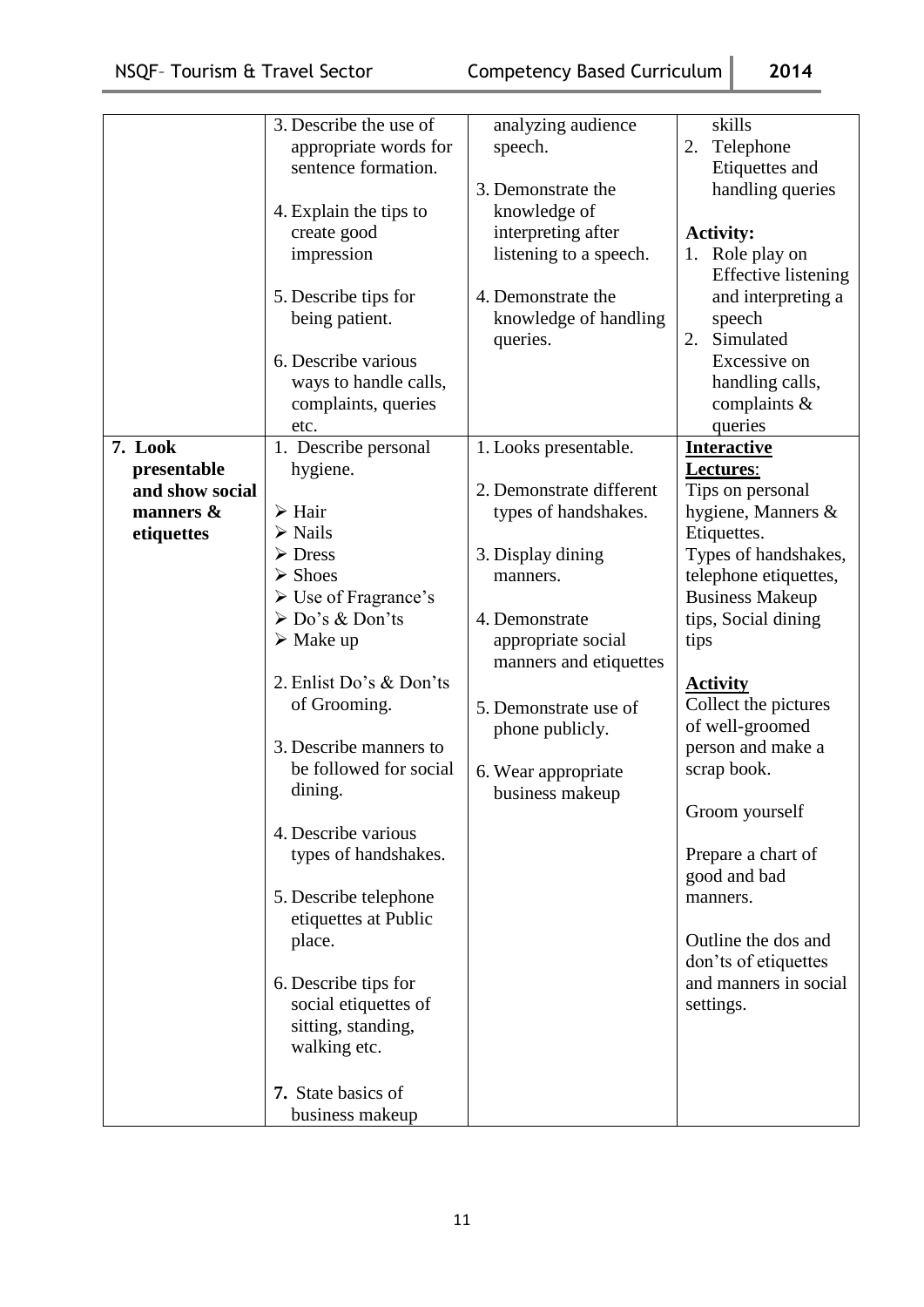| Unit Code: HTT 102 NQ 2014<br>Unit Title: Introduction to Tourism and Travel |                                         |                                                 |                                       |  |
|------------------------------------------------------------------------------|-----------------------------------------|-------------------------------------------------|---------------------------------------|--|
| <b>Duration: 15 Hours</b>                                                    |                                         |                                                 |                                       |  |
| <b>Learning</b>                                                              | <b>Knowledge Evaluation</b>             | <b>Performance Evaluation</b>                   | <b>Teaching and</b>                   |  |
| <b>Outcome</b>                                                               |                                         |                                                 | <b>Training Method</b>                |  |
| 1. Demonstrate                                                               | 1. Define tourism and                   | 1. Define tourism                               | <b>Interactive lecture:</b>           |  |
| an                                                                           | meaning of tourism                      |                                                 | Defining Tourism                      |  |
| understanding                                                                |                                         | 2. Differentiate between                        | and Tourist                           |  |
| of the concept                                                               | 2. State the difference                 | <b>Tourism and Travel</b>                       |                                       |  |
| of the travel                                                                | between Tourism and                     |                                                 | Reasons why people                    |  |
| and tourism                                                                  | Travel                                  | 3. Enlist recreational<br>activities of tourist | travel?                               |  |
|                                                                              | 3. Describe the                         |                                                 | <b>Activity:</b>                      |  |
|                                                                              | importance of                           | 4. Demonstrate the                              | Make a scrap book                     |  |
|                                                                              | recreational activities                 | knowledge of the term                           | of the tourist visiting               |  |
|                                                                              | for tourists.                           | 'day tourist'                                   | their country/State                   |  |
|                                                                              |                                         |                                                 | Role play                             |  |
|                                                                              | 4. Describe main types                  | 5. Identify the major                           |                                       |  |
|                                                                              | of tourism: domestic;                   | types of tourism                                | Collect the                           |  |
|                                                                              | outbound; inbound                       |                                                 | information of                        |  |
|                                                                              |                                         |                                                 | nearby tourism                        |  |
|                                                                              |                                         |                                                 | destination                           |  |
| 2. Demonstrates                                                              | 1. Describe basic                       | 1. Enlist the Tourism                           | <b>Interactive</b>                    |  |
| the knowledge                                                                | components of                           | components                                      | Lecture:                              |  |
| of the basic                                                                 | tourism                                 |                                                 | Components of                         |  |
| components of<br><b>Tourism</b>                                              | $\triangleright$ Attraction             | 2. Enlist the substance of<br>attraction        | tourism                               |  |
|                                                                              | $\triangleright$ Accessibility          |                                                 | <b>Activity:</b>                      |  |
|                                                                              | $\triangleright$ Accommodation          | 3. Enlist the substance of                      | Pasting the picture                   |  |
|                                                                              | $\triangleright$ Amenities              | Accessibility                                   | of the tourism                        |  |
|                                                                              | $\triangleright$ Activity               |                                                 | components in the                     |  |
|                                                                              | $\triangleright$ Agency                 | 4. Enlist the substance of                      | scrap book                            |  |
|                                                                              |                                         | Accommodation                                   |                                       |  |
|                                                                              | 2. Describe the meaning                 |                                                 | Group Discussion on                   |  |
|                                                                              | and importance of                       | 5. Enlist the substance Of                      | the topic                             |  |
|                                                                              | tourism components                      | Amenities                                       | Importance of                         |  |
|                                                                              |                                         |                                                 | components of                         |  |
|                                                                              | 3. State the bonding                    |                                                 | tourism                               |  |
|                                                                              | between all the                         |                                                 |                                       |  |
|                                                                              | tourism components                      |                                                 | <b>Small Paragraph</b>                |  |
|                                                                              |                                         |                                                 | writing on bonding<br>between tourism |  |
|                                                                              | 4. State the significance<br>of tourism |                                                 |                                       |  |
|                                                                              | components for                          |                                                 | components                            |  |
|                                                                              | making tourism                          |                                                 |                                       |  |
|                                                                              | possible                                |                                                 |                                       |  |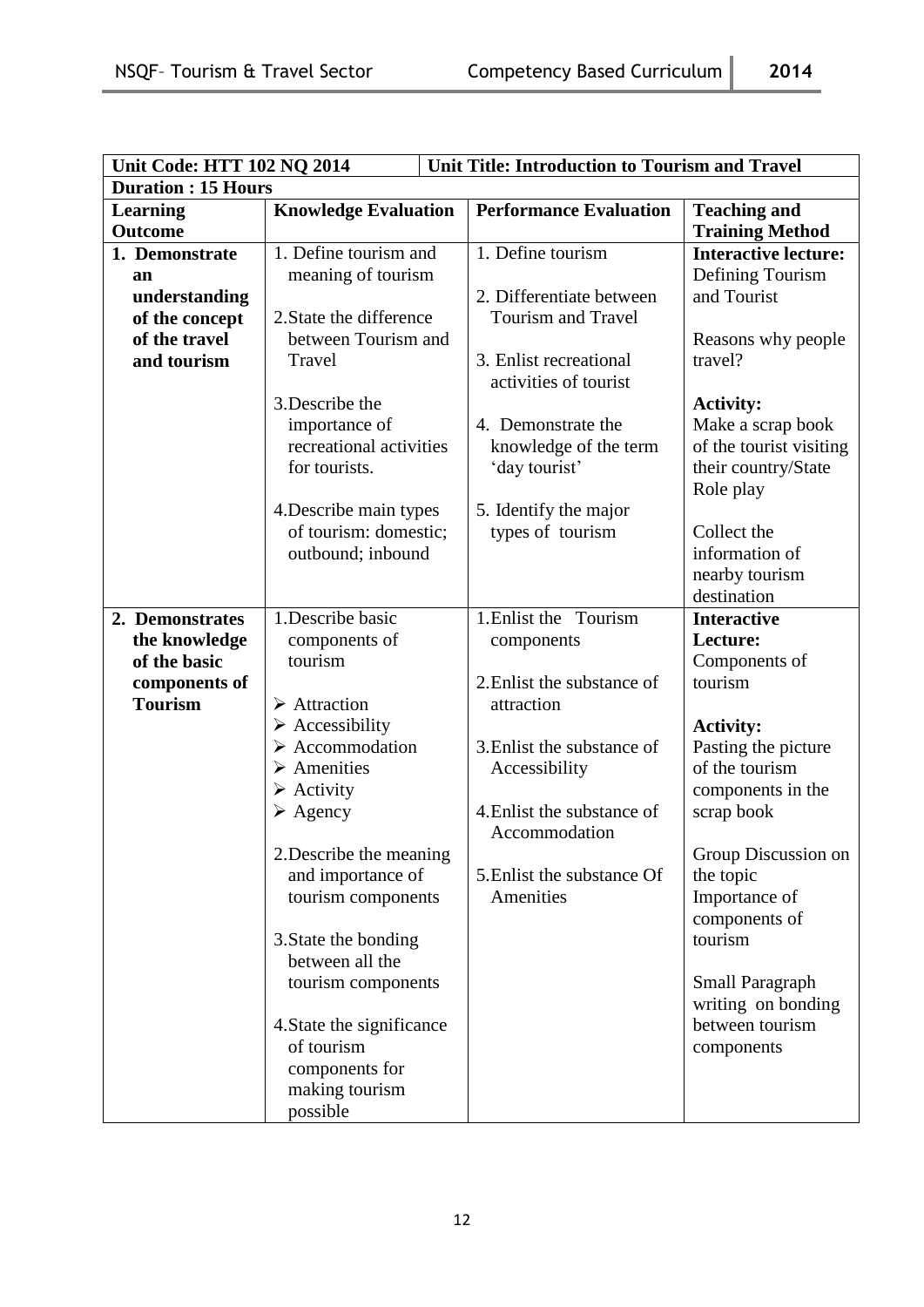|--|

|                                                                                                     | 5. Identify the<br>components of tourism<br>in the actual form                                                                                                                                                                                                                                                                                                                                                                                       |                                                                                                                                                                                                                                                                   |                                                                                                                                                                                                                                                           |
|-----------------------------------------------------------------------------------------------------|------------------------------------------------------------------------------------------------------------------------------------------------------------------------------------------------------------------------------------------------------------------------------------------------------------------------------------------------------------------------------------------------------------------------------------------------------|-------------------------------------------------------------------------------------------------------------------------------------------------------------------------------------------------------------------------------------------------------------------|-----------------------------------------------------------------------------------------------------------------------------------------------------------------------------------------------------------------------------------------------------------|
| 3. Demonstrates<br>the<br>understanding<br><b>of</b><br>characteristics<br>and nature of<br>tourism | 1. Explain the nature of<br>tourism<br>Demand Based<br>$\triangleright$ Seasonal<br>(Comparing the Dual<br>nature of tourism on the<br>basis of Demand and<br>Seasonality)<br>2. Describe the<br>characteristics of<br>tourism:-                                                                                                                                                                                                                     | 1. Enlist nature of tourism<br>2. Identify and elaborate<br>demand based nature of<br>tourism<br>3. Enlist characteristics of<br>tourism<br>diagram on the<br>4.Draw a<br>various characteristics<br>of tourism<br>5. Enlist different                            | <b>Interactive</b><br>Lecture:<br>Characteristics<br>and<br>nature of tourism<br><b>Activity:</b><br><b>Group Discussion</b><br>Pasting Pictures/<br>diagram on<br>characteristic and<br>nature of tourism<br>Visit a destination                         |
|                                                                                                     | $\triangleright$ Sense of Intangibility<br>$\triangleright$ Perishability<br>$\triangleright$ Inseparability<br>$\triangleright$ Lack of ownership                                                                                                                                                                                                                                                                                                   | characteristics of<br>tourism                                                                                                                                                                                                                                     | /Restaurant/place of<br>touristic importance<br>and try to match the<br>characteristics of<br>tourism to the place<br>you have visited and<br>submit a report.                                                                                            |
| 4. Demonstrates<br>the knowledge<br>of the tourism<br>purpose<br>(Travelling<br>purpose)            | 1. State relativity of<br>travelling and tourism<br>2. Describe the purpose<br>of travelling<br>$\triangleright$ By Obligation<br>> For Pleasure<br>3. Travelling because of<br>obligation<br>$\triangleright$ Business and<br>Professional<br>$\triangleright$ Visiting Friends and<br><b>Relatives (VFR)</b><br>$\triangleright$ Health<br>$\triangleright$ Spiritual/Pilgrimage<br>$\triangleright$ Other<br>4. Travelling Because<br>of Pleasure | 1. Enlist purpose of<br>travelling by tourist<br>2. Identify cause of<br>travelling out of<br>obligation<br>3. Enlist/Identify causes<br>of travelling for fun/<br>pleasure<br>4. Differentiate between<br>main stream tourism<br>and special interest<br>tourism | <b>Interactive</b><br>Lecture:<br>Purpose of travelling<br><b>Activity:</b><br>Role play by<br>students to<br>understand exact<br>cause of travelling<br>Experience sharing<br>by students on their<br>purpose of travelling<br>and travel<br>experiences |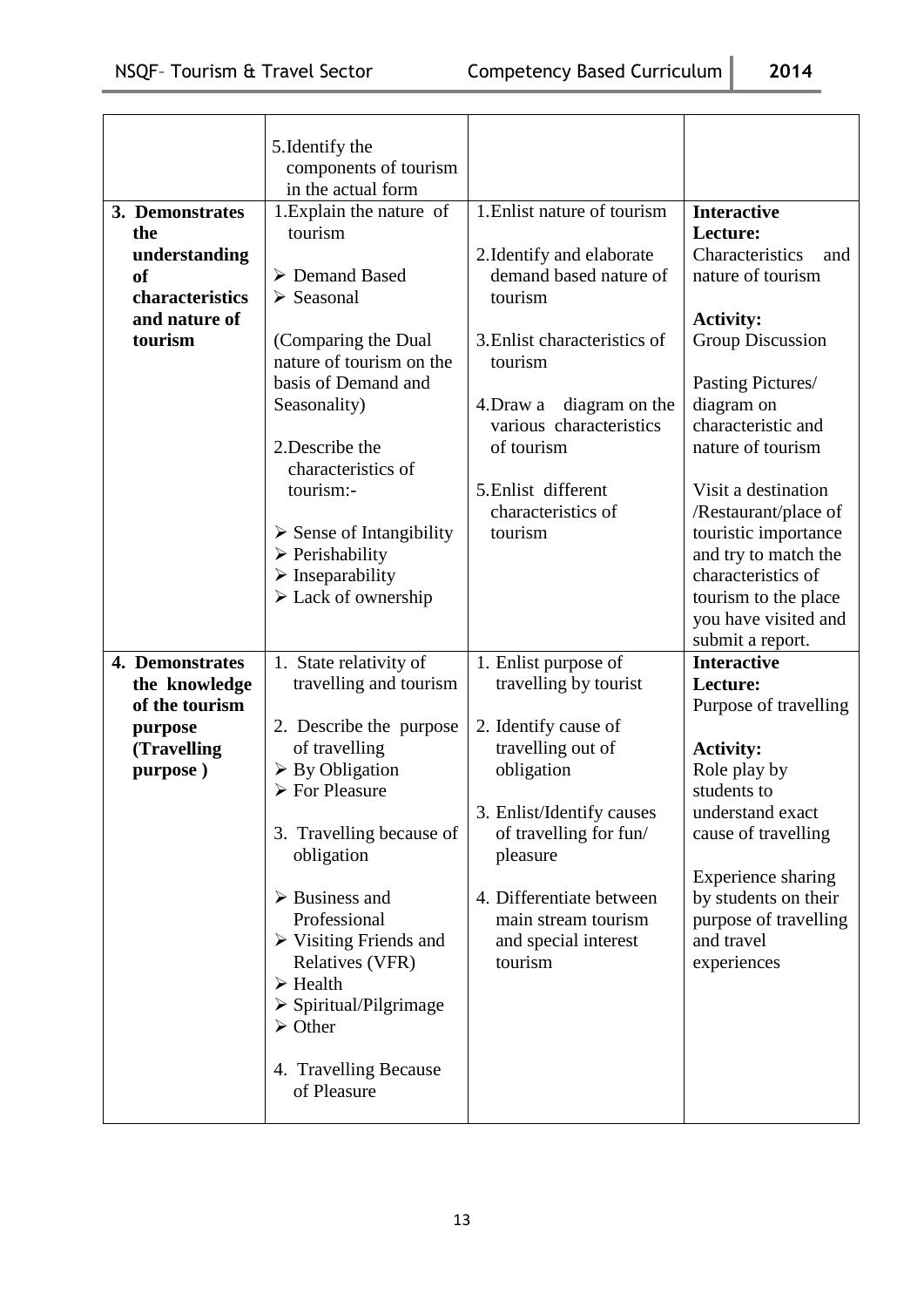|                             | $\triangleright$ Main stream tourism<br>$\triangleright$ Special interest<br>tourism<br>$\triangleright$ Alternative Tourism |                                                |                                |
|-----------------------------|------------------------------------------------------------------------------------------------------------------------------|------------------------------------------------|--------------------------------|
| <b>5. Demonstrates</b>      | 1. Define tourists                                                                                                           | 1. State the difference<br>between visitor and | <b>Interactive</b><br>Lecture: |
| the knowledge<br>of Tourist |                                                                                                                              |                                                |                                |
|                             | 2. Describe major types                                                                                                      | traveler                                       | Various types of               |
| <b>Typology</b>             | of tourist                                                                                                                   | 2. Identify tourist                            | tourist structurally           |
|                             | 3. Define group or mass                                                                                                      |                                                | <b>Activity:</b>               |
|                             | tourist                                                                                                                      | 3. State difference                            | Group assignment               |
|                             |                                                                                                                              | between tourist and day                        | on interacting with            |
|                             | 4. Define Visitor                                                                                                            | visitor                                        | the tourist by                 |
|                             |                                                                                                                              |                                                | visiting a place filled        |
|                             | 5. Day Visitor /                                                                                                             | 4. State differences                           | with tourist and               |
|                             | Excursionist                                                                                                                 | between explorer and                           | sharing the                    |
|                             |                                                                                                                              | wonderer / drifter                             | experiences with the           |
|                             | 6. Define Explorer                                                                                                           |                                                | class.                         |
|                             |                                                                                                                              | 5. Enlist numerous types                       |                                |
|                             | 7. Define                                                                                                                    | of tourist                                     | Making diagrams/               |
|                             | Drifter/wonderer                                                                                                             |                                                | collecting pictures of         |
|                             |                                                                                                                              |                                                | various types of               |
|                             |                                                                                                                              |                                                | tourist                        |
|                             |                                                                                                                              |                                                |                                |

| <b>Unit Code: HTT 103 NQ2014</b> |                             | <b>Unit Title: Basics of Tourism Business</b> |                        |  |  |
|----------------------------------|-----------------------------|-----------------------------------------------|------------------------|--|--|
| <b>Duration:</b>                 | 15 hours                    |                                               |                        |  |  |
| <b>Learning</b>                  | <b>Knowledge Evaluation</b> | <b>Performance Evaluation</b>                 | <b>Teaching and</b>    |  |  |
| <b>Outcome</b>                   |                             |                                               | <b>Training Method</b> |  |  |
| 1. Demonstrate                   | 1. Describe various         | 1. Identify elements of                       | <b>Interactive</b>     |  |  |
| an                               | elements of tourism         | tourism business                              | Lecture:               |  |  |
| understanding                    | business                    |                                               | Elements of tourism    |  |  |
| of tourism                       |                             | 2. State the difference                       | business               |  |  |
| <b>business</b>                  | 2. Describe why tourism     | between tourism and                           |                        |  |  |
|                                  | business is important       | other types of business                       | <b>Activity:</b>       |  |  |
|                                  | for a country               |                                               | Group discussion on    |  |  |
|                                  |                             |                                               | implication of         |  |  |
|                                  |                             |                                               | tourism on a           |  |  |
|                                  |                             |                                               | country's economy      |  |  |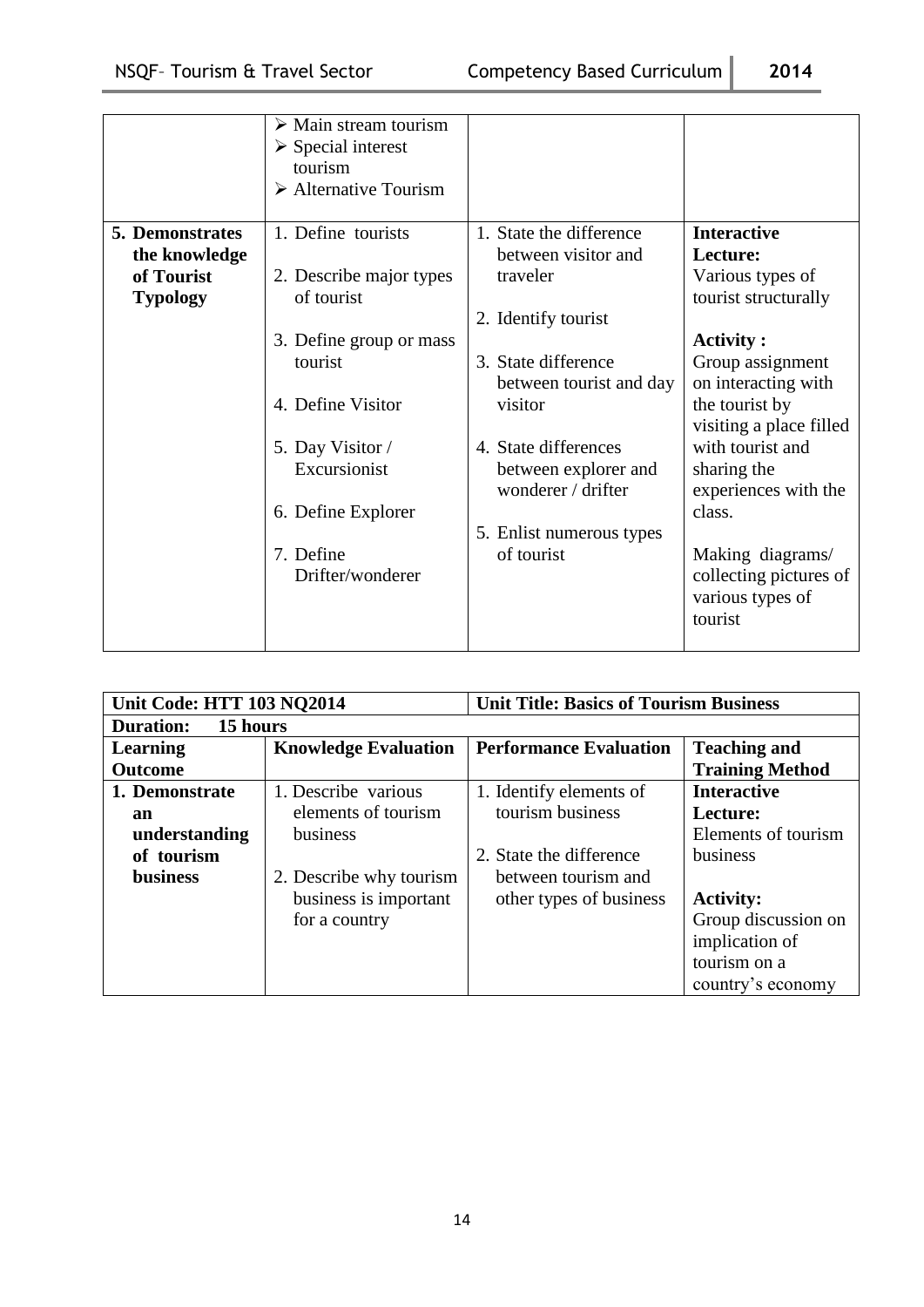| 2. Demonstrates<br>the knowledge<br>of how tourism<br>evolved as an<br>organized<br>activity | 1. Describe how<br>tourism evolved as an<br>organized business<br>over the ages<br>$\triangleright$ Early travel of people<br>$\triangleright$ Grand tour<br>$\triangleright$ Silk route & tour<br>$\triangleright$ Evolution of tourism<br>business<br>(Thomas Cook till date)<br>2. Describe the role of<br>Thomas Cook in<br>modern tourism | 1. Plot on a map important<br>places where people<br>used to travel in early<br>ages<br>2. Plot the places involved<br>in silk route & tour on a<br>map<br>3. Plot the places involved<br>in the grand tour on a<br>map                                                                                                             | <b>Interactive</b><br>lectures:<br>How tourism<br>evolved as an<br>organized activity<br><b>Activity:</b><br>Plotting the places<br>on maps related to<br>Silk Route, Grand<br>Tour                                         |
|----------------------------------------------------------------------------------------------|------------------------------------------------------------------------------------------------------------------------------------------------------------------------------------------------------------------------------------------------------------------------------------------------------------------------------------------------|-------------------------------------------------------------------------------------------------------------------------------------------------------------------------------------------------------------------------------------------------------------------------------------------------------------------------------------|-----------------------------------------------------------------------------------------------------------------------------------------------------------------------------------------------------------------------------|
| 3. Demonstrates<br>the knowledge<br>of tourism<br>industry<br>intermediaries<br>& linkages   | 1. Identify the travel<br>intermediaries & their<br>role in modern day<br>tourism<br>2. Describe the benefits<br>and disadvantages of<br>tourism<br>intermediaries                                                                                                                                                                             | 1. Identify the travel<br>intermediaries<br>2. List three business<br>organizations for all<br>types of travel<br>intermediaries<br>3. List three different<br>types of tourism<br>business organizations<br>of national repute<br>4. List three different<br>types of tourism<br>business organizations<br>of international repute | <b>Interactive lectures</b><br>Travel<br>intermediaries &<br>their role in modern<br>day tourism<br><b>Activity:</b><br>Prepare a web chart<br>of tourism business<br>intermediary<br>organizations                         |
| <b>4. Demonstrates</b><br>the knowledge<br>of prominent<br>tourism<br>organizations          | 1. Describe the roles and<br>functions of tourism<br>organisation<br>2. Describe top ten tour<br>operation companies<br>of India                                                                                                                                                                                                               | 1. Identify top five states<br>that receive<br>international tourists in<br>India<br>2. List top ten domestic<br>tourist receiving states<br>of India                                                                                                                                                                               | <b>Interactive lectures</b><br>Knowledge of<br>prominent tourism<br>organizations<br><b>Activity:</b><br>1. Collection of<br>information from<br>the web / print<br>material for three<br>tourism business<br>organizations |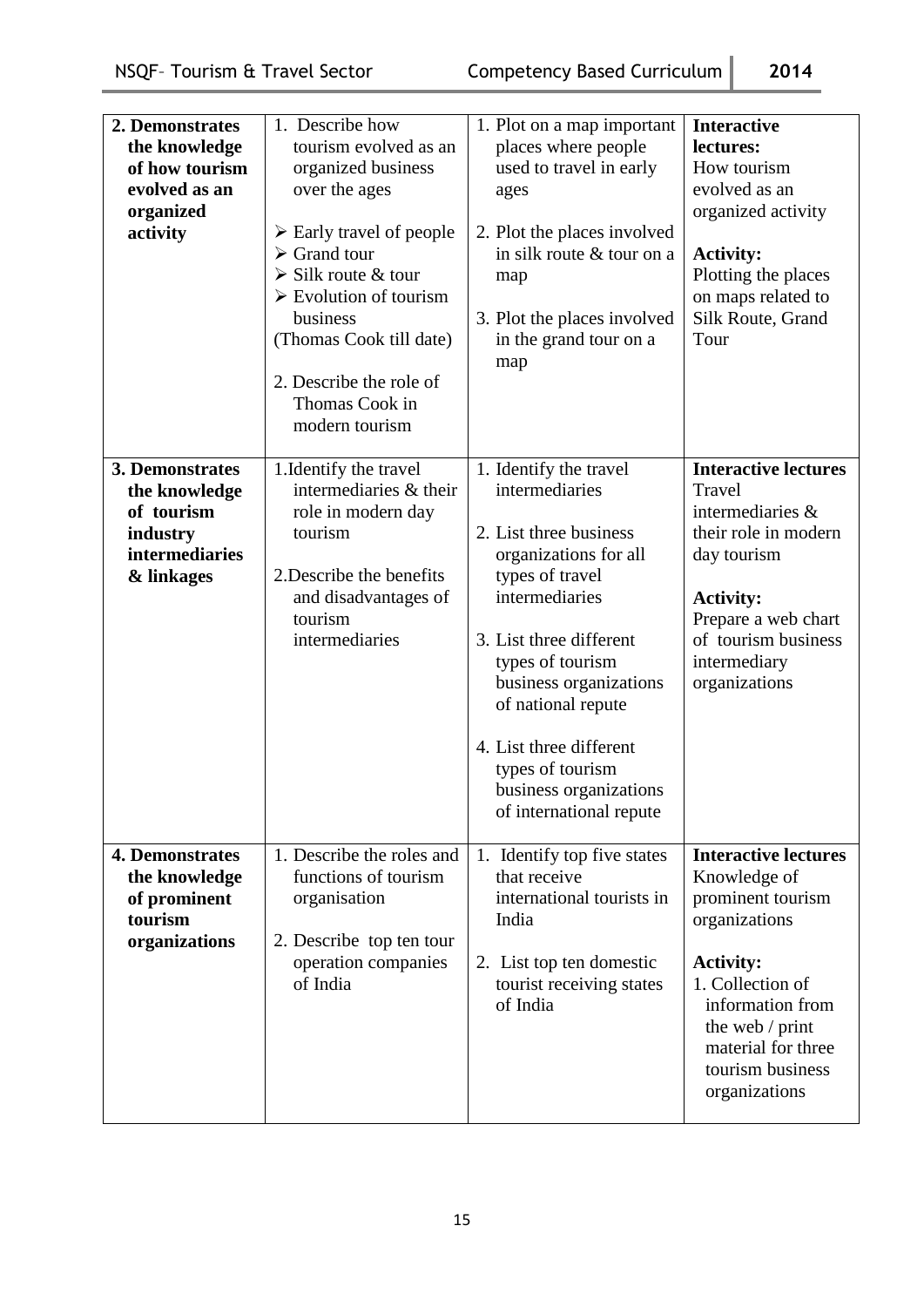|                        |                        |                            | 2. Prepare a scrap<br>book and paste<br>logos of ten<br>tourism companies |
|------------------------|------------------------|----------------------------|---------------------------------------------------------------------------|
| <b>5. Demonstrates</b> | 1. Highlight different | 1. Enlist top ten domestic | <b>Interactive lectures</b>                                               |
| the knowledge          | facets of tourism in   | tourism states of India    | Facets of tourism in                                                      |
| of present             | India                  | with major tourist         | India                                                                     |
| scenario of            |                        | destinations               |                                                                           |
| tourism in India       |                        |                            | <b>Activity:</b>                                                          |
|                        |                        |                            | Charting of top ten                                                       |
|                        |                        |                            | domestic tourism                                                          |
|                        |                        |                            | states of India with                                                      |
|                        |                        |                            | major tourist                                                             |
|                        |                        |                            | destinations                                                              |

| Unit Code: HTT 104 NQ2014                                    |                                                                                                                                                                                                                 | <b>Unit Title: Tourism Resources - 1</b>                                                                                                                                                                                                 |                                                                                                                                                                                                                       |  |
|--------------------------------------------------------------|-----------------------------------------------------------------------------------------------------------------------------------------------------------------------------------------------------------------|------------------------------------------------------------------------------------------------------------------------------------------------------------------------------------------------------------------------------------------|-----------------------------------------------------------------------------------------------------------------------------------------------------------------------------------------------------------------------|--|
| <b>Duration: 25 hours</b>                                    |                                                                                                                                                                                                                 |                                                                                                                                                                                                                                          |                                                                                                                                                                                                                       |  |
| Learning<br><b>Outcome</b>                                   | <b>Knowledge Evaluation</b>                                                                                                                                                                                     | <b>Performance Evaluation</b>                                                                                                                                                                                                            | <b>Teaching and</b><br><b>Training Method</b>                                                                                                                                                                         |  |
| 1. Demonstrates<br>the knowledge<br>of tourism<br>resources. | 1. Explain the meaning<br>of tourism resource.<br>2. State any four<br>examples of tourism<br>resources.                                                                                                        | 1. Identify various<br>tourism resources.<br>2. Is able to make an<br>inventory of the local<br>tourism resources of<br>your area.                                                                                                       | <b>Interactive</b><br>Lecture:<br>Tourism resources.<br><b>Activity:</b><br>Paste pictures in<br>your scrap book<br>about the tourism<br>resources of your<br>area / state.                                           |  |
| 2. Identify<br>different types<br>of tourism<br>resources.   | 1. Explain different<br>types of tourism<br>resources.<br>2. Differentiate<br>between natural &<br>manmade tourism<br>resources.<br>3. Differentiate<br>between natural $\&$<br>symbiotic tourism<br>resources. | 1. Enlist the types of<br>tourism resources.<br>Classify the various<br>2.<br>types of tourism<br>resources in an<br>illustration with<br>examples.<br>3. Write the examples of<br>natural, manmade &<br>symbiotic tourism<br>resources. | <b>Interactive</b><br>Lecture:<br>Types of tourism<br>resources.<br><b>Activity:</b><br>Go to the local<br>tourism office and<br>collect brochures<br>about the popular<br>tourist resources of<br>your city / state. |  |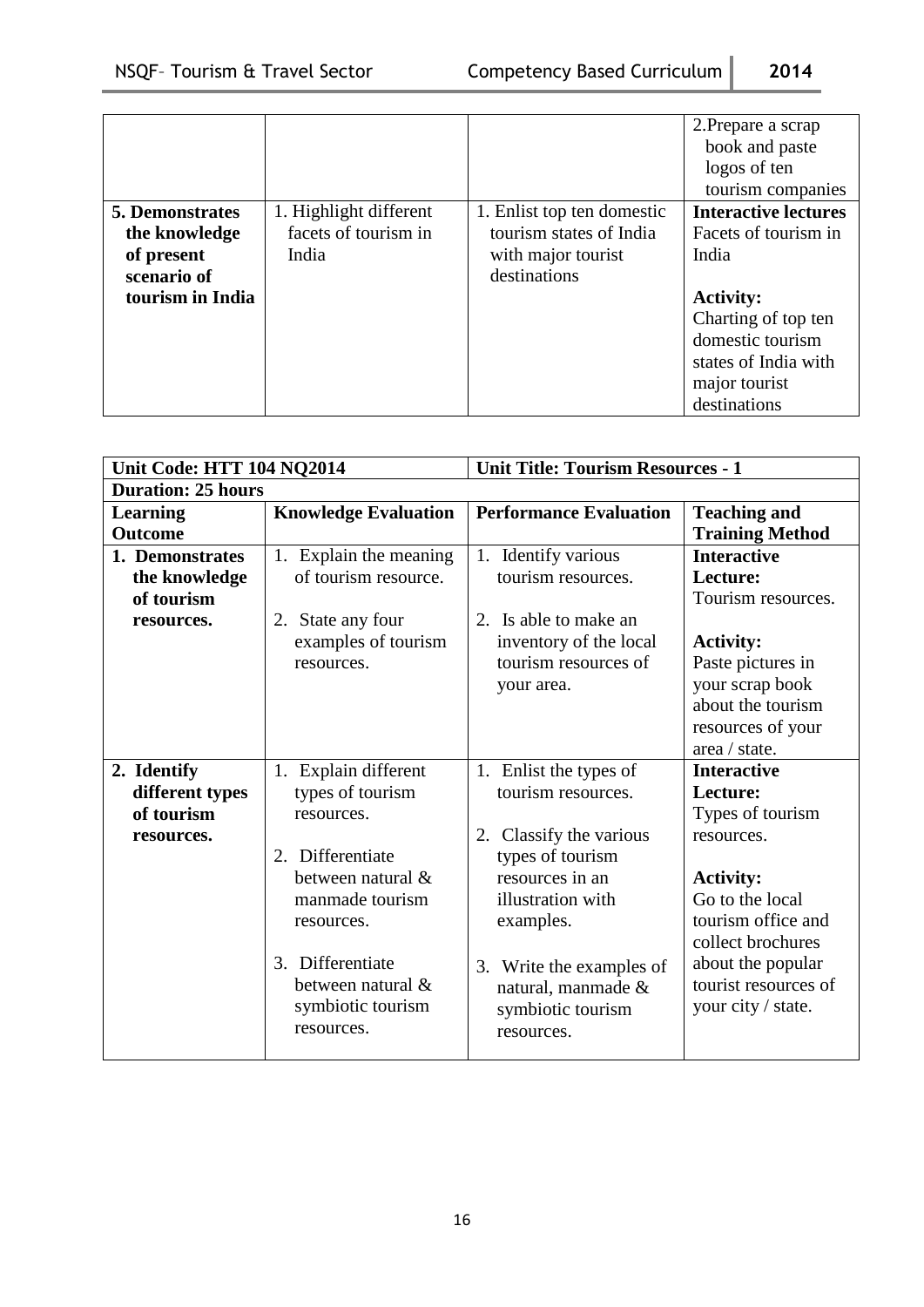| 3. Demonstrates<br>the knowledge<br>of various<br>forms of<br>tourism.  | 1. Explain various<br>forms of tourism.<br>2. Describe the<br>difference between<br>domestic &<br>international tourism.<br>3. Differentiate between<br>inbound and<br>outbound tourism.            | 1. List the various forms<br>of tourism.                                                                                                                                                                 | <b>Interactive</b><br>Lecture:<br>Forms of tourism<br><b>Activity:</b><br>Visit the local tourist<br>office and collect the<br>data about the<br>different forms of<br>tourists visiting you<br>area   |
|-------------------------------------------------------------------------|-----------------------------------------------------------------------------------------------------------------------------------------------------------------------------------------------------|----------------------------------------------------------------------------------------------------------------------------------------------------------------------------------------------------------|--------------------------------------------------------------------------------------------------------------------------------------------------------------------------------------------------------|
| 4. Define<br>characteristics<br>of tourism<br>product.                  | 1. Name the<br>characteristics of<br>tourism product.<br>2. Explain the meaning<br>of intangibility.<br>3. Explain how tourism<br>product is perishable.<br>4. Why tourism product<br>is composite? | 1. Enlist the characteristics<br>of tourism product.                                                                                                                                                     | <b>Interactive</b><br>Lecture:<br>Characteristics of<br>tourism product<br><b>Activity:</b><br>Organize a debate on<br>the characteristics of<br>tourism products.                                     |
| 5. Identify major<br>tourist<br>resources of<br>India and the<br>world. | 1. Name the major<br>tourism resources of<br>India.<br>2. Name the major<br>tourist attractions of<br>the world.<br>3. Differentiate between<br>national and<br>international tourism<br>resource.  | 1. Enlist any ten major<br>tourist resources of<br>India<br>2. Enlist any ten tourist<br>resources of the world.<br>3. Draw the map of India<br>and show any ten major<br>tourist resources of<br>India. | <b>Interactive</b><br>Lecture:<br>Major tourist<br>resources of India<br>and the world<br><b>Activity:</b><br>Practical exercise on<br>locating the tourist<br>resources on map of<br>India and World. |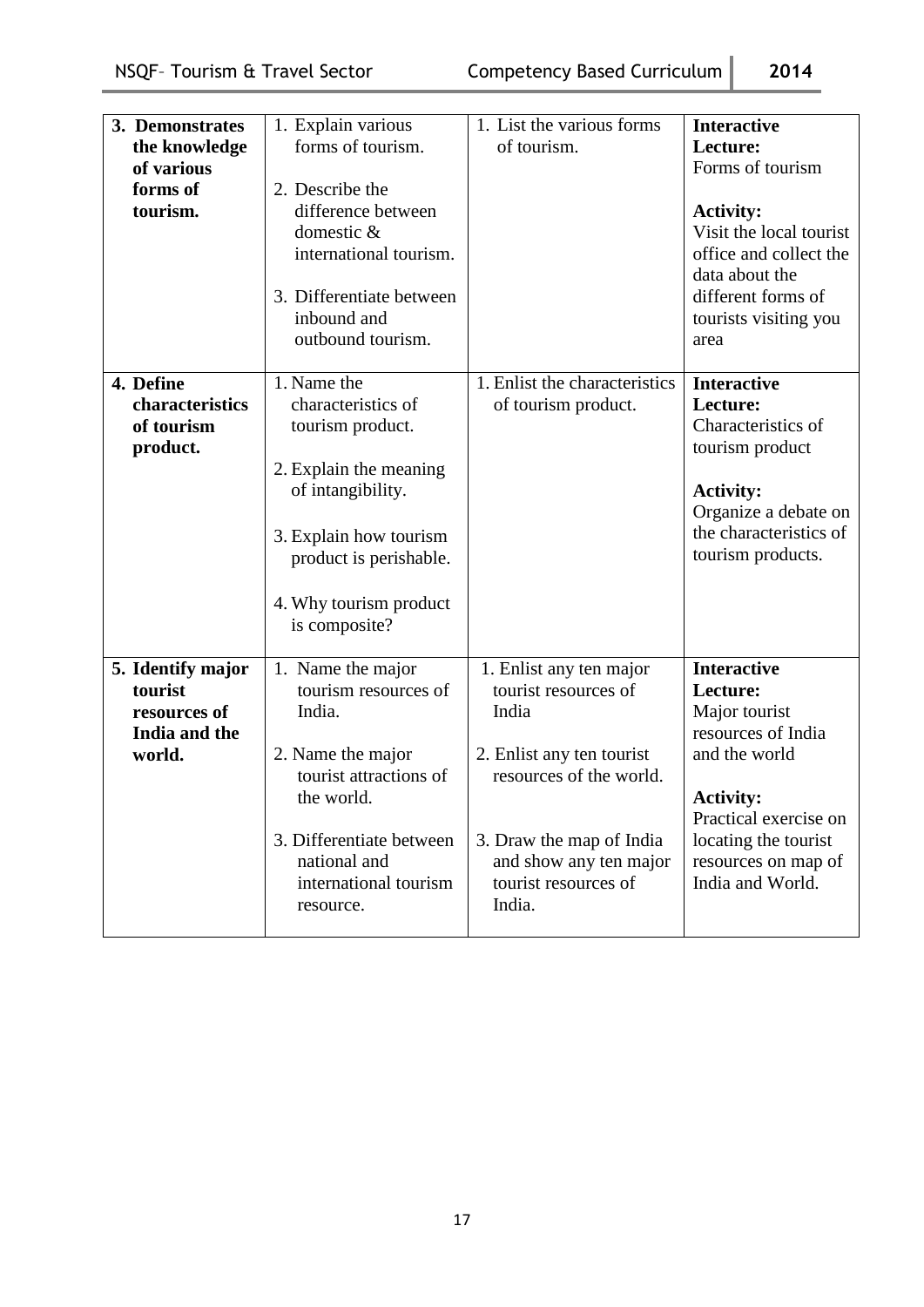| Unit Code: HTT 105 NQ 2014<br>Unit Title: Basics of Information Technology (IT) Skills                               |                                                                                                                                                                                                                                                                                                               |                                                                                                                                                                                                                                                                                                                                     |                                                                                                                                                                                                                               |
|----------------------------------------------------------------------------------------------------------------------|---------------------------------------------------------------------------------------------------------------------------------------------------------------------------------------------------------------------------------------------------------------------------------------------------------------|-------------------------------------------------------------------------------------------------------------------------------------------------------------------------------------------------------------------------------------------------------------------------------------------------------------------------------------|-------------------------------------------------------------------------------------------------------------------------------------------------------------------------------------------------------------------------------|
| <b>Duration-25 hours</b>                                                                                             |                                                                                                                                                                                                                                                                                                               |                                                                                                                                                                                                                                                                                                                                     |                                                                                                                                                                                                                               |
| <b>Learning</b>                                                                                                      | <b>Knowledge Evaluation</b>                                                                                                                                                                                                                                                                                   | <b>Performance Evaluation</b>                                                                                                                                                                                                                                                                                                       | <b>Teaching and</b>                                                                                                                                                                                                           |
| <b>Outcome</b>                                                                                                       |                                                                                                                                                                                                                                                                                                               |                                                                                                                                                                                                                                                                                                                                     | <b>Training Method</b>                                                                                                                                                                                                        |
| 1. Demonstrate<br>the knowledge<br>of Computer<br><b>System, various</b><br>peripherals and<br>their<br>connectivity | 1. Describe the parts of<br>a computer system<br>2. Knows the difference<br>between hardware<br>and software of a<br>computer<br>3. Knows about<br>different peripheral<br>devices of a computer                                                                                                              | 1. Identify different parts<br>of a computer<br>2. Differentiate between<br>hardware and software<br>3. Identify hardware<br>components of<br>computer<br>4. Identify and name<br>various peripheral<br>devices attached to the<br>computer system.<br>5. Connect the peripheral<br>devices in the<br>appropriate socket of<br>CPU. | <b>Interactive</b><br>Lecture:<br>Introduction to<br><b>Computer System</b><br><b>Activity:</b><br>Practice session on<br>identification of<br>various components<br>of computer system<br>and connecting them<br>to the CPU. |
| 2. Demonstrate<br>the knowledge<br>of Basic<br><b>Computing</b><br><b>Concepts</b>                                   | 1. Explain storage types<br>2. Understand the storage<br>and performance<br>measures, such as<br>mega, giga, tera<br>3. Describe the<br>difference between<br>Internet and the Web<br>4. Describe different<br>ways you can connect<br>your home computer<br>to the Internet<br>5. Explain what an URL<br>is? | 1. List storage media and<br>explain their relative<br>capacities<br>2. Differentiate between<br>Internet and Web                                                                                                                                                                                                                   | <b>Interactive</b><br>Lecture:<br><b>Basic Computing</b><br>Concepts                                                                                                                                                          |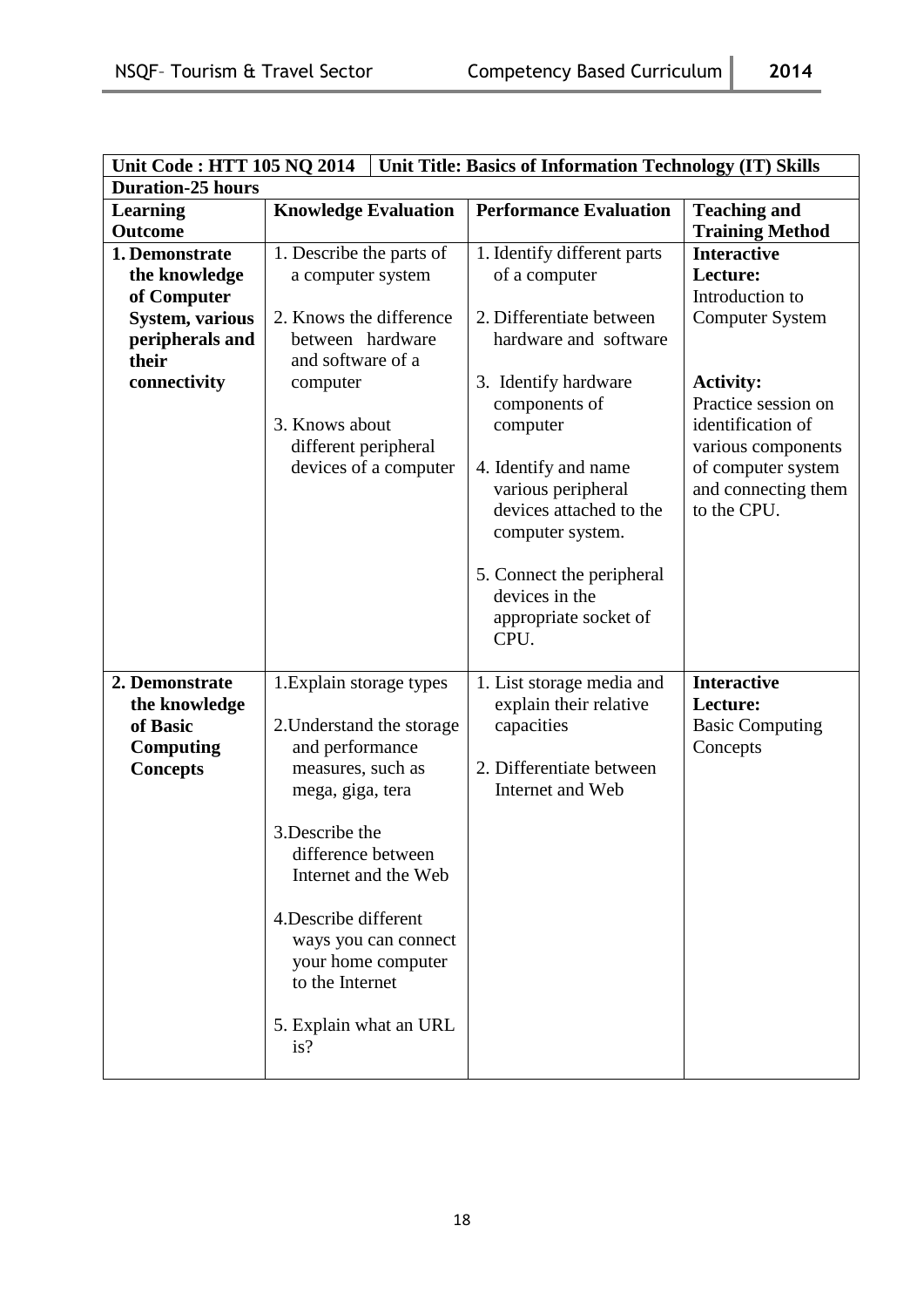| 3. Perform       | 1. Identify the types and                                              | 1. Outline different                                                             | <b>Interactive</b>                                                         |
|------------------|------------------------------------------------------------------------|----------------------------------------------------------------------------------|----------------------------------------------------------------------------|
| fundamental      | features of an operating                                               | operating systems and                                                            | Lecture:                                                                   |
| operating        | system.                                                                | their features                                                                   | Various operating                                                          |
| system           |                                                                        |                                                                                  | systems and its                                                            |
|                  | 2. Explain the use of user                                             | 2. Manipulate windows:                                                           | usage and desktop                                                          |
| functions        | interface                                                              | resize, move, close,<br>scroll                                                   | operations.                                                                |
|                  | 3. Explain the purpose of<br>disk formatting<br>4. Explain the concept | a. Manipulate folders:<br>create, delete, rename<br>b. Manipulate files: create, | <b>Activity:</b><br>Practices sessions<br>on managing files<br>and folders |
|                  | and need for backups                                                   | delete, rename, sort                                                             |                                                                            |
|                  | 5. Describe the need for<br>operating systems                          | 3. Demonstrate an<br>understanding of                                            |                                                                            |
|                  | updates and patches                                                    |                                                                                  |                                                                            |
|                  |                                                                        | $\triangleright$ directory and file                                              |                                                                            |
|                  |                                                                        | specification path                                                               |                                                                            |
|                  |                                                                        | $\triangleright$ file formats                                                    |                                                                            |
|                  |                                                                        | $\triangleright$ disk operations                                                 |                                                                            |
|                  |                                                                        | $\triangleright$ disk formatting                                                 |                                                                            |
|                  |                                                                        | $\triangleright$ backups                                                         |                                                                            |
|                  |                                                                        | $\triangleright$ operating systems                                               |                                                                            |
|                  |                                                                        | updates and patches                                                              |                                                                            |
|                  |                                                                        | 4. Install software                                                              |                                                                            |
| 4. Use Computers | 1. Define the following                                                | 1. Enlist different types of                                                     | <b>Interactive</b>                                                         |
| in a Secure      | terms: virus, worm,                                                    | computer malware                                                                 | Lecture:                                                                   |
| <b>Manner</b>    | Trojan horse, spyware,                                                 |                                                                                  | Computer malware                                                           |
|                  | spam, cookie                                                           | 2. Name any two anti<br>virus protection                                         | and its protection.                                                        |
|                  | 2. Explain the need for                                                | software                                                                         | <b>Activity:</b>                                                           |
|                  | antivirus and spyware                                                  |                                                                                  | Case studies on                                                            |
|                  | protection software and                                                | 3. Check for different                                                           | computer crimes                                                            |
|                  | their constant updates                                                 | types of 4. Internet                                                             |                                                                            |
|                  |                                                                        | hoaxes, such as virus                                                            |                                                                            |
|                  | 3. Describe what it means                                              | hoaxes, phishing                                                                 |                                                                            |
|                  | to be a secure user                                                    |                                                                                  |                                                                            |
|                  |                                                                        | 4. Demonstrates an                                                               |                                                                            |
|                  | 4. Describe copyright                                                  | understanding of                                                                 |                                                                            |
|                  | issues and plagiarism                                                  | computer crimes and                                                              |                                                                            |
|                  |                                                                        | copyright issues                                                                 |                                                                            |
|                  | 5. Describe what                                                       |                                                                                  |                                                                            |
|                  | constitutes a computer                                                 |                                                                                  |                                                                            |
|                  | crime                                                                  |                                                                                  |                                                                            |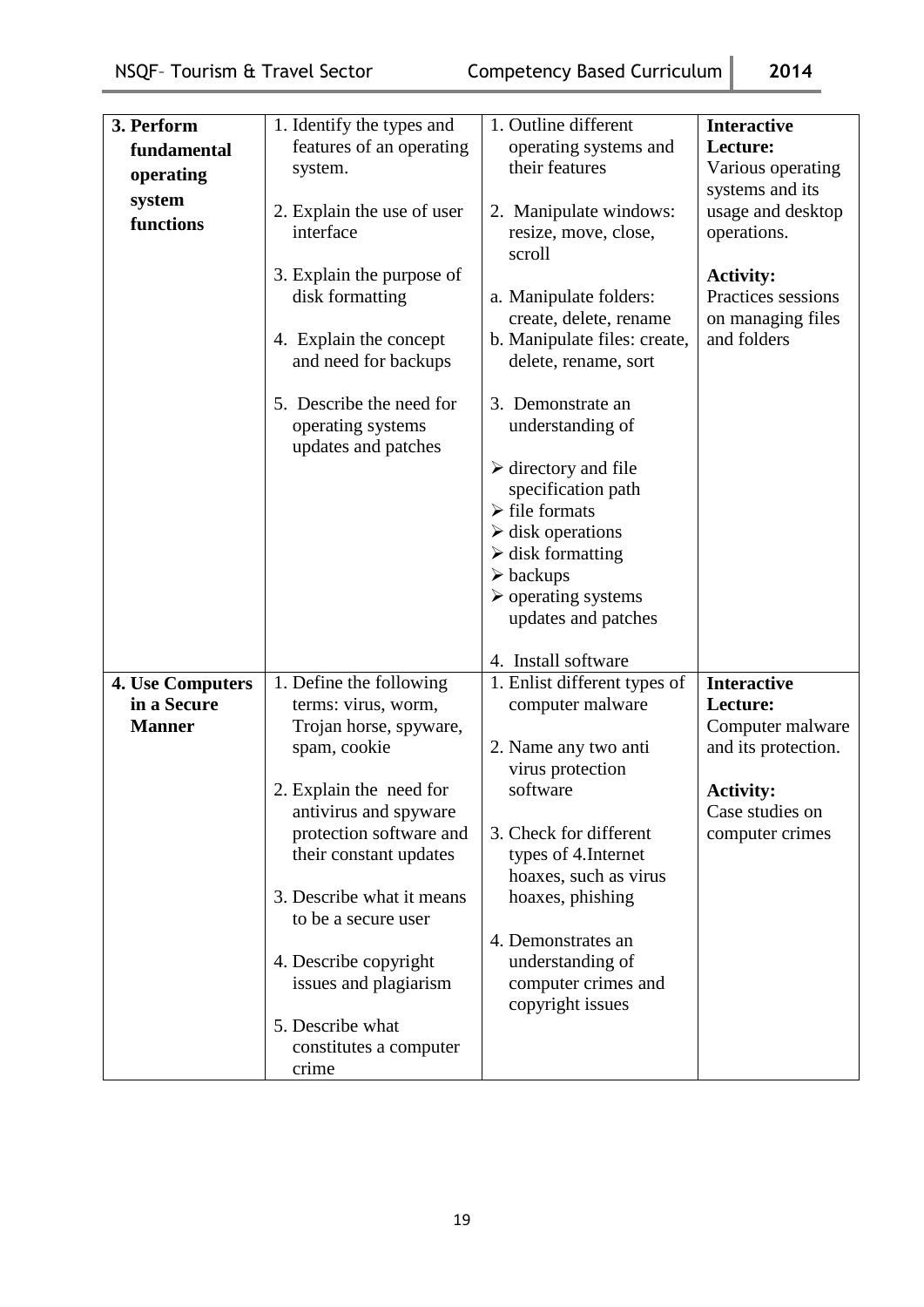| 5. Demonstrate<br>basic word<br>processing<br>skills | 1. Describe the features of<br>word processing<br>software | a. Open and close the<br>application<br>b. Create a new blank<br>document<br>c. Open an existing<br>document<br>d. Save documents as Web<br>pages<br>e. Preview and print<br>documents                                     | <b>Activity:</b><br>Practice sessions<br>on using<br>different features<br>of word<br>processing<br>software |
|------------------------------------------------------|------------------------------------------------------------|----------------------------------------------------------------------------------------------------------------------------------------------------------------------------------------------------------------------------|--------------------------------------------------------------------------------------------------------------|
|                                                      | 2. Describe the procedure<br>of manipulating text          | a. Enter text<br>b. Move and copy text<br>c. Delete text<br>d. Use Find and Replace<br>e. Change the font: type,<br>size, colour<br>f. Highlight text<br>g. Italicize, bold, underline<br>h. Align text<br>i. Number tasks | Practice sessions<br>on manipulating<br>text                                                                 |
|                                                      | 3. Describe the procedure<br>of formatting<br>documents    | a. Set tabs<br>b. Set line spacing<br>c. Set background<br>d. Add and delete document<br>headers and footers<br>e. Add and delete page<br>numbers<br>f. Set margins<br>g. Set page layout (columns,<br>page orientation)   | Practice sessions<br>on formatting<br>documents                                                              |
|                                                      | 4. Describe the procedure<br>of using spell check          | a. Correct the spelling in the<br>document<br>b. Use thesaurus<br>c. Check the grammar in the<br>document                                                                                                                  | Practice sessions<br>on using spell<br>check                                                                 |
|                                                      | 5. Use additional features                                 | a. Use the Word Count<br>feature to count the total<br>number of words in the<br>document<br>b. Create and modify tables<br>c. Insert pictures and objects<br>from other files<br>d. Use undo and redo                     |                                                                                                              |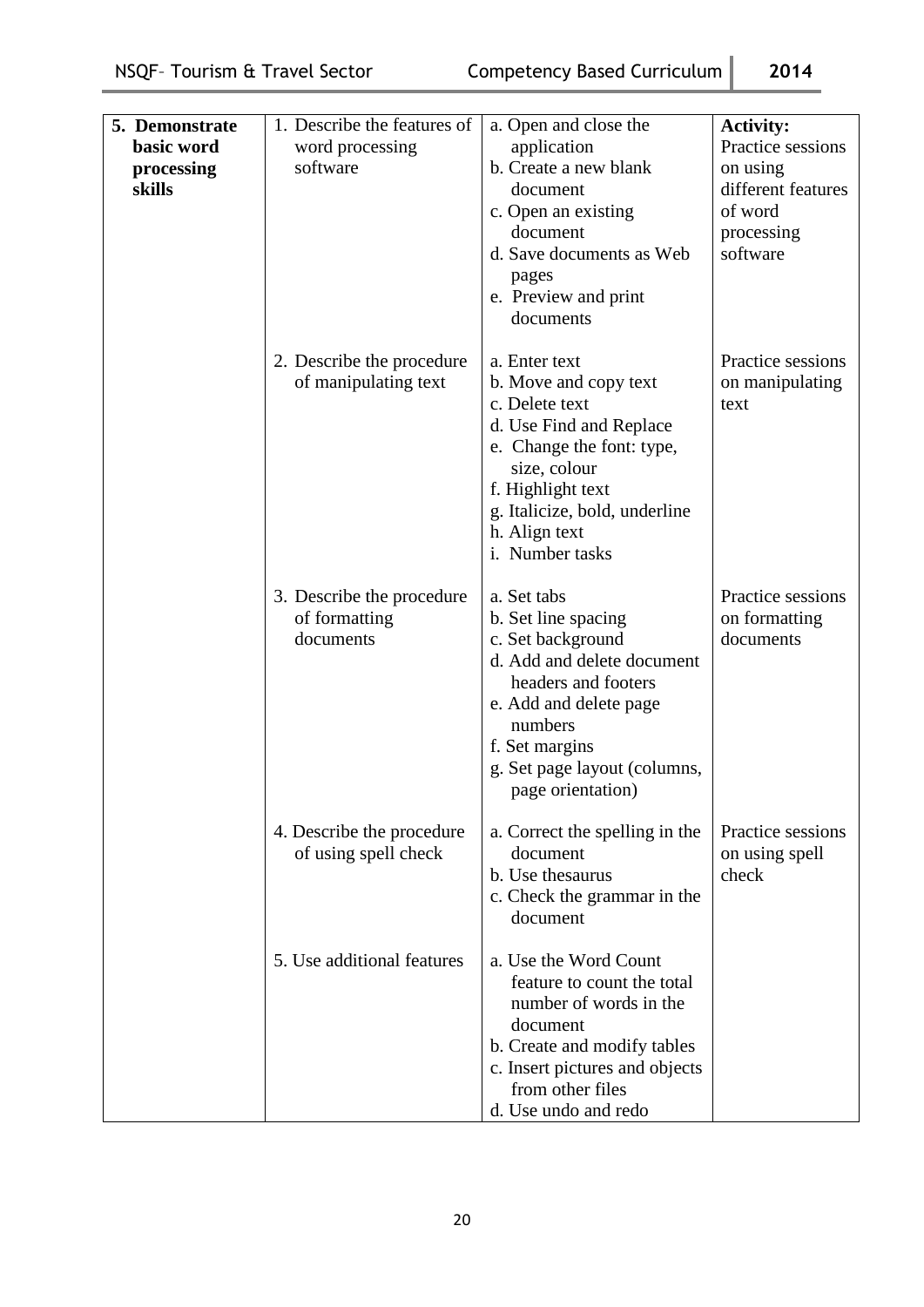| <b>Unit Code: HTT 106 NQ2014</b><br><b>Unit Title:</b><br><b>Health and Safety in Travel and Tourism</b> |                                          |                                       |                           |
|----------------------------------------------------------------------------------------------------------|------------------------------------------|---------------------------------------|---------------------------|
| <b>Duration:</b><br>15 hours                                                                             |                                          |                                       |                           |
| <b>Learning</b>                                                                                          | <b>Knowledge Evaluation</b>              | <b>Performance Evaluation</b>         | <b>Teaching and</b>       |
| <b>Outcome</b>                                                                                           |                                          |                                       | <b>Training Method</b>    |
| 1. Demonstrates                                                                                          | 1. Describe the health,                  | 1. Is able to identify the            | <b>Interactive</b>        |
| the knowledge                                                                                            | safety & security                        | safety & security issues              | Lecture:                  |
| of health,                                                                                               | issues                                   | for the tourist                       | Health, safety &          |
| safety and                                                                                               |                                          |                                       | security issues in        |
| security                                                                                                 | $\triangleright$ emergency,              |                                       | <b>Travel and Tourism</b> |
| procedures                                                                                               | $\triangleright$ fire & accident,        |                                       |                           |
|                                                                                                          | $\triangleright$ security of documents,  |                                       | <b>Activity:</b>          |
|                                                                                                          | $\triangleright$ cash,                   |                                       | Role plays on             |
|                                                                                                          | $\triangleright$ equipment & people      |                                       | emergency                 |
|                                                                                                          | $\triangleright$ Use of personal         |                                       | procedures.               |
|                                                                                                          | protective clothing&                     |                                       | Case Studies related      |
|                                                                                                          | equipment                                |                                       | to security and           |
|                                                                                                          | $\triangleright$ Use of safe postures in |                                       | safety issues of the      |
|                                                                                                          | sitting, standing,                       |                                       | tourists.                 |
|                                                                                                          | bending etc.                             |                                       | Group Discussion on       |
|                                                                                                          |                                          |                                       | safety threats faced      |
|                                                                                                          |                                          |                                       | by international          |
|                                                                                                          |                                          |                                       | tourists in India         |
|                                                                                                          |                                          |                                       |                           |
| 2. Identify risks                                                                                        | 1. Describe hazards                      | 1. Is able to outline                 | <b>Interactive</b>        |
| from common                                                                                              | commonly found in                        | precautions to be taken               | Lecture:                  |
| hazards                                                                                                  | workplaces in the                        | for avoiding the                      | Common hazards            |
|                                                                                                          | travel and tourism                       | hazards                               | and the risks at the      |
|                                                                                                          | industry                                 |                                       | workplace                 |
|                                                                                                          |                                          | 2. Identify immediate                 |                           |
|                                                                                                          | $\triangleright$ in a travel or tourism  | actions that should be                | <b>Activity:</b>          |
|                                                                                                          | office                                   | taken to reduce risks                 | Collect health and        |
|                                                                                                          | $\triangleright$ in resort               | from commonly found                   | safety signs and          |
|                                                                                                          | $\triangleright$ on a walking tour       | hazards                               | symbols and paste in      |
|                                                                                                          | $\triangleright$ on a coach tour         |                                       | your scrap book           |
|                                                                                                          | $\triangleright$ at an outdoor event     | 3. Identify colours, shapes           |                           |
|                                                                                                          | $\triangleright$ at an indoor event,     | and meanings of health                |                           |
|                                                                                                          | $\triangleright$ hazards arising from    | and safety signs and                  |                           |
|                                                                                                          | tripping                                 | symbols:                              |                           |
|                                                                                                          | $\triangleright$ falling,                | $\triangleright$ mandatory signs,     |                           |
|                                                                                                          | $\triangleright$ using machinery and     | $\triangleright$ prohibition signs,   |                           |
|                                                                                                          | equipment,                               | $\triangleright$ warning signs and    |                           |
|                                                                                                          | $\triangleright$ using materials or      | symbols                               |                           |
|                                                                                                          | substances,                              | $\triangleright$ fire fighting signs, |                           |
|                                                                                                          | $\triangleright$ breakages and           | $\triangleright$ emergency escape and |                           |
|                                                                                                          | spillages,                               | first aid signs,                      |                           |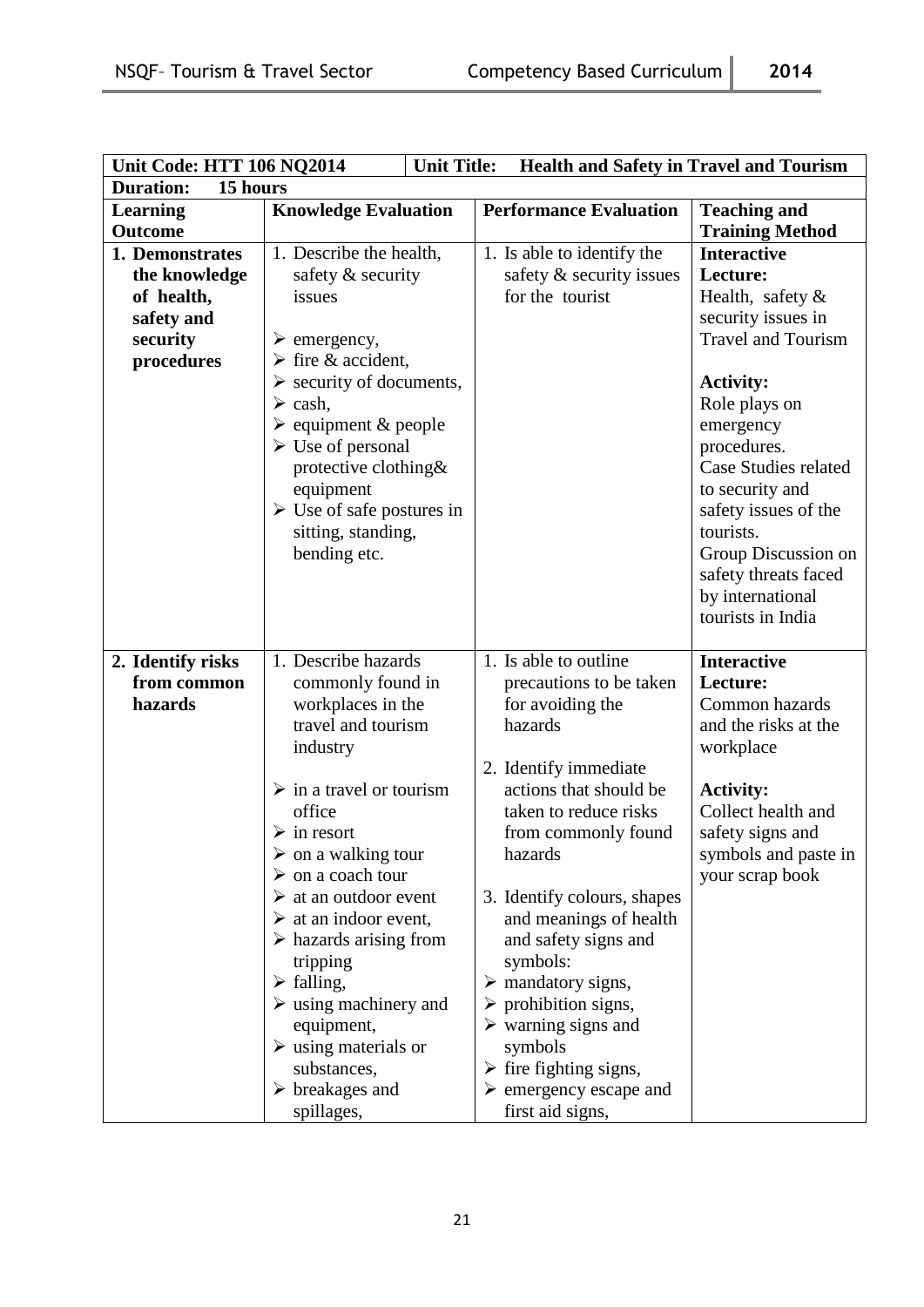|                                              | $\triangleright$ unsafe working<br>practices,<br>$\triangleright$ in appropriate dress<br>and behaviour<br>$\triangleright$ unsafe premises or<br>environmental factors<br>2. Describe risks<br>associated with<br>commonly found<br>hazards<br>3. Describe how to carry<br>out a risk assessment                                                                                                                                                                                   | $\triangleright$ hazardous substance<br>signs                                                                                                 |                                                                                                                                                                                                      |
|----------------------------------------------|-------------------------------------------------------------------------------------------------------------------------------------------------------------------------------------------------------------------------------------------------------------------------------------------------------------------------------------------------------------------------------------------------------------------------------------------------------------------------------------|-----------------------------------------------------------------------------------------------------------------------------------------------|------------------------------------------------------------------------------------------------------------------------------------------------------------------------------------------------------|
| 3. Handle crises<br>& emergency<br>situation | 1. Handling Emergency<br>& crises situation<br>including:<br>$\triangleright$ floods,<br>$\triangleright$ fire,<br>$\triangleright$ earthquakes,<br>$\triangleright$ power failures,<br>$\triangleright$ accidents,<br>$\triangleright$ robbery,<br>$\triangleright$ bomb threats,<br>$\triangleright$ strikes,<br>$\triangleright$ political instability,<br>$\triangleright$ loss of keys,<br>$\triangleright$ strange or suspicious<br>person, malfunctioning<br>of an equipment | 1. Describe appropriate<br>courses of action to be<br>taken in emergency<br>situations.                                                       | <b>Interactive</b><br>Lecture:<br>Handling emergency<br>& crises situations<br><b>Activity:</b><br>Prepare a flow chart<br>of various<br>emergencies & basic<br>standard procedure<br>to handle them |
| 4. Resolves<br>conflict<br>situations        | $\overline{1}$ . Conflict situation may<br>be related to:<br>$\triangleright$ tourist complaints,<br>$\triangleright$ conflict among<br>colleagues,<br>$\triangleright$ refusal of entry,<br>$\triangleright$ rejection from a<br>premises,<br>$\triangleright$ tourist are unwilling to<br>be pacified                                                                                                                                                                             | 1. Identify major conflict<br>situation in tourism<br>industry.<br>2. Demonstrate an<br>understanding of<br>resolving a conflict<br>situation | <b>Interactive</b><br>Lecture:<br>Resolving conflict<br>situations in tourism<br>industry<br><b>Activity:</b><br>Prepare chart of<br>various emergencies,<br>crises & conflicts                      |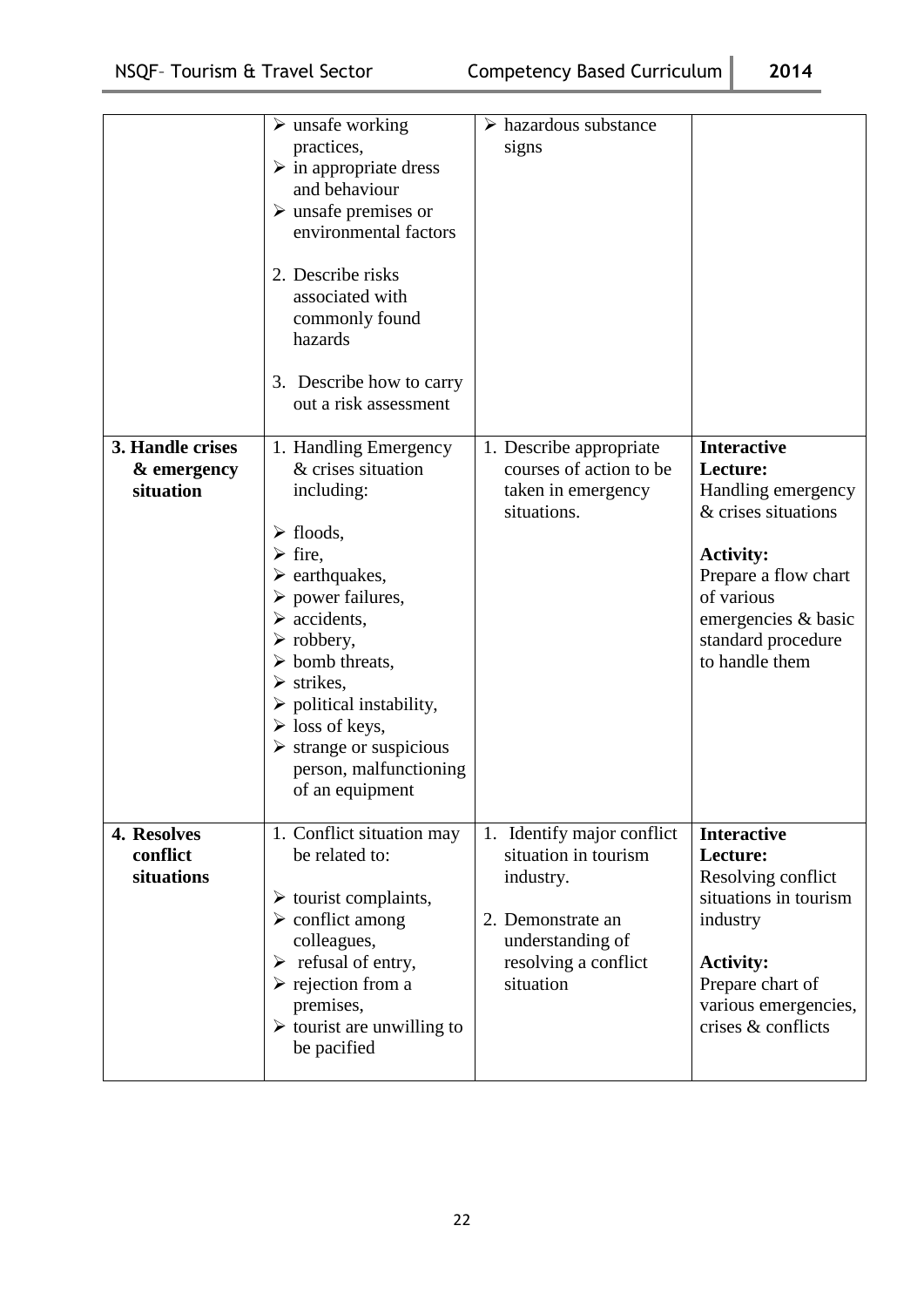| Unit Code: HTT 106 NQ2014 |                                       | Unit Title: Work Integrated Learning I |                             |
|---------------------------|---------------------------------------|----------------------------------------|-----------------------------|
| <b>Duration: 15 hours</b> |                                       |                                        |                             |
| Learning                  | <b>Knowledge Evaluation</b>           | <b>Performance</b>                     | <b>Teaching and</b>         |
| <b>Outcome</b>            |                                       | <b>Evaluation</b>                      | <b>Training Method</b>      |
| 1. Demonstrate            | 1. Explain the structure              | 1. Discuss the structure               | <b>Interactive Lecture:</b> |
| the                       | of tourism industry                   | of any tourism                         | Structure of tourism        |
| understanding             |                                       | company and the roles                  | industry                    |
| of structure of           | $\triangleright$ Identify the role of | of various departments                 |                             |
| tourism                   | marketing and sales                   |                                        | <b>Activity:</b>            |
| industry                  | department                            | 2. Enlist different Travel             | Organizing classroom        |
|                           | $\triangleright$ Discuss the role of  | and tourism                            | seminars and discuss        |
|                           | operation department                  | organizations                          | the structures of           |
|                           | $\triangleright$ Describe the various |                                        | domestic and                |
|                           | roles of ground                       |                                        | international tourism       |
|                           | operators                             |                                        | companies                   |
|                           |                                       |                                        |                             |
|                           | 2. Describe different                 |                                        | Make an inventory of        |
|                           | organizations in                      |                                        | different Travel            |
|                           | travel and tourism                    |                                        | Agents, Tour                |
|                           | sector                                |                                        | Operators and               |
|                           | $\triangleright$ Travel agents        |                                        | <b>Transport Operators</b>  |
|                           | $\triangleright$ Tour operators (head |                                        | of your city.               |
|                           | office and overseas)                  |                                        |                             |
|                           | $\triangleright$ Airlines,            |                                        |                             |
|                           | $\triangleright$ Accommodation        |                                        |                             |
|                           | providers,                            |                                        |                             |
|                           | $\triangleright$ Visitor attractions  |                                        |                             |
|                           | $\triangleright$ Other passenger      |                                        |                             |
|                           | transport operators;                  |                                        |                             |
|                           |                                       |                                        |                             |
| 2. Demonstrates           | 1. Describe career                    | 1. Identify a minimum of               | <b>Interactive Lecture:</b> |
| the knowledge             | opportunities in                      | five different career                  |                             |
| of career                 | different travel and                  | opportunities in travel                | General introduction        |
| opportunities in          | tourism organizations                 | and tourism sector. The                | to careers in the           |
| the travel and            |                                       | identification should be               | sector. Identification      |
| tourism sector            | $\triangleright$ entry requirements   | in the form of a list of               | of career aspirations.      |
|                           | skills required<br>➤                  | job roles                              |                             |
|                           |                                       |                                        | <b>Activity:</b>            |
|                           | 2. Describe the Job roles             | 2. Describe entry                      | Examination of job          |
|                           | and duties and                        | requirements,                          | advertisements, job         |
|                           | responsibilities in                   | progression routes,                    | descriptions and            |
|                           | relation to all aspects               | duties and                             | person specifications       |
|                           | of the job                            | responsibilities for two               |                             |
|                           | $\triangleright$ Administration       | jobs in the travel and                 | Internet research into      |
|                           | Processing<br>➤                       | tourism sector                         | career opportunities        |
|                           | $\triangleright$ Bookings             |                                        | and job roles.              |
|                           | Serving food and<br>➤                 | 3. Outline the career                  |                             |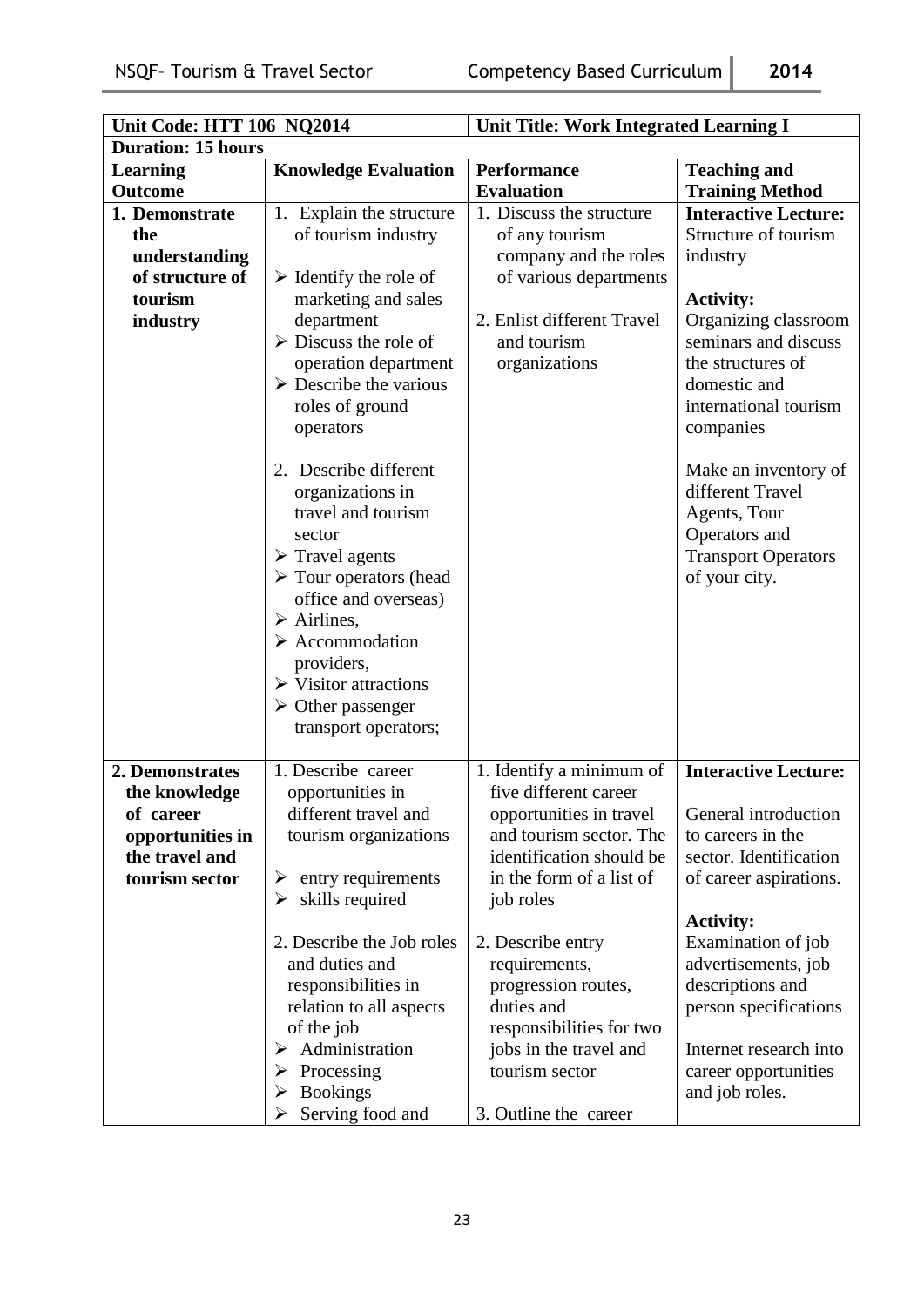|                                                          | drink, customer<br>service<br>3. Describe the career<br>progression paths<br>within or outside  | progression path of a<br>selected job                               | Individual research<br>into entry<br>requirements and<br>career progression for<br>specific jobs.    |
|----------------------------------------------------------|-------------------------------------------------------------------------------------------------|---------------------------------------------------------------------|------------------------------------------------------------------------------------------------------|
|                                                          | employing<br>organizations                                                                      |                                                                     |                                                                                                      |
| 2.Demonstrates<br>the knowledge<br>of scope of<br>higher | 1. Discuss the various<br>courses in tourism<br>offered in IITTM and<br>other central and state | 1. Explain the scope of<br>tourism education in<br>present scenario | <b>Interactive Lecture:</b><br>Scope of tourism<br>education                                         |
| education in<br>tourism                                  | universities                                                                                    |                                                                     | <b>Activity:</b><br>Organizing classroom<br>seminars on scope<br>and avenues in<br>tourism education |

## **List of Tools, Equipment and Materials**

The list given below is suggestive and an exhaustive list should be prepared by the teacher. Only basic tools, equipment and accessories should be procured by the Institution so that the routine tasks can be performed by the students regularly for practice and acquiring adequate practical experience.

#### **Equipment and Materials**

- Maps of India and the World
- Electronic sources
- Brochures
- Directories
- Timetables
- Guidebooks
- Language Laboratory
- Reference books

#### **Teaching/Training Aids**

- Computer Systems
- LCD Projector
- Projection Screen
- White/Black Boards
- Flip Chart Holder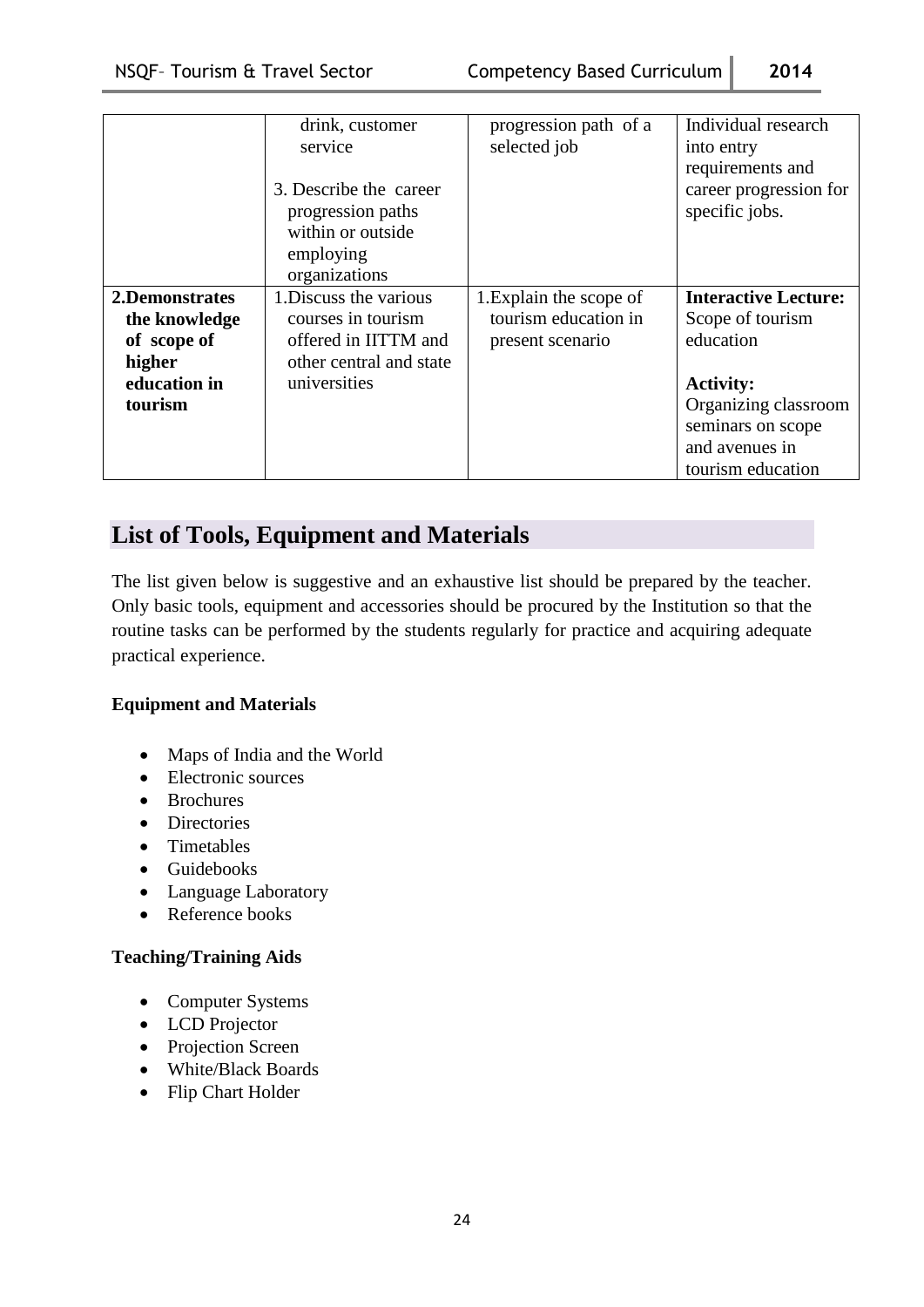## **Competency Based Curriculum**

# **National Skills Qualification Framework Sector: Tourism & Travel**

## **Level 2 (Class X) Core Curriculum II**





PSS Central Institute of Vocational Education, Bhopal (a constituent unit of NCERT, an autonomous organization under Ministry of Human Resource Development, Government of India)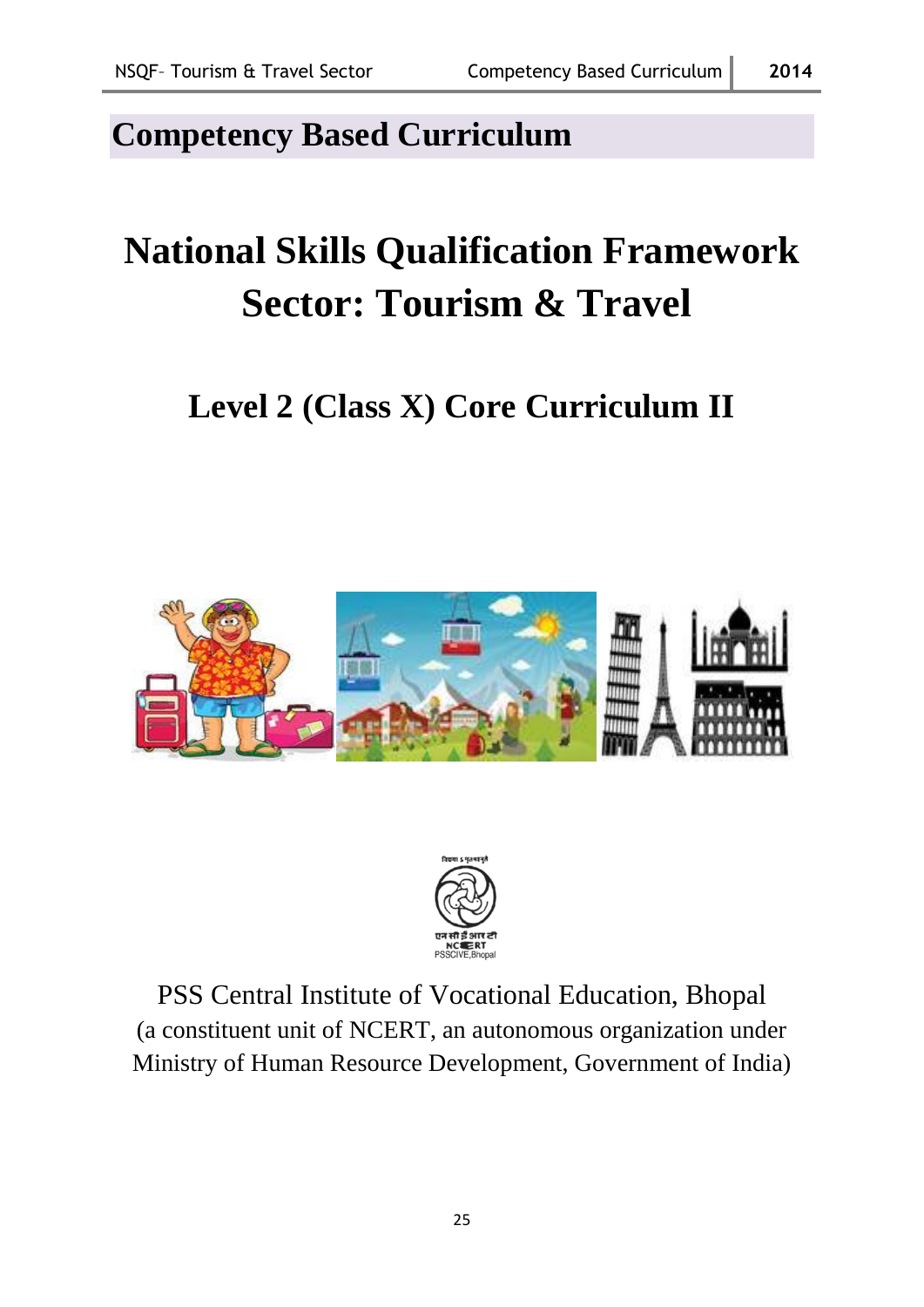## **Objectives of the Course**

Upon the completion of the course, you will be able to:

- Demonstrate good communication  $\&$  interpersonal skills for effective communication at work place
- Demonstrate the knowledge of tourism systems, tourism and basic hospitality terminology
- Demonstrate the knowledge of the various tourism resources of India
- Application of information technology skills in tourism business
- Demonstrate the knowledge of functional areas of travel agency and tour operation
- Demonstrate the knowledge of various travel documentation required for international travel
- Know various national & international tourism organizations & tourism business organizations
- Demonstrate the understanding of positive  $\&$  negative impacts of tourism
- Integrate learning with the world of work

## **Competency Based Curriculum**

## **Sector: Tourism & Travel**

|           | NSQF LEVEL 2 (Class X) CORE CURRICULUM II |                                    |                        |                |
|-----------|-------------------------------------------|------------------------------------|------------------------|----------------|
| <b>SN</b> | <b>Unit Code</b>                          | <b>Unit Title</b>                  | <b>No. of Learning</b> | Pre Requisite, |
|           |                                           |                                    | <b>Hours</b>           | if any         |
| 1.        | HTT201-NQ2014                             | <b>Communication at</b>            | 25                     |                |
|           |                                           | Workplace                          |                        |                |
| 2.        | HTT202-NQ2014                             | <b>Tourism Systems</b>             | 15                     |                |
| 3.        | HTT203-NQ2014                             | <b>Impacts of Tourism</b>          | 10                     |                |
| 4.        | <b>HTT204-NQ2014</b>                      | <b>Tourism Resources II</b>        | 35                     |                |
| 5.        | <b>HTT205-NQ2014</b>                      | <b>Application of IT Skills in</b> | 30                     |                |
|           |                                           | <b>Tourism and Travel</b>          |                        |                |
| 6.        | HTT206-NQ2014                             | <b>Work Integrated Learning I</b>  | 15                     |                |
|           |                                           | <b>Total</b>                       | 130                    |                |

Successful completion of **130 hours** of theory sessions and **70 hrs** of practical activities and on-the-job learning is to be done for full qualification.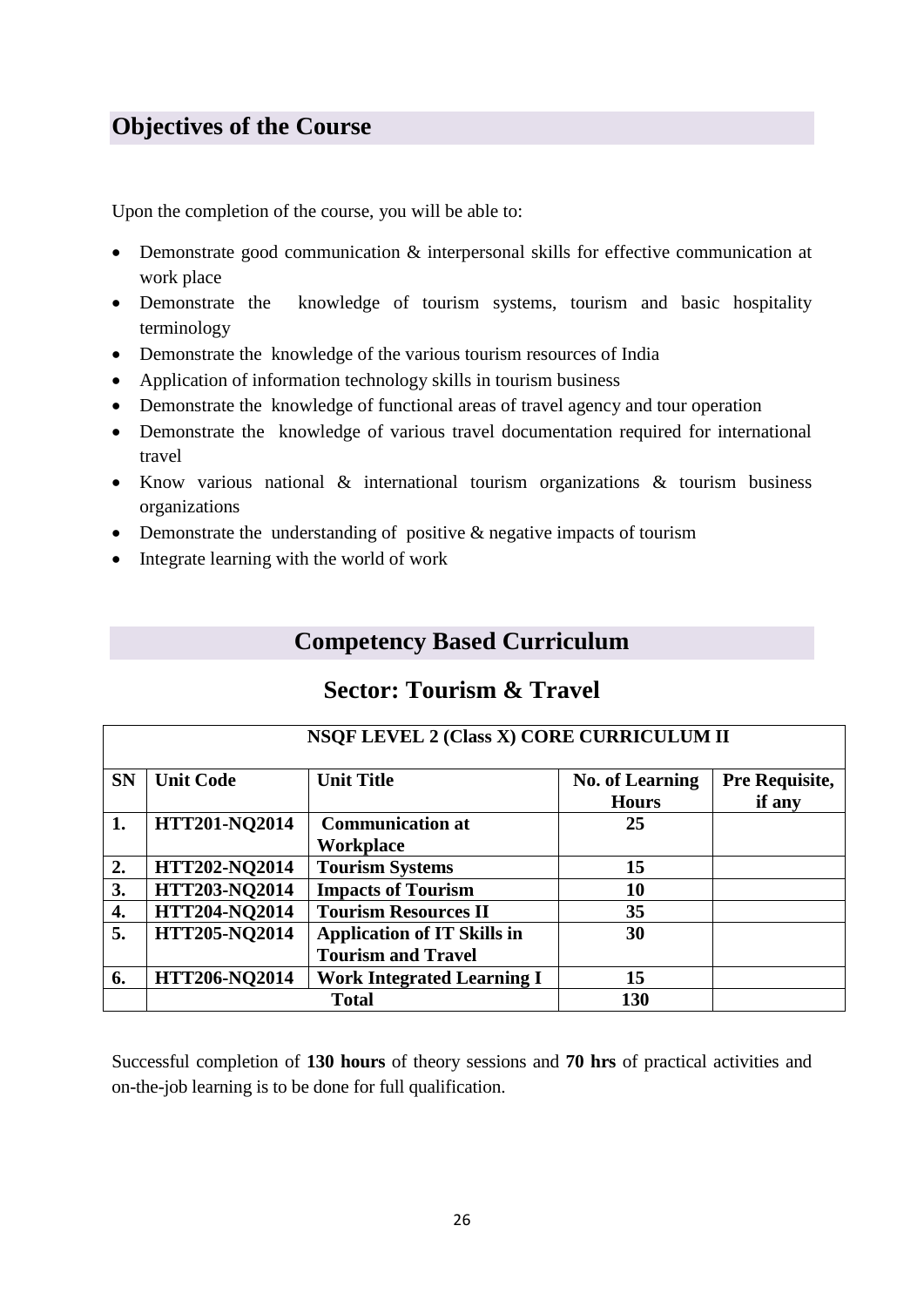|                                                                                                                  | <b>Unit Code: HTT 201-NQ2014</b><br><b>Unit Title: Communication at Workplace</b>                                                                                                                                                                                                                                                    |                                                                                                                                                                                                                                                                                                                                                                                                                                                                                                                                                             |                                                                                                                                                                                                                                                                                                                                                                                                                                          |
|------------------------------------------------------------------------------------------------------------------|--------------------------------------------------------------------------------------------------------------------------------------------------------------------------------------------------------------------------------------------------------------------------------------------------------------------------------------|-------------------------------------------------------------------------------------------------------------------------------------------------------------------------------------------------------------------------------------------------------------------------------------------------------------------------------------------------------------------------------------------------------------------------------------------------------------------------------------------------------------------------------------------------------------|------------------------------------------------------------------------------------------------------------------------------------------------------------------------------------------------------------------------------------------------------------------------------------------------------------------------------------------------------------------------------------------------------------------------------------------|
| Duration: 25 hrs.                                                                                                |                                                                                                                                                                                                                                                                                                                                      |                                                                                                                                                                                                                                                                                                                                                                                                                                                                                                                                                             |                                                                                                                                                                                                                                                                                                                                                                                                                                          |
| <b>Learning</b><br><b>Outcomes</b>                                                                               | <b>Knowledge Evaluation</b>                                                                                                                                                                                                                                                                                                          | <b>Performance</b><br><b>Evaluation</b>                                                                                                                                                                                                                                                                                                                                                                                                                                                                                                                     | <b>Training and</b><br><b>Teaching Method</b>                                                                                                                                                                                                                                                                                                                                                                                            |
| 1. Demonstrate<br>the ability to<br>communicate<br>and maintain<br>interpersonal<br>relationship at<br>workplace | 1. Describe what is<br>communication gap<br>2. Discuss the importance<br>of interpersonal skills<br>3. When do<br>communication gap<br>arise<br>4. How can one overcome<br>the communication gap                                                                                                                                     | 1. Identify<br>communication gap<br>2. Is able to handle<br>interpersonal issues                                                                                                                                                                                                                                                                                                                                                                                                                                                                            | <b>Interactive Lecture:</b><br>Communication and<br>Inter personal Skills<br><b>Activity:</b><br>Organise a role play<br>to demonstrate how<br>interpersonal<br>differences hinders<br>the communication<br>Demonstrate through<br>games how lack of<br>interpersonal skills<br>creates<br>communication<br>problems                                                                                                                     |
| 2. Demonstrate<br>the ability to<br>handle<br>customers                                                          | 1. How active listening<br>does helps in customer<br>handling?<br>2. How does effective<br>communication helps<br>in customer handling at<br>desk<br>3. Difference between<br>handling customers at<br>desk and online<br>4. Why is it essential to<br>close the call?<br>Describe the process<br>5.<br>of transferring the<br>call. | 1. Demonstrates proper<br>handling of the<br>customers<br>At desk<br>$\triangleright$ Meet and greet with a<br>smile<br>$\triangleright$ Correct body language<br>$\triangleright$ Active listening<br>$\triangleright$ Effectively<br>communicating<br>$\triangleright$ Appropriate dressing<br>Online<br>Greet<br>➤<br>$\triangleright$ Voice modulation<br>$\triangleright$ Active listening<br>$\triangleright$ Confirming<br>$\triangleright$ Giving feedback<br>$\triangleright$ Closing the call<br>2. Interacts rightfully<br>with customers online | <b>Interactive Lecture:</b><br><b>Customer Handling</b><br><b>Activity:</b><br>Organize a role play<br>depicting the<br>reception area to<br>practice on how to<br>handle customers at<br>desk<br>Practice of using the<br>technology on how to<br>handle online queries<br>/ handle transfer of<br>calls<br>Organise the exercise<br>to enhance active<br>listening<br>A role play to<br>demonstrate the<br>importance of non<br>verbal |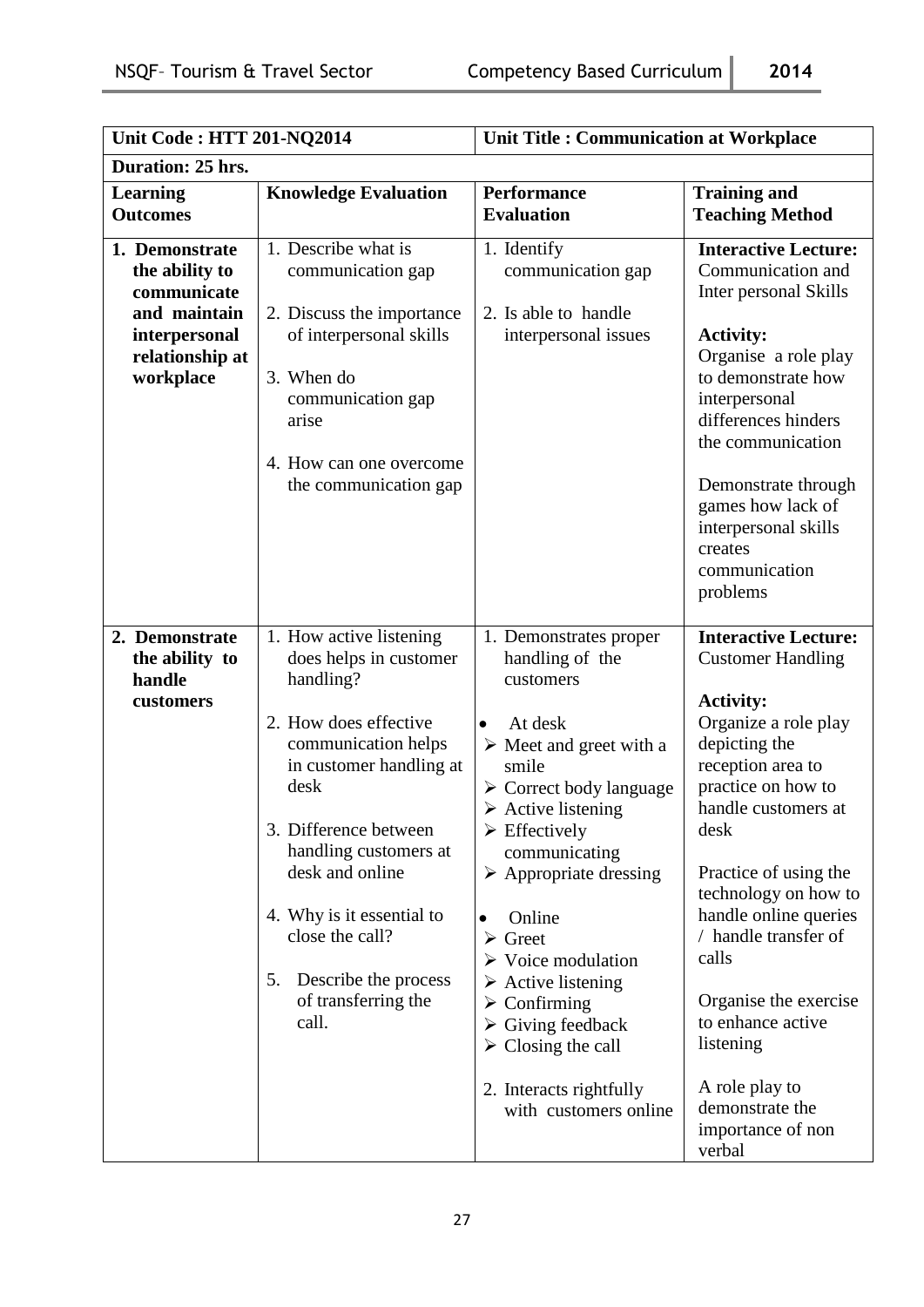|                                                                                                    |                                                                                                                                                                                                                                      |                                                                                                                                                  | communication                                                                                                                                                                                                                                                                                                                                                                                                                                                                                                                             |
|----------------------------------------------------------------------------------------------------|--------------------------------------------------------------------------------------------------------------------------------------------------------------------------------------------------------------------------------------|--------------------------------------------------------------------------------------------------------------------------------------------------|-------------------------------------------------------------------------------------------------------------------------------------------------------------------------------------------------------------------------------------------------------------------------------------------------------------------------------------------------------------------------------------------------------------------------------------------------------------------------------------------------------------------------------------------|
|                                                                                                    |                                                                                                                                                                                                                                      | 3. Handles multiple calls                                                                                                                        |                                                                                                                                                                                                                                                                                                                                                                                                                                                                                                                                           |
|                                                                                                    |                                                                                                                                                                                                                                      | 4. Demonstrates an<br>understanding of the<br>communication<br>devices (EPBAX)                                                                   |                                                                                                                                                                                                                                                                                                                                                                                                                                                                                                                                           |
| 3. Demonstrate<br>the knowledge<br>to handle<br>uncertainties                                      | 1. Understanding the<br>concept of<br>uncertainties.<br>2. Types of uncertainties:<br>$\triangleright$ Stress<br>$\triangleright$ Conflict<br>$\triangleright$ Crisis<br>3. Differentiate between<br>Stress, Conflict and<br>Crisis. | 1. Demonstrates an<br>understanding of what<br>are uncertainties<br>2. Distinguish between<br>uncertainties and<br>carelessness                  | <b>Interactive Lecture:</b><br>Handling<br>uncertainties<br><b>Activity:</b><br>Organize a role play<br>to practise to<br>overcome the<br>situation of<br>$\triangleright$ Stress<br>$\triangleright$ Conflict<br>$\triangleright$ crisis<br>With the help of role<br>play design an<br>activity to enable the<br>students to<br>understand on how to<br>strike a balance<br>between the<br>conflicting parties<br>A visit to a local<br>tourism office/related<br>areas to identify and<br>analyse the kinds of<br>crisis that can occur |
| 4. Demonstrates<br>the knowledge<br>of using<br>appropriate<br>communicatio<br>n with<br>customers | 1. Describe the<br>importance of written<br>communication<br>2. How is written<br>communication<br>different from oral<br>communication?<br>3. Differentiate between                                                                 | 1. Is able to use written<br>communication<br>2. Letters, emails, fax,<br>messaging<br>3. Is able to write<br>applications<br>4. Demonstrates an | <b>Activity:</b><br>Write formal<br>communication to<br>enhance writing skills<br>Write an email to<br>your customer<br>confirming his<br>reservation for next<br>week tour                                                                                                                                                                                                                                                                                                                                                               |
|                                                                                                    | formal letters and<br>emails.                                                                                                                                                                                                        | understanding of<br>components of<br>communication                                                                                               | Message your<br>customer to remind                                                                                                                                                                                                                                                                                                                                                                                                                                                                                                        |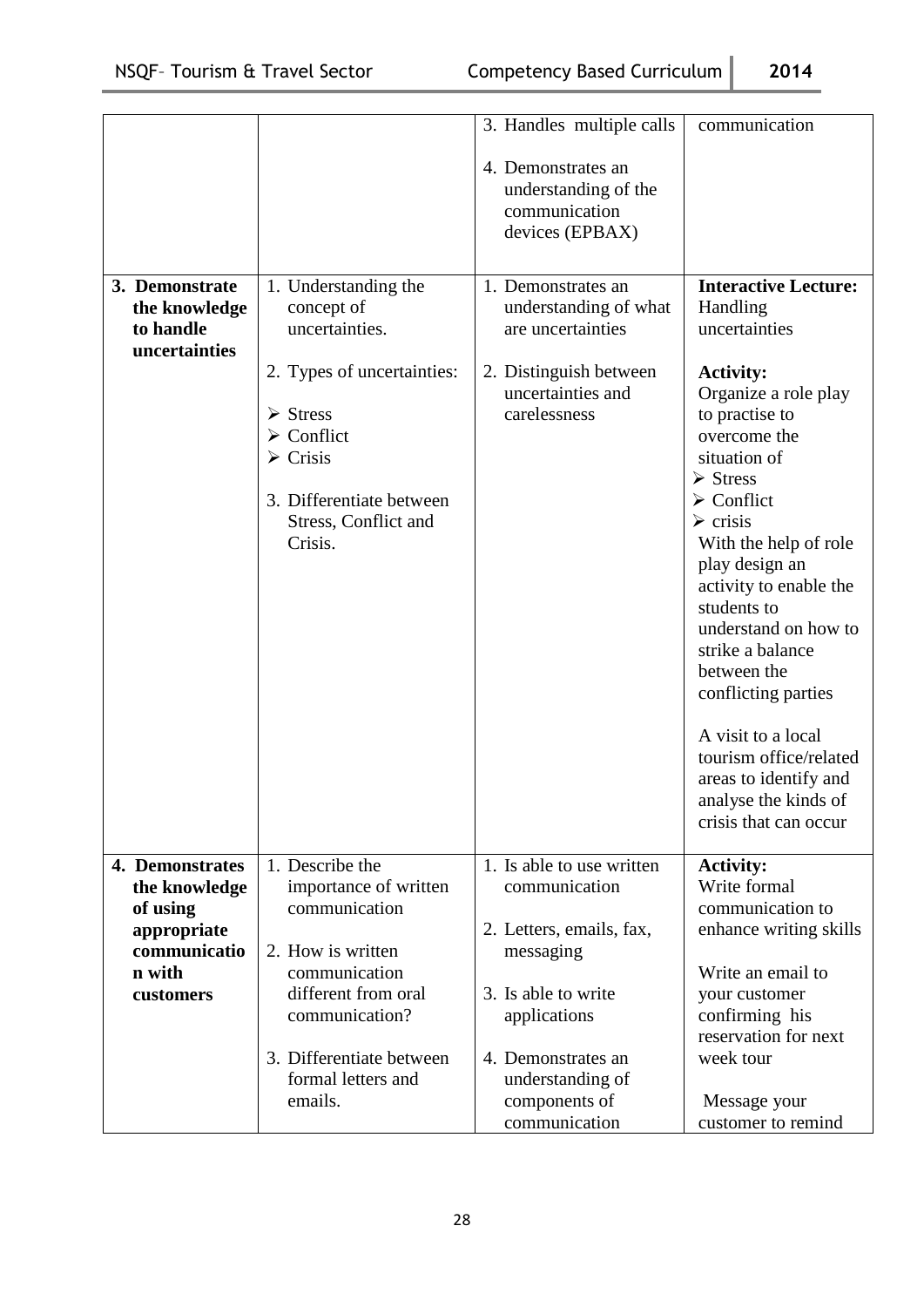|                                                                                     | 4. Write an email<br>confirming the booking<br>of Mr. X                                                                                                                                                                                                                                                                          | methods                                                                                                                                                                                             | him for tomorrow's<br>travel<br>Draft an email<br>apologising for the<br>miscommunication<br>from your office<br>regarding the travel<br>plan of your client<br>Draft a fax message<br>to the reservation<br>agent demanding the<br>immediate<br>confirmation of the<br>reservation status of<br>your client                                                                                                        |
|-------------------------------------------------------------------------------------|----------------------------------------------------------------------------------------------------------------------------------------------------------------------------------------------------------------------------------------------------------------------------------------------------------------------------------|-----------------------------------------------------------------------------------------------------------------------------------------------------------------------------------------------------|---------------------------------------------------------------------------------------------------------------------------------------------------------------------------------------------------------------------------------------------------------------------------------------------------------------------------------------------------------------------------------------------------------------------|
| <b>5. Demonstrates</b><br>the knowledge<br>of common<br>signage used<br>in the area | 1. Describes the concept<br>and importance of<br>signage<br>2. Why understanding<br>about signage is<br>important?<br>3. Identify different<br>signage used in tourism<br>industry in:<br>$\triangleright$ Tourist places<br>$\triangleright$ Traffic signage<br>$\triangleright$ Map reading<br>$\triangleright$ Use of compass | 1. Is able to identify the<br>signage<br>2. Is able to read map<br>3. Is able to use compass<br>to locate the place<br>4. Is able to establish<br>whether proper<br>signages are used at<br>places? | <b>Activity:</b><br>Organise a quiz to<br>identify signage<br>Visit your vicinity<br>and with the help of a<br>diagram, use signage<br>at appropriate places<br>Visit any famous<br>place in your vicinity<br>and list out the<br>signage used and<br>identify the need to<br>use signage at more<br>appropriate points<br>Identify signage to be<br>used on the busiest<br>road of your city to<br>avoid accidents |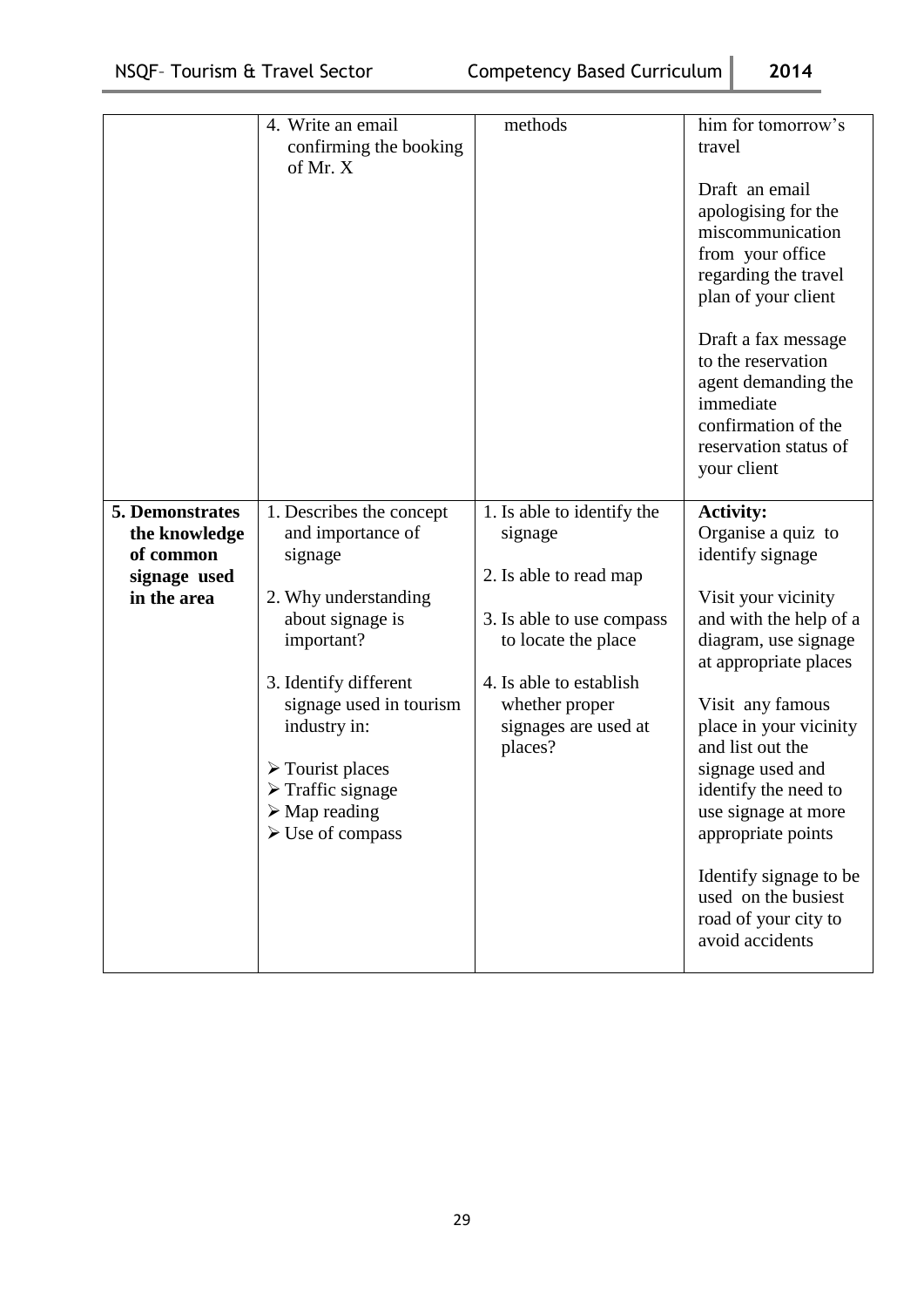| Unit Code: HTT202-NQ2014                                                                                                            |                                                                                                                                                                                                                                                                                                                | <b>Unit Title: Tourism Systems</b>                                                                                                                                         |                                                                                                                                                                                                       |
|-------------------------------------------------------------------------------------------------------------------------------------|----------------------------------------------------------------------------------------------------------------------------------------------------------------------------------------------------------------------------------------------------------------------------------------------------------------|----------------------------------------------------------------------------------------------------------------------------------------------------------------------------|-------------------------------------------------------------------------------------------------------------------------------------------------------------------------------------------------------|
| <b>Duration: 15 hours</b>                                                                                                           |                                                                                                                                                                                                                                                                                                                |                                                                                                                                                                            |                                                                                                                                                                                                       |
| <b>Learning</b><br><b>Outcome</b>                                                                                                   | <b>Knowledge Evaluation</b>                                                                                                                                                                                                                                                                                    | <b>Performance Evaluation</b>                                                                                                                                              | <b>Teaching and</b><br><b>Training Method</b>                                                                                                                                                         |
| 1. Demonstrates<br>the knowledge<br>of tourists'<br>movement<br>system                                                              | 1. Identify the three basic<br>elements in Leipers<br>model of tourism<br>system                                                                                                                                                                                                                               | 1. Prepare the Leipers<br>model diagram                                                                                                                                    | <b>Interactive lectures</b><br>Tourists' movement<br>system<br><b>Activity:</b><br>Prepare a web chart of<br>Leipers model based<br>on live examples                                                  |
| 2. Identify<br>various<br>national &<br>international<br>tourism<br>organizations<br>of repute and<br>recognition                   | 1. Describe the objectives,<br>role & functions of any<br>three national tourism<br>organizations:<br>National: IATO, TAAI,<br>FHRAI, MOT, ITDC,<br>STDC'S<br>2. Describe the objectives,<br>role & functions of<br>three international<br>tourism organizations:<br>International: UNWTO,<br>IATA, ICAO, PATA | 1. Name the heads &<br>headquarters of five<br>national tourism<br>organizations<br>2. Name the heads & head<br>quarters of five<br>international tourism<br>organizations | <b>Interactive lectures</b><br>National &<br>International tourism<br>organizations<br><b>Activity:</b><br>Plot the head quarters<br>of various<br>international tourism<br>organizations on a<br>map |
| 3. Demonstrates<br>the knowledge<br>of basic<br>terms and<br>lingo used in<br>tourism &<br>hospitality<br>business                  | 1. Describe the meaning of<br>various tourism &<br>hospitality terminology<br>and travel lingo                                                                                                                                                                                                                 | 1. Identifies and<br>segregates tourism $\&$<br>hospitality terminology                                                                                                    | <b>Interactive lectures</b><br>Basic terms and lingo<br>used in tourism $\&$<br>hospitality business<br><b>Activity:</b><br>Role play with the use<br>of tourism &<br>hospitality terms               |
| 4. Demonstrates<br>the knowledge<br><b>of</b><br>organizational<br>and<br>functional<br>areas of travel<br>agency / tour<br>company | 1. Describe the importance<br>of the various functional<br>areas of a travel / tour<br>company                                                                                                                                                                                                                 | 1. Prepares a flow chart of<br>the functional<br>organizational structure<br>of a large size travel /<br>tour company                                                      | <b>Interactive lectures</b><br>Functional areas of a<br>travel / tour company<br><b>Activity:</b><br>Design a chart of the<br>functional areas of a<br>large size travel / tour<br>company            |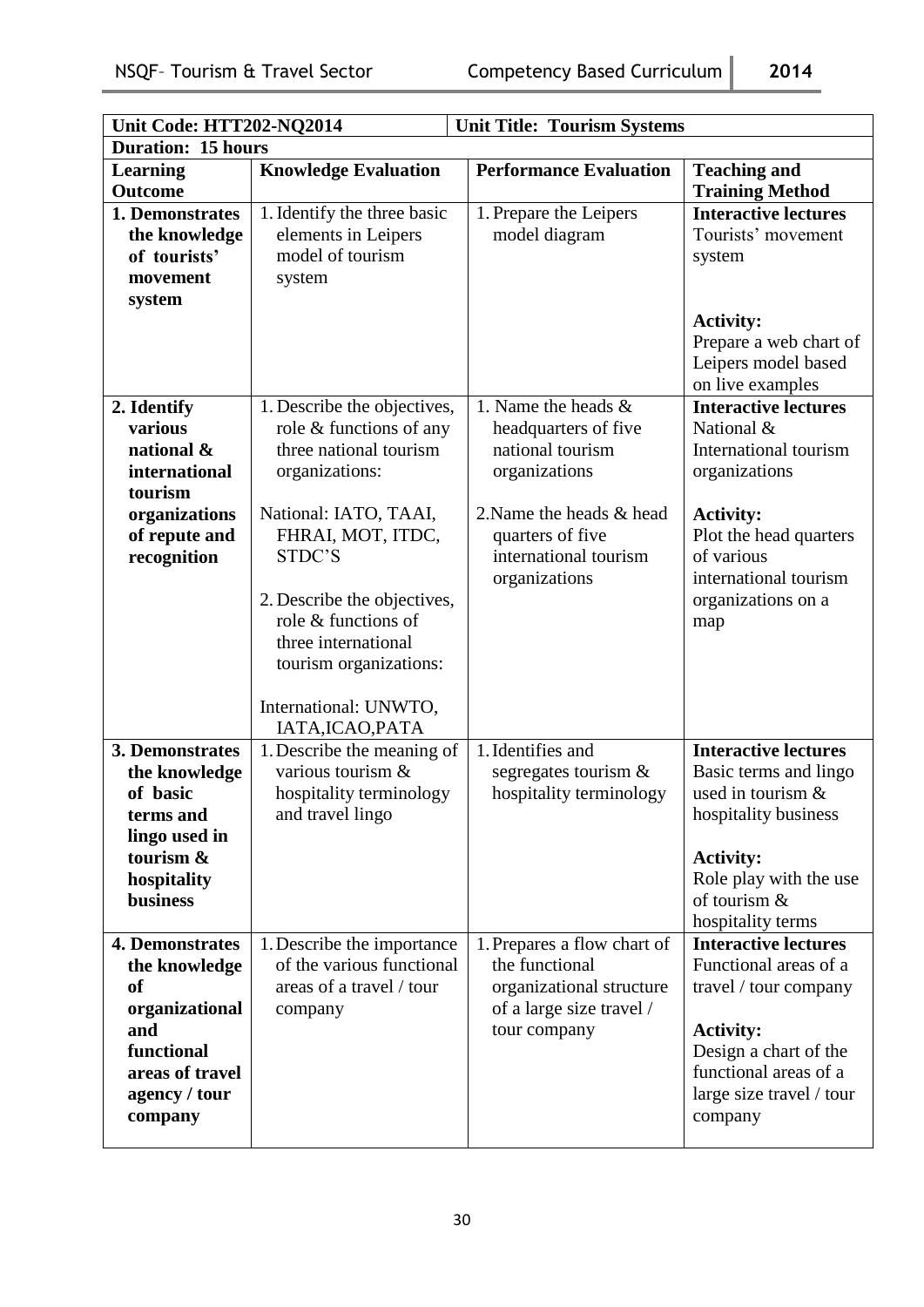| 5.Demonstrates | 1. Describe various travel              | 1. Identifies the various | <b>Interactive lectures</b> |
|----------------|-----------------------------------------|---------------------------|-----------------------------|
| the knowledge  | documentation and                       | types of passports $\&$   | <b>Travel documentation</b> |
| of documents   | regulations for                         | visa issued by India      | and regulations for         |
| / regulations  | international travel:                   |                           | international travel        |
| to be          |                                         | 2. Identifies the five    |                             |
| complied with  | $\triangleright$ Passport,              | important visas of the    | <b>Activity:</b>            |
| for            | $\triangleright$ Visa                   | world                     | Prepare a scrap book        |
| international  | $\triangleright$ Frontier formalities   |                           | with pictures of the        |
| travel         | $\triangleright$ Foreign exchange       |                           | prominent visas of the      |
|                | regulations                             |                           | world                       |
|                | $\triangleright$ Health regulations     |                           |                             |
|                | $\triangleright$ Restricted and special |                           | Prepare a scrap book        |
|                | area                                    |                           | with symbols of the         |
|                |                                         |                           | various currencies of       |
|                |                                         |                           | the world and compare       |
|                |                                         |                           | its exchange value          |

|                                                                        | Unit Code: HTT 203 NQ2014<br><b>Unit Title: Impacts of Tourism</b>                                                                                  |                                                                                                              |                                                                                                         |  |  |
|------------------------------------------------------------------------|-----------------------------------------------------------------------------------------------------------------------------------------------------|--------------------------------------------------------------------------------------------------------------|---------------------------------------------------------------------------------------------------------|--|--|
| <b>Duration:</b>                                                       | hours                                                                                                                                               |                                                                                                              |                                                                                                         |  |  |
| <b>Learning</b><br><b>Outcome</b>                                      | <b>Knowledge Evaluation</b>                                                                                                                         | <b>Performance</b><br><b>Evaluation</b>                                                                      | <b>Teaching and</b><br><b>Training Method</b>                                                           |  |  |
| 1. Demonstrates<br>the knowledge<br>of socio-<br>cultural<br>tourism   | 1. Explain the various<br>socio-cultural tourism<br>impacts.<br>2. How tourism improves                                                             | 1. Enlist the various<br>positive cultural<br>impacts of tourism.<br>2. Enlist the various                   | <b>Interactive Lecture:</b><br>Socio-cultural tourism<br>impacts<br><b>Activity:</b>                    |  |  |
| impacts.                                                               | the social standards?<br>3. Describe the positive<br>impact of tourism on<br>culture.<br>4. How tourism leads to<br>urbanization and<br>emigration. | negative cultural<br>impacts of tourism.                                                                     | Organize a debate in<br>the class on the socio-<br>cultural tourism<br>impacts on your city.            |  |  |
| 2. Demonstrates<br>the knowledge<br>of economic<br>tourism<br>impacts. | 1. Describe the various<br>positive economic<br>tourism impacts.<br>2. How tourism<br>contributes to                                                | 1. Enlist the various<br>positive economic<br>tourism impacts.<br>2. Enlist the various<br>negative economic | <b>Interactive Lecture:</b><br>Economic tourism<br>impacts.<br><b>Activity:</b><br>Organize a debate in |  |  |
|                                                                        | employment<br>generation?<br>3. Explain multiplier<br>effect.                                                                                       | tourism impacts.<br>3. Draw a diagram and<br>explain the<br>multiplier effect.                               | the class on the<br>economic tourism<br>impacts on your city.                                           |  |  |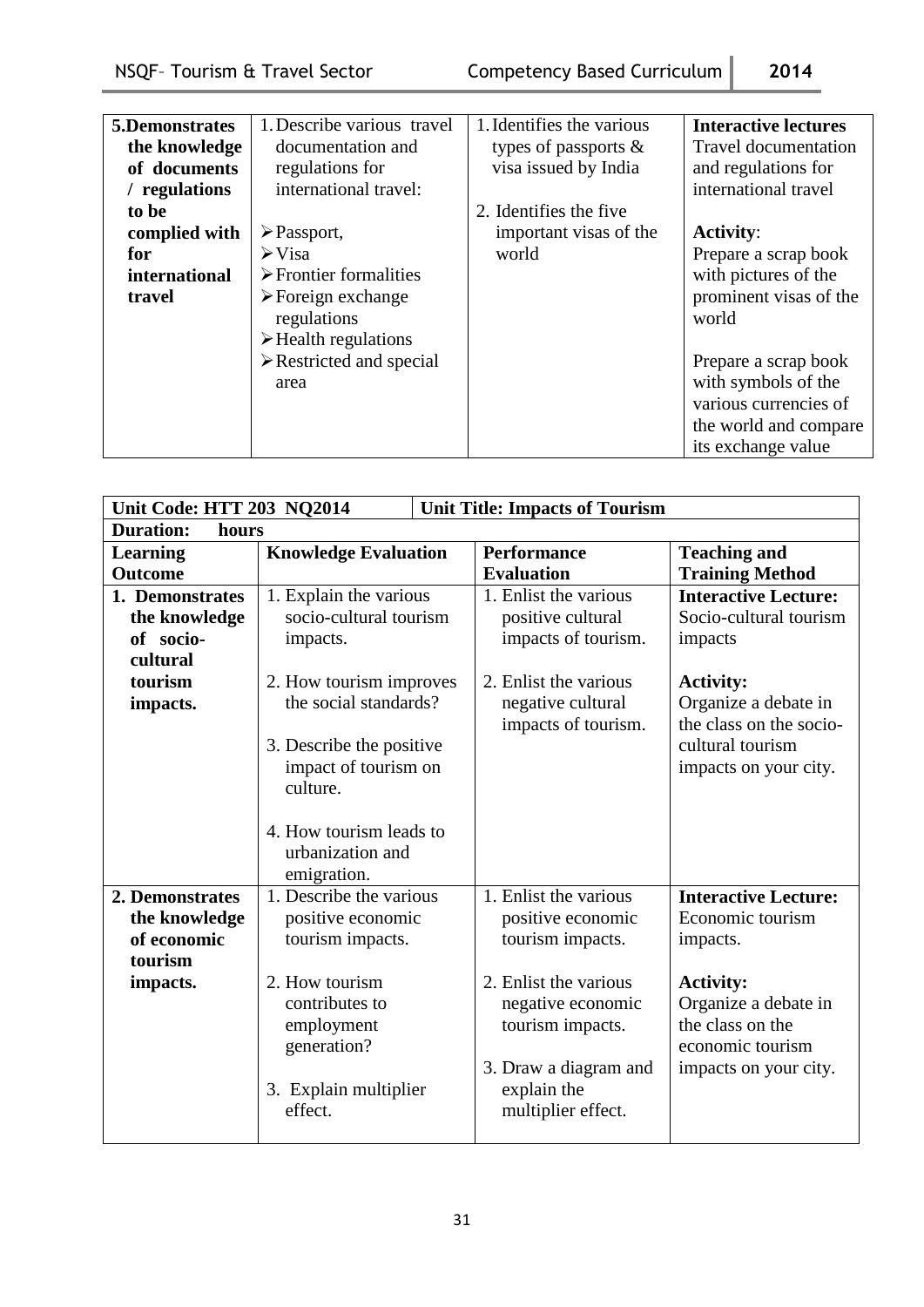| 3. Demonstrates                                                        | 4. Describe the role of<br>tourism in foreign<br>exchange earnings.<br>5. Explain the various<br>tourism leakages.<br>1. Explain environment.                                                                                                                                                        | 1. Enlist the various                                                                                                   | <b>Interactive Lecture:</b>                                                                                                                                                          |
|------------------------------------------------------------------------|------------------------------------------------------------------------------------------------------------------------------------------------------------------------------------------------------------------------------------------------------------------------------------------------------|-------------------------------------------------------------------------------------------------------------------------|--------------------------------------------------------------------------------------------------------------------------------------------------------------------------------------|
| the knowledge<br><sub>of</sub><br>environmental<br>tourism<br>impacts. | 2. Describe the various<br>positive environmental<br>tourism impacts.<br>3. How tourism<br>contributes to<br>protection of specific<br>ecosystems?<br>4. Explain how tourism<br>contributes to<br>environmental hazards.<br>5. Describe the role of<br>tourism in<br>infrastructural<br>development. | positive<br>environmental<br>tourism impacts.<br>2. Enlist the various<br>negative<br>environmental<br>tourism impacts. | Economic tourism<br>impacts.<br><b>Activity:</b><br>Visit any tourist<br>attraction in the<br>locality and make a<br>report on the<br>environmental tourism<br>impacts on your city. |
| 4. Demonstrates<br>the knowledge<br>of political<br>tourism            | 1. Explain the various<br>political tourism<br>impacts.                                                                                                                                                                                                                                              | 1. Enlist the positive<br>and negative impacts<br>of political tourism                                                  | <b>Interactive Lecture:</b><br>Political tourism<br>impacts                                                                                                                          |
| impacts.                                                               | 2. How tourism<br>contributes to<br>international and<br>national understanding.                                                                                                                                                                                                                     |                                                                                                                         | <b>Activity:</b><br>Conduct a group<br>discussion on political<br>tourism impacts                                                                                                    |

| Unit Code: HTT 204 NQ2014<br><b>Unit Title: Tourism Resources II</b> |                                                    |  |                                                               |                                                                |
|----------------------------------------------------------------------|----------------------------------------------------|--|---------------------------------------------------------------|----------------------------------------------------------------|
| <b>Duration: 35 hours</b>                                            |                                                    |  |                                                               |                                                                |
| <b>Learning</b>                                                      | <b>Knowledge Evaluation</b>                        |  | <b>Performance Evaluation</b>                                 | <b>Teaching and</b>                                            |
| <b>Outcome</b>                                                       |                                                    |  |                                                               | <b>Training Method</b>                                         |
| 1. Demonstrate<br>the knowledge<br>of natural                        | 1. What is meant by<br>natural tourism<br>product? |  | 1. Enlist the names of any<br>five beaches of south<br>India. | <b>Interactive Lecture:</b><br>Natural tourism<br>products     |
| tourism<br>products.                                                 | 2. Name any five hill<br>stations of India.        |  | 2. Enlist the names of any<br>two islands of India.           | <b>Activity:</b><br>Collect news paper<br>and magazine cutting |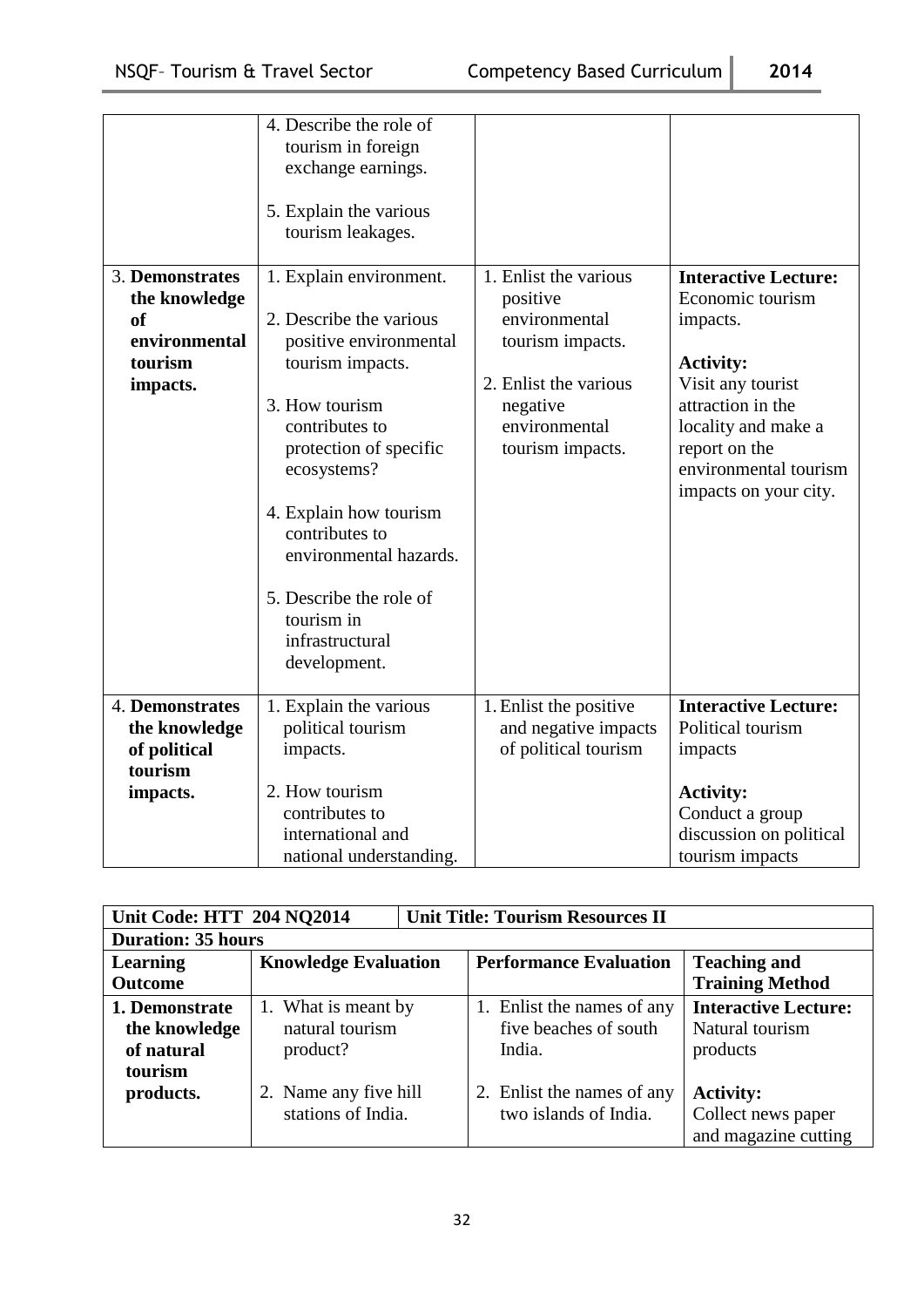|                                                                              | 3. Name any two<br>waterfalls of north<br>India.<br>4. Name any two deserts<br>of India.                                                                                                                                             | 3. Enlist the names of the<br>rivers having their<br>origin from Himalayas.                                                                                                                                                               | on natural tourism<br>products of your<br>state/city and paste<br>them in a scrap book.                                                                                                       |
|------------------------------------------------------------------------------|--------------------------------------------------------------------------------------------------------------------------------------------------------------------------------------------------------------------------------------|-------------------------------------------------------------------------------------------------------------------------------------------------------------------------------------------------------------------------------------------|-----------------------------------------------------------------------------------------------------------------------------------------------------------------------------------------------|
| 2. Demonstrate<br>the<br>knowledge of<br>symbiotic<br>tourism<br>resources.  | 1. Explain the meaning of<br>symbiotic tourism<br>resource.<br>2. Differentiate between<br>national park and<br>sanctuary.<br>3. Name any two famous<br>tiger reserves of India.<br>4. Name two famous bird<br>sanctuaries of India. | 1. Enlist the names of the<br>national parks of your<br>state/city.<br>2. Enlist the names of the<br>sanctuaries of any one<br>region of India.<br>3. Draw the map of India<br>and show any ten major<br>wildlife attractions of<br>India | <b>Interactive Lecture:</b><br>Symbiotic tourism<br>resources<br><b>Activity:</b><br>Collect the pictures of<br>the wildlife animals of<br>your state and paste<br>them in a scrap book.      |
| 3. Demonstrate<br>the<br>knowledge of<br>manmade<br>tourism<br>products.     | $1.$ Describe man made<br>tourism products.<br>2. Explain what does<br>archaeological site<br>mean?<br>3. Name any five fairs and<br>festivals of India.                                                                             | 1. Enlist the historical<br>sites of your city.<br>2. Enlist the various art<br>forms of your<br>area/state.<br>3. Enlist the theme parks<br>of India.                                                                                    | <b>Interactive Lecture:</b><br>Man<br>made<br>tourism<br>products.<br><b>Activity:</b><br>Make an inventory of<br>the man made tourism<br>products<br>in<br>your<br>locality.                 |
| 4. Demonstrate<br>the<br>knowledge of<br>event based<br>tourism<br>products. | 1. Describe event based<br>tourism product.<br>2. Name the event based<br>tourism products of<br>your region / state /<br>city.<br>3. Explain the Khajuraho<br>dance festival.                                                       | 1. Enlist the important<br>event based tourism<br>products of India.<br>2. Enlist the fairs and<br>festivals of India.<br>3. Enlist the religious<br>festivals of your<br>city/state.                                                     | <b>Interactive Lecture:</b><br>Events based tourism<br>products.<br><b>Activity:</b><br>Chart preparation on<br>various types of event<br>based tourism<br>products in your<br>locality/city. |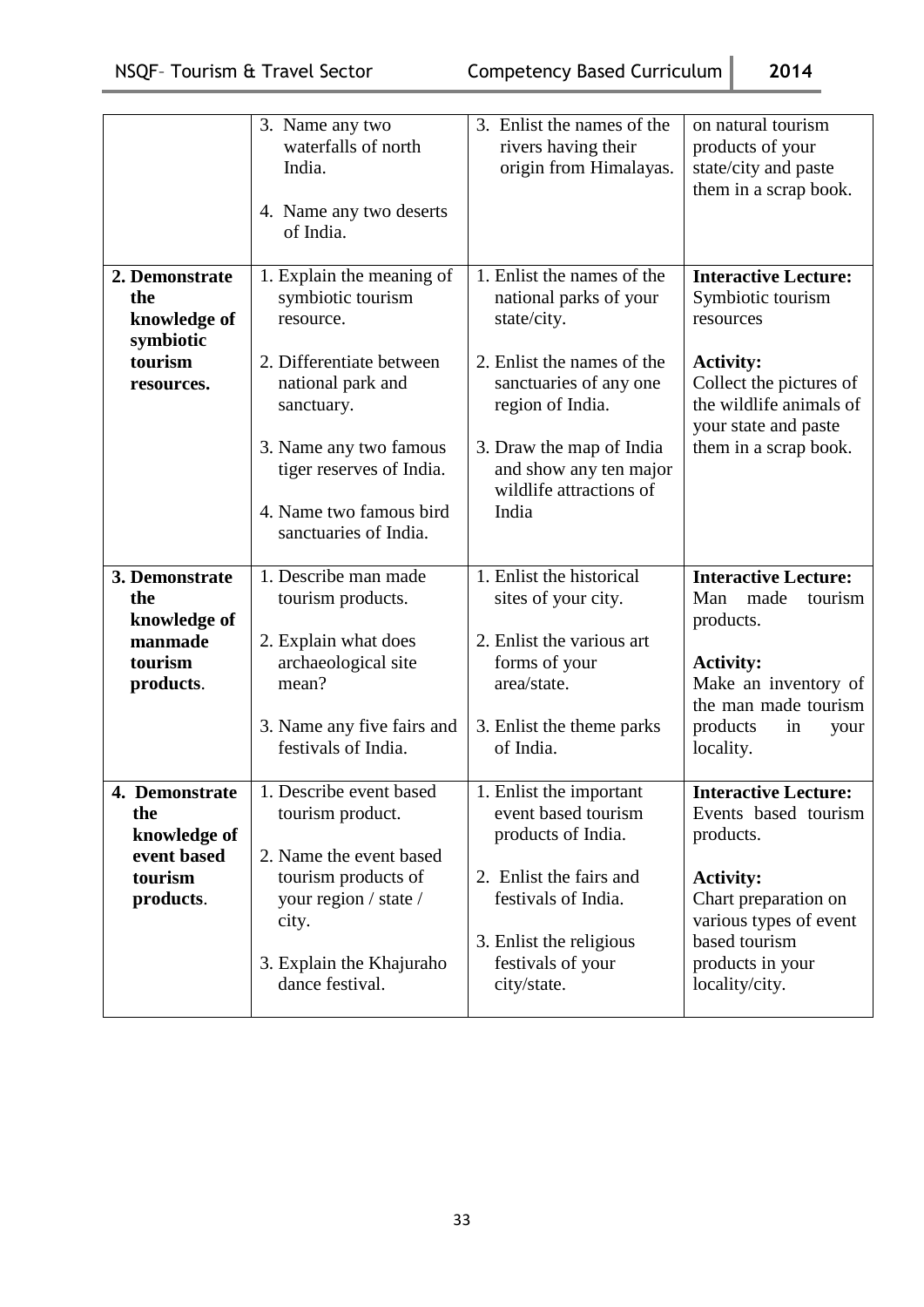| 5. Demonstrate        | 1. Describe the world     | 1. Enlist the world      | <b>Interactive Lecture:</b>      |
|-----------------------|---------------------------|--------------------------|----------------------------------|
| the                   | heritage site.            | heritage sites of India. | <b>UNESCO</b><br>World           |
| knowledge of          |                           |                          | Heritage Sites in India.         |
| <b>UNESCO</b>         | 2. Name any five heritage | 2. Enlist the cultural   |                                  |
| World                 | sites of India.           | world heritage sites of  | <b>Activity:</b>                 |
| Heritage              |                           | your state/region.       | Collect the pictures of          |
| <b>Sites in India</b> | 3. Name any natural       |                          | World Heritage<br>the            |
|                       | attraction of India that  | 3. Draw the map of India | India/your<br><b>Sites</b><br>of |
|                       | has been declared as      | and show any five        | state and paste them in          |
|                       | world heritage site.      | world heritage sites on  | a scrap book.                    |
|                       |                           | it.                      |                                  |

| Unit Code: HTT205-NQ2014                |                                                                           | Unit title: Applications of IT Skills in Tourism & Travel                                                                                                                                                                                    |                                                                                                                     |
|-----------------------------------------|---------------------------------------------------------------------------|----------------------------------------------------------------------------------------------------------------------------------------------------------------------------------------------------------------------------------------------|---------------------------------------------------------------------------------------------------------------------|
| <b>Duration-25 hours</b>                |                                                                           |                                                                                                                                                                                                                                              |                                                                                                                     |
| <b>Learning</b><br><b>Outcome</b>       | <b>Knowledge Evaluation</b>                                               | <b>Performance Evaluation</b>                                                                                                                                                                                                                | <b>Teaching and</b><br><b>Training Method</b>                                                                       |
| 1. Demonstrate<br>the use of<br>Web     | 1. Describe the<br>procedure of using<br>Web<br>2. Explain what is URL    | 1. Open and close a browser<br>2. Go to a Web page by using<br>links<br>3. Enter and save URLs<br>4. Refresh a page<br>5. Print a Web page<br>6. Stop a Web page transfer<br>7. Use back and forward<br>buttons<br>8. Copy text and graphics | <b>Demonstration on:</b><br>The procedure of<br>using Web<br><b>Activity:</b><br>Practices sessions<br>on using Web |
| 2. Conduct<br><b>Internet</b><br>search | 1. Describe the<br>procedure of<br>conducting Internet<br><b>Searches</b> | 1. Use a search engine<br>2. Use keywords                                                                                                                                                                                                    | <b>Demonstration on:</b><br>The procedure of<br>conducting internet<br>searches                                     |
|                                         | 2. Name different types<br>of search engines                              | 3. Refine a Web search<br>4. Find specific information on<br>a Web site                                                                                                                                                                      | <b>Activity:</b><br>Search information<br>about a tourist<br>destination                                            |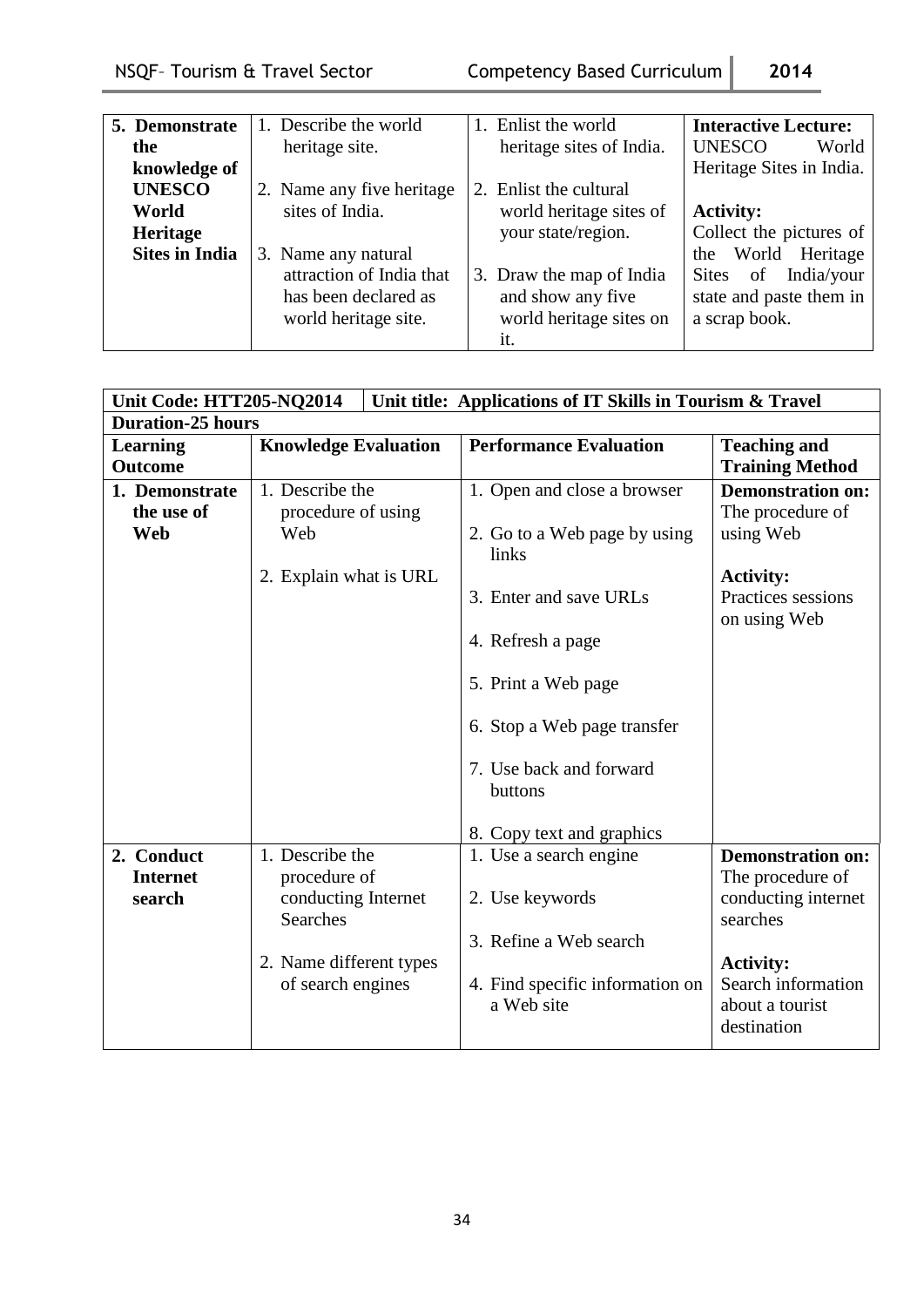| 3. Demonstrate<br>the skill to<br>use<br><b>Spreadsheet</b> | 1. Describe the use of<br>spreadsheet software              | 1. Open and close the<br>application<br>$\triangleright$ Create a new blank<br>spreadsheet<br>$\triangleright$ Open an existing<br>spreadsheet<br>$\triangleright$ Save spreadsheets as Web<br>pages<br>$\triangleright$ Preview and print<br>spreadsheets                                             | <b>Interactive</b><br>Lecture:<br>Purpose and range<br>of use of<br>spreadsheet<br>functions.<br><b>Activity:</b><br><b>Practice Sessions</b><br>on use of<br>spreadsheets |
|-------------------------------------------------------------|-------------------------------------------------------------|--------------------------------------------------------------------------------------------------------------------------------------------------------------------------------------------------------------------------------------------------------------------------------------------------------|----------------------------------------------------------------------------------------------------------------------------------------------------------------------------|
|                                                             | 2. Manipulate cells,<br>rows, and columns                   | 2. Enter and modify text<br>$\triangleright$ Insert and delete cells, rows,<br>and columns<br>$\triangleright$ Clear cells, rows, columns<br>$\triangleright$ Merge cells<br>$\triangleright$ Move and copy cell, row,<br>column contents<br>$\triangleright$ Format cells: decimals, text,<br>dollars | Practice sessions on<br>manipulating cells,<br>rows and columns                                                                                                            |
|                                                             | 3. Describe the<br>procedure to sort<br>tables              | 3. Sort tables<br>$\triangleright$ Create formulas<br>$\triangleright$ Use functions (sum,<br>average, minimum,<br>maximum, count, square<br>root, standard deviation)<br>$\triangleright$ Use the fill handle to copy<br>formula and create series                                                    | Design a minimum<br>of two spreadsheets<br>using cell based<br>formulae                                                                                                    |
|                                                             | 4. Describe the<br>procedure to<br>manipulate functions     | 4. Manipulate worksheets<br>$\triangleright$ Modify the orientation of<br>the worksheet                                                                                                                                                                                                                | Format a given<br>spreadsheet                                                                                                                                              |
|                                                             | 5. Describe the<br>procedure to<br>manipulate<br>worksheets | 5. Format spreadsheets<br>$\triangleright$ Add and delete headers and<br>footers<br>$\triangleright$ Set margins<br>$\triangleright$ Add and delete page<br>numbers<br>$\triangleright$ Add and delete gridlines                                                                                       | Create chart using<br>data                                                                                                                                                 |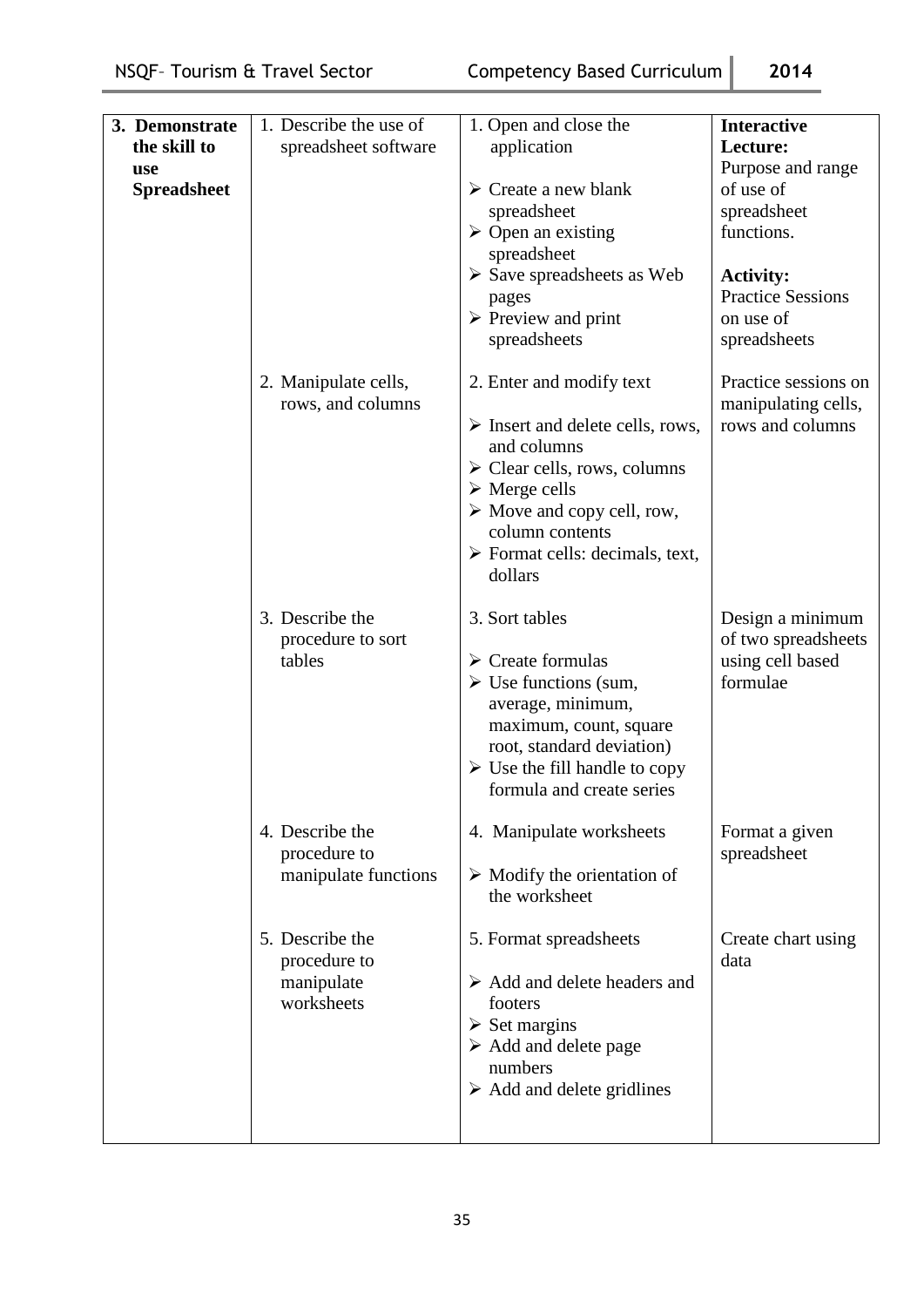|                | 6. Describe the           | 6. Create and modify charts         |                     |
|----------------|---------------------------|-------------------------------------|---------------------|
|                | procedure to create       |                                     |                     |
|                | and modify charts         | $\triangleright$ Open and close the |                     |
|                |                           | application                         |                     |
|                |                           | $\triangleright$ Create a new blank |                     |
|                |                           | presentation                        |                     |
|                |                           | $\triangleright$ Open an existing   |                     |
|                |                           | presentation                        |                     |
|                |                           | $\triangleright$ Save presentation  |                     |
|                |                           | $\triangleright$ Preview and print  |                     |
|                |                           | presentations (handouts,            |                     |
|                |                           | speaker notes)                      |                     |
| 4. Demonstrate | 1. Describe the need to   | 1. Add and delete slides using      | <b>Interactive</b>  |
| the skills to  | use presentation          | different layouts                   | Lecture:            |
| <b>use</b>     | software                  | Copy slides from other<br>2.        | Purpose and range   |
| presentation   |                           | presentations                       | of use of           |
| software       | 2. Describe the procedure | Change the colour scheme<br>3.      | presentation        |
|                | to manipulate slides      | for slides                          | software            |
|                |                           | 4. Apply design templates           |                     |
|                | 3. Describe the procedure | Change slide background<br>5.       | <b>Activity:</b>    |
|                | to set up presentation    | Rearrange and hide slides<br>6.     | Design a            |
|                | properties                | Add and remove slide<br>7.          | presentation on a   |
|                |                           | numbers                             | selected topic      |
|                |                           | 8. Enter and modify text            | related to tourism  |
|                |                           | 9. Add and remove footers           |                     |
|                |                           | 10. Add and remove pictures         |                     |
|                |                           |                                     | Make a power point  |
|                |                           |                                     | presentation on any |
|                |                           | 1. Display the presentation in      | topic related to    |
|                |                           | different views: slide show,        | tourism             |
|                |                           | normal, outline                     |                     |
|                |                           | 2. Promote and demote parts         | Give a power point  |
|                |                           | of an outline                       | presentation on any |
|                |                           | 3. View the presentation            | topic related to    |
|                |                           | Set up the presentation for<br>4.   | tourism             |
|                |                           | manual delivery                     |                     |